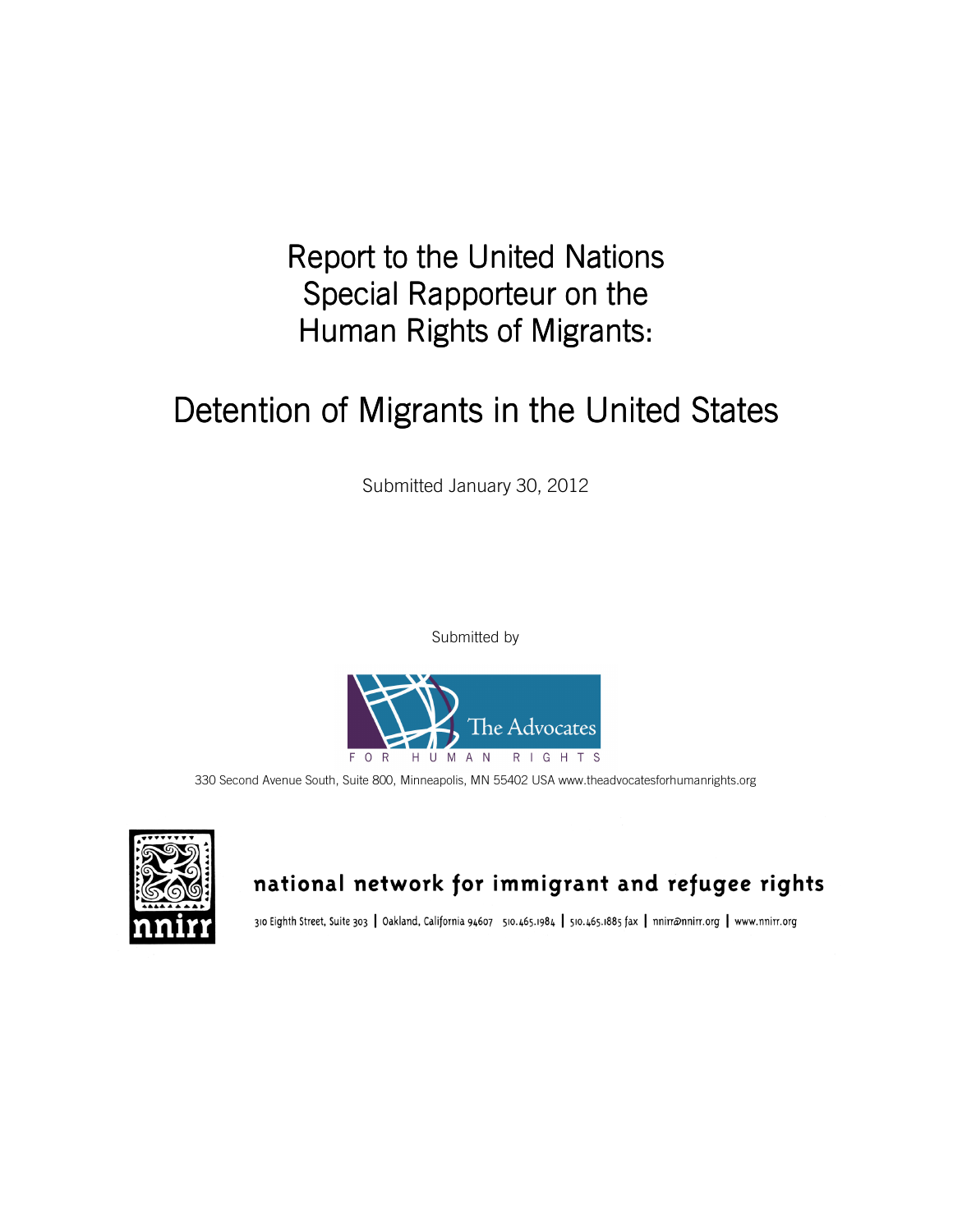### Endorsed by Endorsed by

| <b>TX</b> |
|-----------|
| CA        |
| <b>TX</b> |
| <b>MA</b> |
| CA        |
| FL        |
| <b>AZ</b> |
| GA        |
| IA        |
| WI        |
| <b>MN</b> |
| <b>TX</b> |
| WI        |
| CA        |
| WI        |
| <b>MN</b> |
| IL.       |
| МA        |
| VT        |
| CA        |
| FL.       |
| DC        |
| NY        |
| <b>MN</b> |
|           |
| MN        |
| WA        |
| <b>WA</b> |
|           |
| MD        |
| <b>MN</b> |
| <b>MN</b> |
| MD        |
| NJ        |
| GA        |
| <b>NY</b> |
| ТX        |
| NY        |
|           |

Individuals (Affiliations Noted for Identification Purposes Only) Ann **Dorenbusch AL** Evelyn Monterrosa **AL** Veronica Roche AL Pablo Valdivieso AL

| Αl |
|----|
| Αl |
| Αl |
| Αl |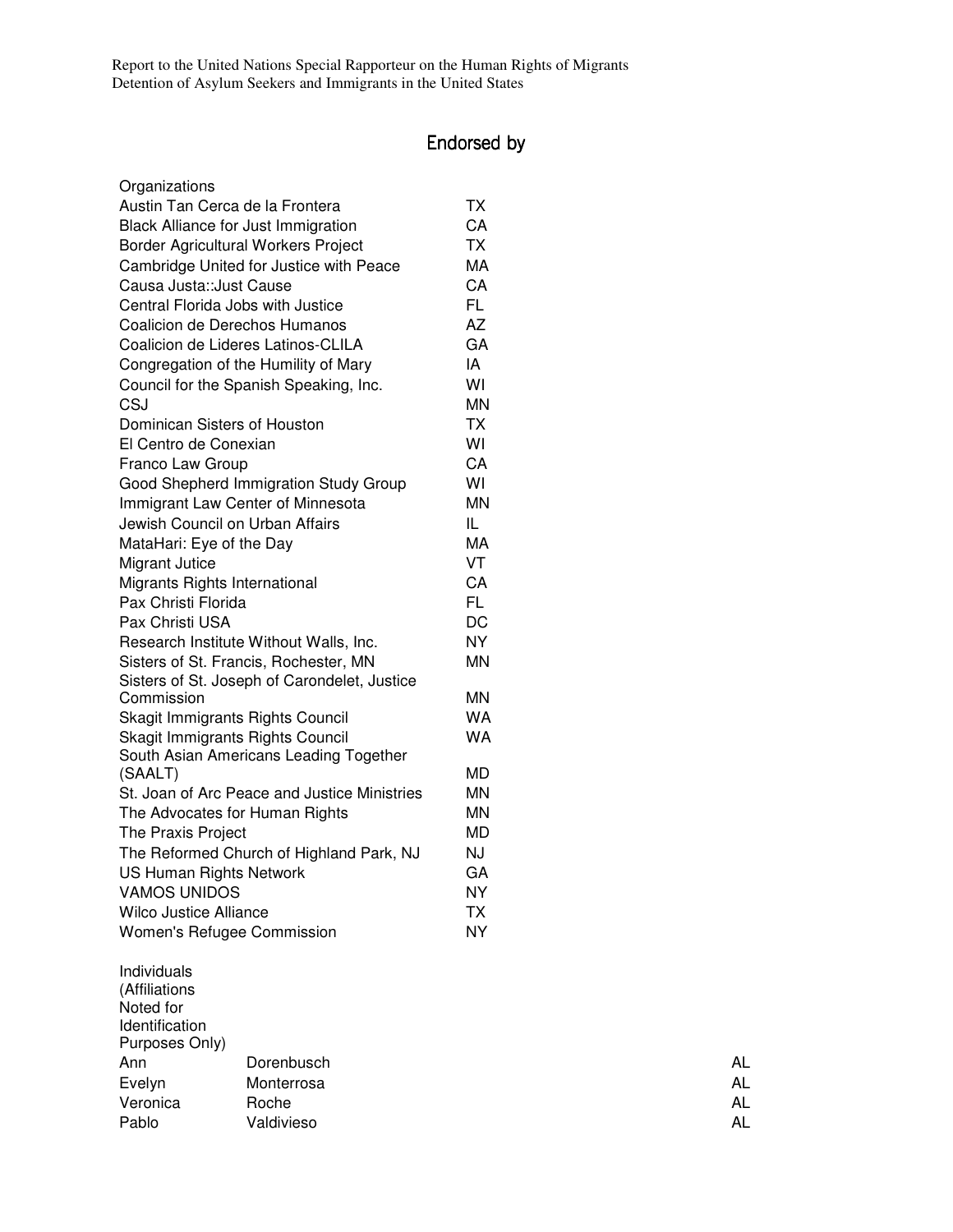| Kim          | <b>Bratton</b>  |                                       | AZ        |
|--------------|-----------------|---------------------------------------|-----------|
|              |                 |                                       |           |
| Dympna       | Doran           |                                       | AZ        |
| Christine    | Gilsenan        |                                       | AZ        |
| Tiffany      | Goforth         |                                       | AZ        |
| Leonard      | Adame           |                                       | CA        |
| Raul         | Anorve          |                                       | CA        |
| Kim          | <b>Barstow</b>  |                                       | CA        |
| Olivia       | <b>Beltran</b>  |                                       | CA        |
| Diana        | Bohn            | NIcaragua Center for Community Action | CA        |
| Cecilia      | Canales         |                                       | CA        |
| Randall      | Caudle          |                                       | CA        |
| Gerardo      | Cornejo         |                                       | CA        |
| April        | Cotte           |                                       | CA        |
| Moravia      | de la O         |                                       | CA        |
| Jane         | Denman          |                                       | CA        |
| Julie        | du Bois         |                                       | CA        |
| william      | durborough      |                                       | CA        |
| Arnoldo      | Garcia          |                                       | CA        |
| Sister Judy  | Illig, IBVM     |                                       | CA        |
| John A       | Imani           |                                       | CA        |
|              |                 |                                       | CA        |
| Susanne      | Jonas           |                                       |           |
| Robert       | Lujan           |                                       | CA        |
| John         | Martinez        | Aztlan Media Kollective               | CA        |
| Joseph       | Mortz           |                                       | CA        |
| Esther       | O'Mara          |                                       | CA        |
| Antonio      | Ramirez         |                                       | CA        |
| Mark E.      | Smith           |                                       | CA        |
| Jesus        | Solorio         |                                       | CA        |
| Lauren       | Stower          |                                       | CA        |
| Catherine    | Tactaquin       |                                       | CA        |
| James        | Vann            |                                       | CA        |
| Tamar Diana  | Wilson          |                                       | CA        |
| Roger        | Zimmerman       |                                       | CA        |
| Nancy        | Crafton         | Sisters of Charity, Cincinnati, OH    | CO        |
| Louise       | Olson           |                                       | CO        |
| <b>Berit</b> | Westby          |                                       | CO        |
| Linda        | Pepe, CSJ       |                                       | <b>CT</b> |
| Franknkissy  | Novello         |                                       | DE        |
| Delena       | Stephens-Bowen  |                                       | FL.       |
| Lupe I       | Torre           |                                       | FL.       |
| America      | Gruner          |                                       | GA        |
| Patricia     | Connell         |                                       | IA        |
| Christine    | Gaunt           |                                       | IA        |
| Helen        | Huewe           |                                       | IA        |
|              |                 |                                       | IA        |
| Margreet     | Ryan            |                                       |           |
| Sr. Lorraine | Cfrawford       |                                       | IL        |
| Jerry        | Clarito         |                                       | IL        |
| Mary         | Colbert         |                                       | IL        |
| Tom          | Cordaro         |                                       | IL        |
| Patricia     | Crowley, O.S.B. |                                       | IL        |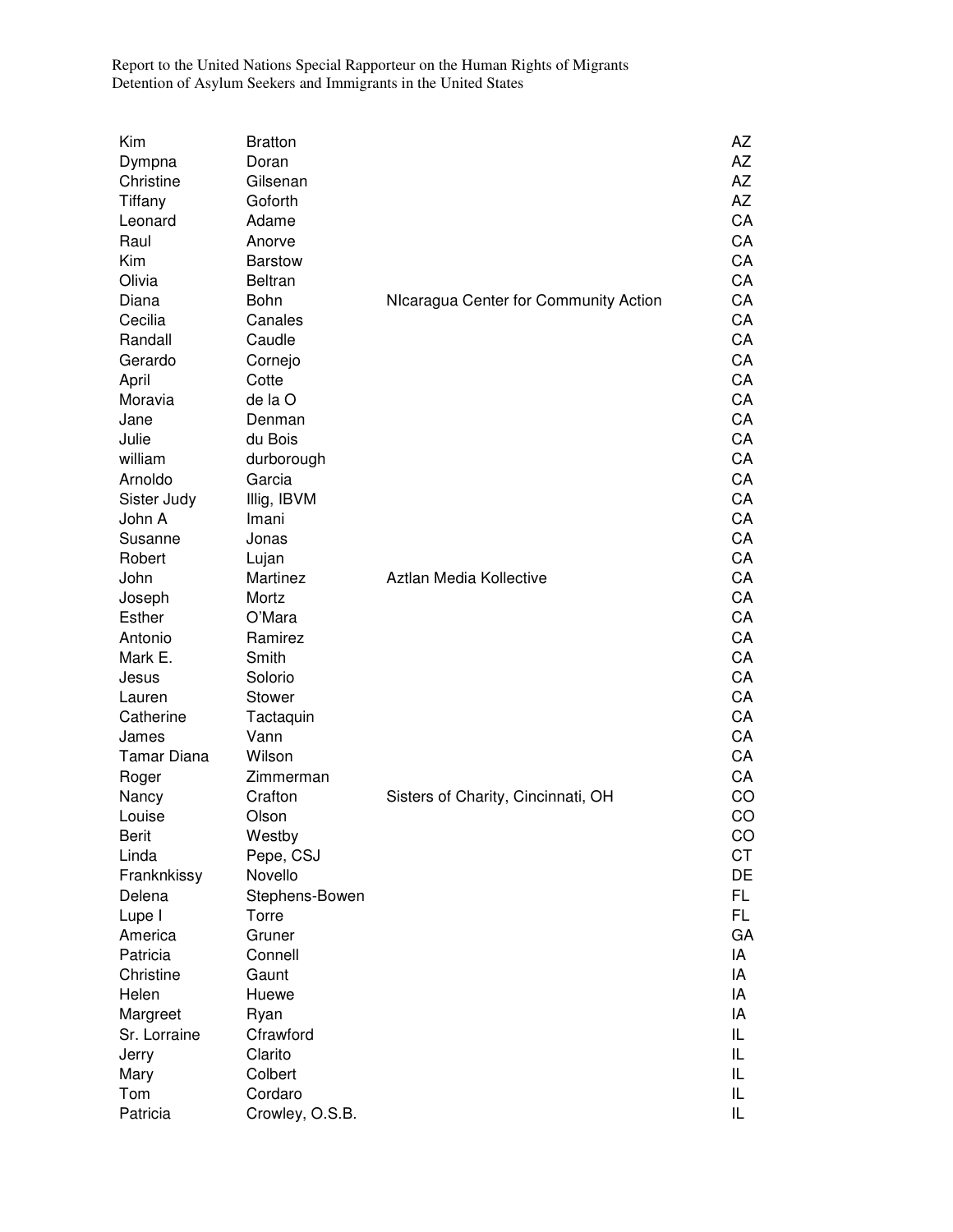| Rose           | Espinos        | <b>School Sisters of Notre Dame</b>             | IL        |
|----------------|----------------|-------------------------------------------------|-----------|
| Jean           | Frye           |                                                 | IL        |
| Jewell         | Gregory        |                                                 | IL        |
| Helen          | Harnett        |                                                 | IL        |
| Nancy          | Kennelly       |                                                 | IL        |
| Marcia L.      | Matthews       |                                                 | IL        |
| <b>Brian</b>   | McLauchlin     |                                                 | IL        |
| Marilyn        | Medinger       | Sisters and Brothers of Immigrants              | IL        |
| Mark           | Miller         |                                                 | IL        |
| Mary           | Moriarty       |                                                 | IL        |
| Mary Ann       | Penner         |                                                 | IL        |
| Joellen        | Sbrissa        |                                                 | IL        |
| Susan          | Seeby          |                                                 | IL        |
| Patricia       | <b>Steiner</b> |                                                 | IL        |
| Mary           | Sullivan       |                                                 | IL        |
| Oscar          | Tellez         | <b>UNIRR</b>                                    | IL        |
| Clement        | Davis          |                                                 | IN        |
| Paul           | Fisherkeller   |                                                 | IN        |
| Richard        | Hug            |                                                 | IN        |
| Sergio         | Tristan        | N-Evangelica Church                             | ΚS        |
| Andres         | Cruz           |                                                 | KY        |
| Stephen        | Pavey          |                                                 | KY        |
| Lia            | Cowley         |                                                 | МA        |
| Robert         | Gillis         |                                                 | МA        |
| Susan          | Gillis         |                                                 | МA        |
| Jennifer       | Whitlock       |                                                 | МA        |
| Donald         | Chery          |                                                 | MD        |
| John           | Welton         |                                                 | MD        |
| Dennis         | Boudreau       |                                                 | MI        |
| Penny          | <b>Burillo</b> |                                                 | MI        |
| Ellen          | Enright        | <b>Loretto Sisters</b>                          | MI        |
| Samiah         | Al- Huthaili   |                                                 | ΜN        |
| Aviva          | <b>Breen</b>   | The Advocates for Human Rights                  | MΝ        |
| Sarah          | <b>Brenes</b>  |                                                 | ΜN        |
| Nicole         | Callram        |                                                 | <b>MN</b> |
| Katherine      | Crothers       |                                                 | ΜN        |
| Jason          | Daniels        |                                                 | ΜN        |
| Elizabeth      | Fairbairn      |                                                 | <b>MN</b> |
| Katherine      | Fennelly       |                                                 | ΜN        |
| <b>Barbara</b> | Frey           |                                                 | <b>MN</b> |
| Meg            | Gillespie      |                                                 | <b>MN</b> |
| Jennifer       | Green          |                                                 | <b>MN</b> |
| Robert         | Heberle        |                                                 | ΜN        |
|                |                | Sisters of St. Joseph of Carondelet, St. Paul,  |           |
| Ginger K.      | Hedstrom       | ΜN                                              | ΜN        |
| Gerald         | Kahlert        |                                                 | MN        |
|                |                | African & American Friendship Association       |           |
| Mayalan        | Keita-Brown    | for Cooperation & Development (AAFACD),<br>Inc. | MN.       |
| Phillip        | Kelly          |                                                 | ΜN        |
| Ellen          | Klahn          |                                                 | MN        |
|                |                |                                                 |           |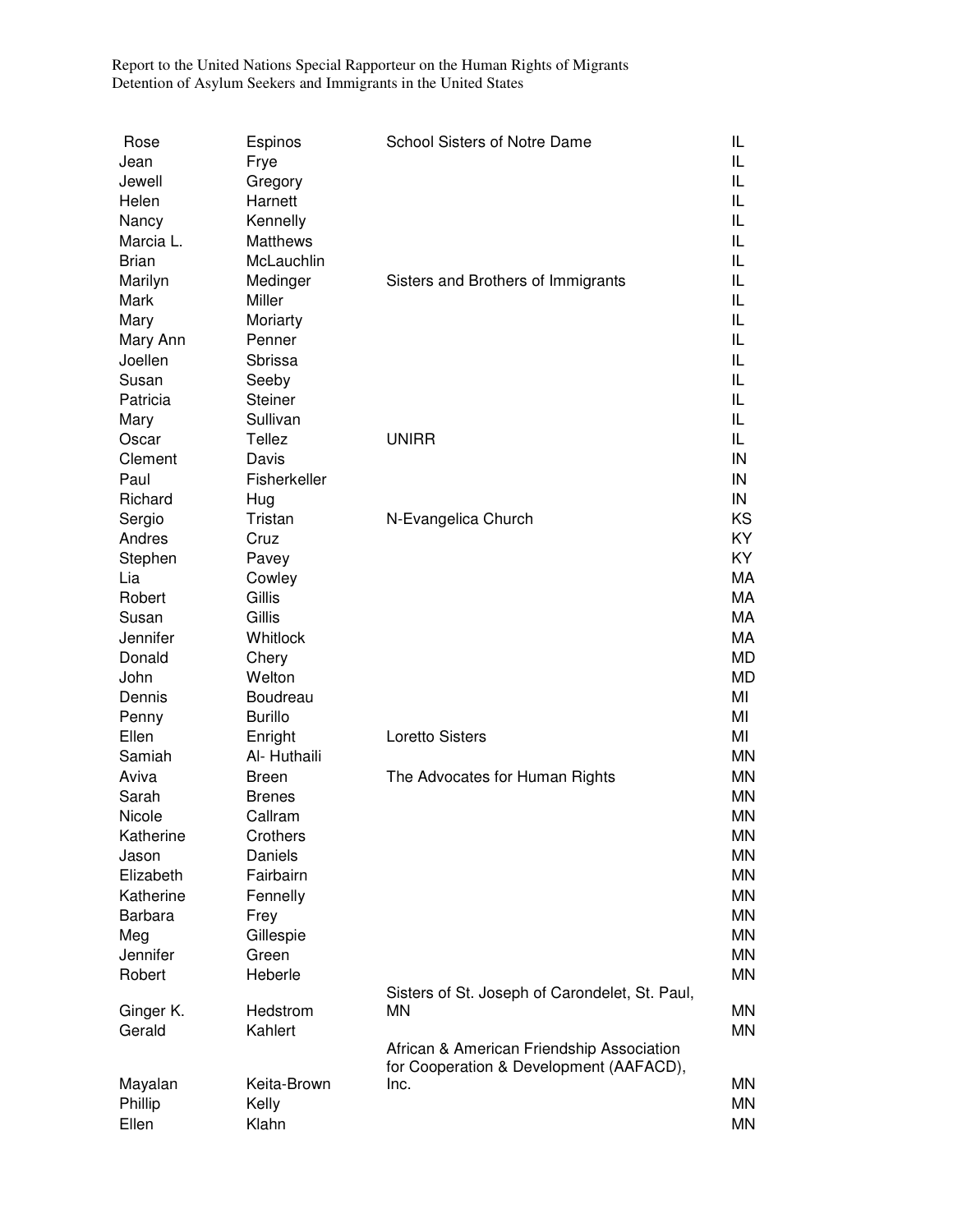| Sally<br>Tim<br>Paul<br>Peter<br>Sally | Nichols<br>Nolan<br>Oman<br>Rachleff<br>Silk |                                                | <b>MN</b><br><b>MN</b><br><b>MN</b><br><b>MN</b><br><b>MN</b> |
|----------------------------------------|----------------------------------------------|------------------------------------------------|---------------------------------------------------------------|
| Stephanie<br>Joanne                    | Spandl<br>Tromiczak-Neid                     | Sisters of St. Joseph of Carondelet, St. Paul, | <b>MN</b><br><b>MN</b>                                        |
| <b>Sister Carol</b><br>Judith          | <b>Boschert</b><br>Blau                      | ΜN                                             | <b>MO</b><br><b>NC</b>                                        |
| James                                  | Farrar                                       |                                                | <b>NC</b>                                                     |
| nancy                                  | Hilburn                                      |                                                | <b>NC</b>                                                     |
| Sarah                                  | Jacobson                                     |                                                | <b>NC</b>                                                     |
| Cynthia                                | Martinez                                     |                                                | <b>NC</b>                                                     |
| Lisa                                   | Poteet                                       |                                                | <b>NC</b>                                                     |
| Deborah                                | Weissman                                     |                                                | <b>NC</b>                                                     |
| Terry                                  | Schaunaman                                   |                                                | <b>ND</b>                                                     |
| Anjum                                  | Gupta                                        |                                                | <b>NJ</b>                                                     |
| Rodolfo                                | Rodriguez                                    |                                                | <b>NJ</b>                                                     |
| Gloria                                 | Cordova, PhD                                 |                                                | <b>NM</b>                                                     |
| <b>Barbara</b>                         | Benach                                       |                                                | <b>NY</b>                                                     |
| Matthew                                | <b>Burnett</b>                               |                                                | <b>NY</b>                                                     |
| Jamie                                  | Chosak                                       |                                                | <b>NY</b>                                                     |
| Marydolores                            | Cook                                         |                                                | <b>NY</b>                                                     |
| <b>Barbara</b>                         | Eirich                                       |                                                | <b>NY</b>                                                     |
|                                        |                                              | Franciscan Sisters of the Neumann              |                                                               |
| Marianne                               | Ferguson                                     | Communities                                    | <b>NY</b>                                                     |
| <b>Bobbie</b>                          | <b>Flowers</b>                               |                                                | <b>NY</b>                                                     |
| Jean-Pierre                            | Kamwa                                        | Espoir, Inc.                                   | <b>NY</b>                                                     |
| Patricia                               | Mann                                         |                                                | <b>NY</b>                                                     |
| Julia                                  | Ponce                                        |                                                | <b>NY</b>                                                     |
| Christine                              | Steigerwald                                  |                                                | <b>NY</b>                                                     |
| Margaret                               | Toohill                                      |                                                | <b>NY</b>                                                     |
| Francis                                | Walsh                                        |                                                | <b>NY</b>                                                     |
| Jane                                   | Welsh                                        |                                                | <b>NY</b>                                                     |
| Louise                                 | Akers                                        |                                                | OH                                                            |
| Christa                                | <b>Bauke</b>                                 |                                                | OH<br>OH                                                      |
| Mary<br>Carol                          | <b>Bookser</b>                               |                                                |                                                               |
| Victoria                               |                                              |                                                |                                                               |
|                                        | <b>Brenner</b>                               |                                                | OH                                                            |
|                                        | Forde                                        |                                                | OH                                                            |
| Mary                                   | Gallagher                                    |                                                | OH                                                            |
| Ruth                                   | Holtel                                       |                                                | OH                                                            |
| Mary                                   | Humbert                                      |                                                | OH                                                            |
| Mary Lou                               | Knapke                                       |                                                | OH                                                            |
| Sr. Shirley                            | Le Blanc, S.C.                               | <b>Sisters of Charity</b>                      | OH                                                            |
| Carol                                  | Leveque                                      |                                                | OH                                                            |
| Monica                                 | Lucas                                        |                                                | OH                                                            |
| Frances<br>John                        | Nevolo<br>Newfield                           |                                                | OH<br>OH                                                      |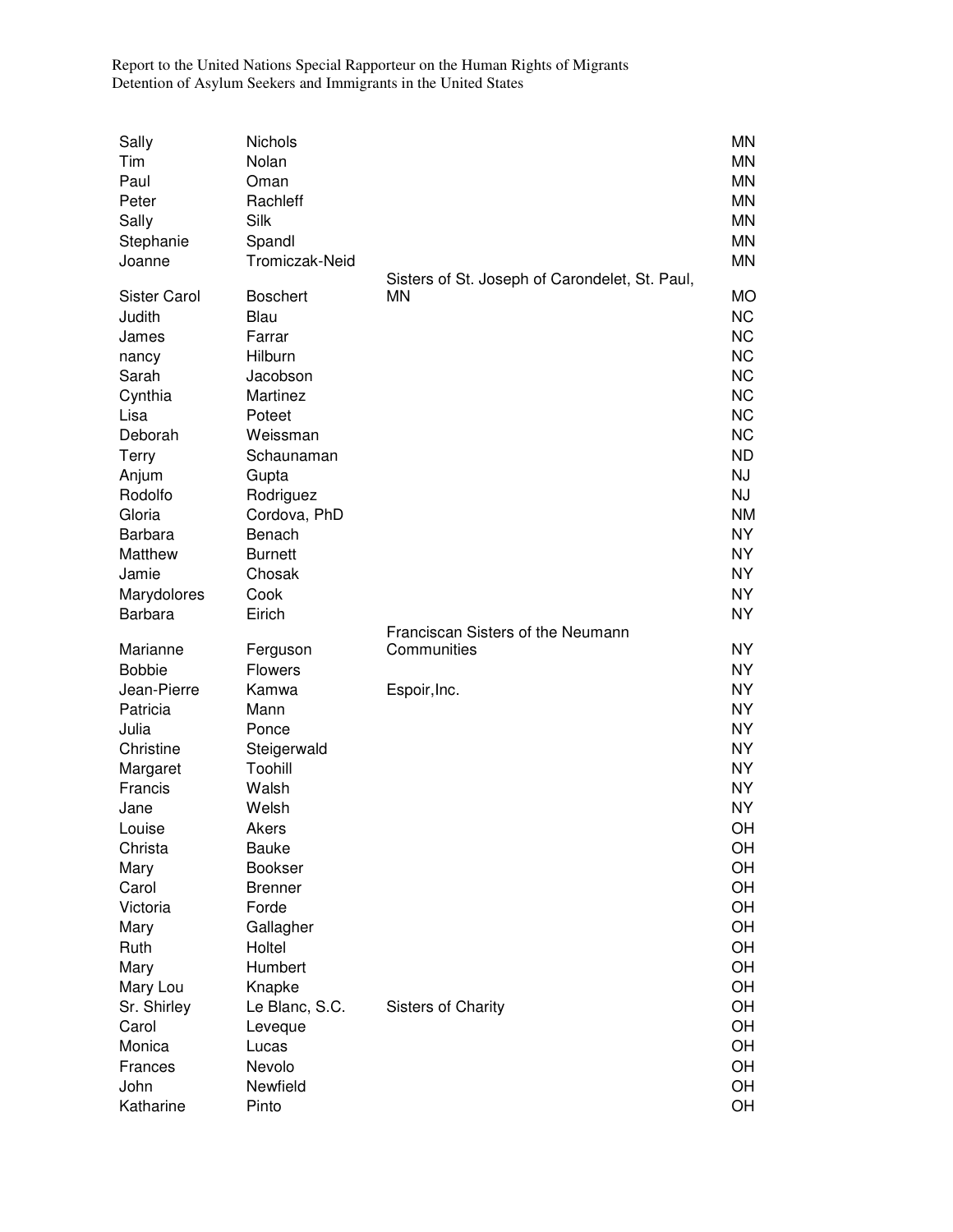| Montiel        | Rosenthal, SC  |                                | OН        |
|----------------|----------------|--------------------------------|-----------|
| Regina         | Tevis          |                                | OH        |
| Ann            | Vonder Meulen  |                                | OH        |
| Patricia       | Willig         |                                | OH        |
| Elizabeth      | Zengel         |                                | OH        |
| Sarah          | Morrigan       |                                | <b>OR</b> |
| Diana          | Rempe          |                                | <b>OR</b> |
| Katherine      | Smith          |                                | <b>OR</b> |
| Kelley         | Weigel         | <b>Western States Center</b>   | <b>OR</b> |
| Sarah          | Nokes-Malach   |                                | PA        |
| Kouadio        | Boga           |                                | RI        |
| JoAnn          | Sturzl         |                                | <b>SD</b> |
| Cornelia       | Overton        |                                | <b>TN</b> |
| Lisa           | Brodyaga       |                                | <b>TX</b> |
| Sherry         | Dana           |                                | <b>TX</b> |
| Denise         | Gilman         |                                | <b>TX</b> |
| Kenneth        |                |                                | <b>TX</b> |
|                | Kenegos        |                                | <b>TX</b> |
| Mary Lou       | Mendoza        |                                |           |
| Lucio          | Meza           |                                | <b>TX</b> |
| Jose           | Orta           | LULAC Council 4721             | <b>TX</b> |
| David          | Kreindler      |                                | VT        |
| Rev. Josefina  | Beecher        |                                | <b>WA</b> |
| Charlene       | Hudon          |                                | WA        |
| Ronald         | Patnode        |                                | WA        |
| Kathleen       | <b>Bauer</b>   |                                | WI        |
| Suzanne        | Effinger       |                                | WI        |
| Rhettt         | Engelking      |                                | WI        |
| Gary           | Failing        |                                | WI        |
| <b>Barbara</b> | Finley         |                                | WI        |
| Celine         | Goessl         |                                | WI        |
| Katie          | Hiemer         |                                | WI        |
| <b>Niles</b>   | Kauffman       |                                | WI        |
| <b>Barbara</b> | Korneth        |                                | W١        |
| Letzbia        | Laing-Martinez |                                | WI        |
|                |                | MICAH (Milwaukee Innercity     |           |
| Francisco      | Martorell      | Congregations Allied for Hope) | WI        |
| Irene K        | Mehlos         |                                | WI        |
| Gabriela       | Moersfelder    |                                | WI        |
| Art            | Montgomery     |                                | WI        |
| Chris          | Moore          |                                | WI        |
| Liz            | Nigh           |                                | WI        |
| Julius         | Polesnak       |                                | WI        |
| Kate           | Schachter      |                                | WI        |
| <b>Stella</b>  | Storch         |                                | WI        |
| Mary Pat       | Utech          |                                | WI        |
| James          | Zelinski       |                                | WI        |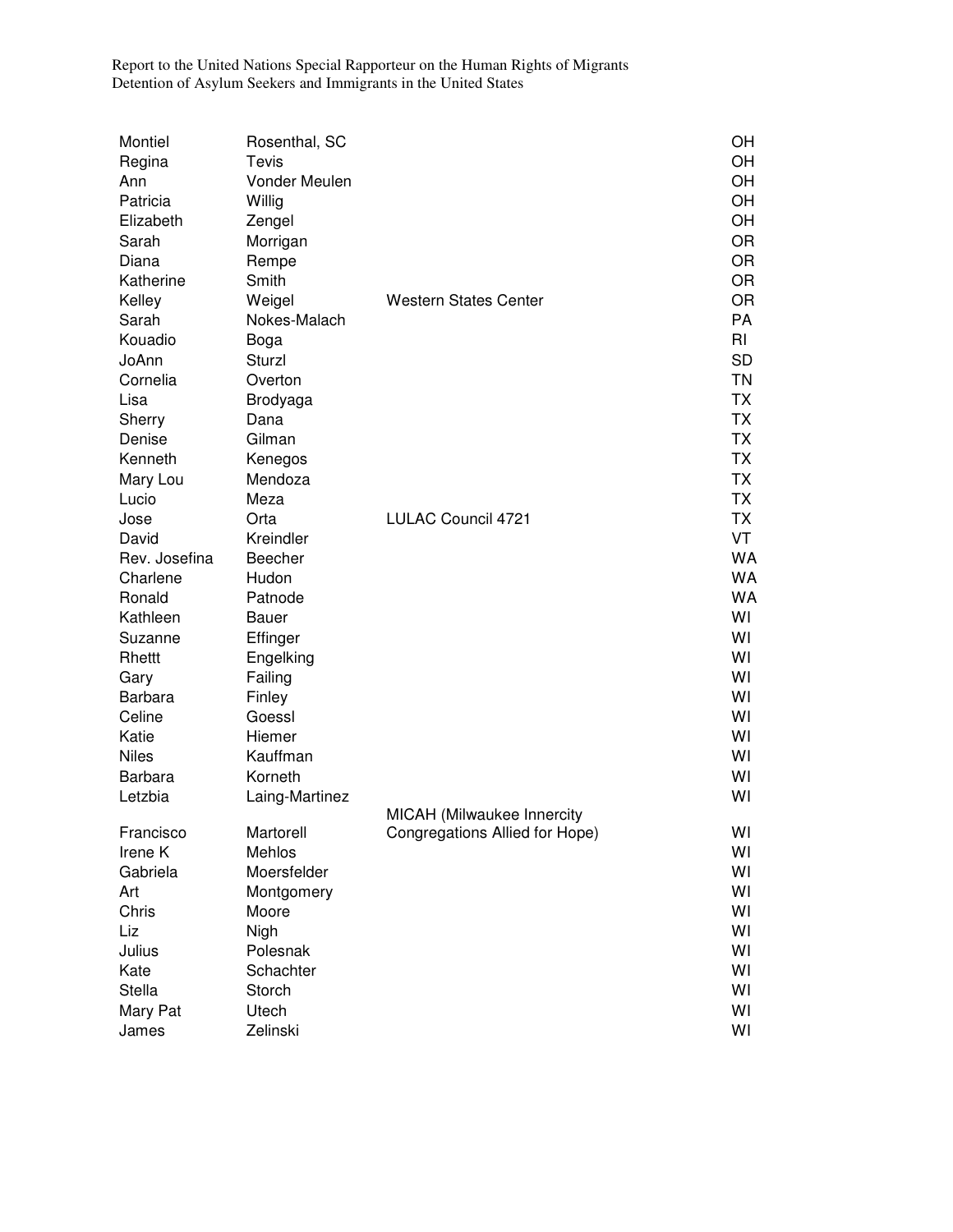#### **Executive Summary**

- 1. International law recognizes that while the United States has the power to control immigration that authority is limited by its obligations to respect the fundamental human rights of all persons. In designing and in enforcing its immigration laws, the rights to due process and fair deportation procedures, seek and enjoy asylum from persecution, freedom from discrimination based on race, religion, or national origin, freedom from arbitrary detention, freedom from inhumane conditions of detention, and other fundamental human rights must be protected.
- 2. The United States' immigration detention system is riddled with systemic failures to protect human rights. The system has evolved with no regard to international human rights standards and is based on a penal model of corrections which fails to address the needs of a population detained for civil status violations. The reliance on detention reflects broader trends in the United States relating to racial discrimination, mass incarceration, and the criminalization of migration.
- 3. We welcome the recent efforts of the United States to begin to acknowledge some of the concerns with human rights violations resulting from the immigration detention system. Nonetheless, serious human rights violations continue and progress toward reform has been slow, still failing to address the need to diminish the numbers of detained migrants, reduce the government's reliance on detention, and halt the dramatic expansion of detention facilities around the country.
- 4. **Key concerns** on the human rights of migrants in detention in the U.S. include:
	- The right to due process and access to legal counsel
	- Verbal and physical abuse, including sexual assault and violence, against migrants in detention particularly women, transgender, and LGBT migrants.
	- Lack of access or inadequate medical care, including medication and treatment especially for migrants with chronic illnesses such as diabetes and heart conditions.
	- Cruel and excessive use of solitary confinement against detained migrants, often for speaking out against unjust practices and conditions.
	- Prolonged detention of migrants awaiting to resolve their immigration status, and who are subject to mandatory detention
	- Frequent transfer of detained migrants to facilities in isolated areas far away from their families and community support networks.
- 5. **Overall trends** in U.S. domestic policies and practices that impact the human rights of immigrants subject to detention include:
	- Expansion of immigration enforcement programs that encourage and mandate the collaboration by local law enforcement and other agencies in identifying and reporting anyone suspected of being a non-citizen eligible for removal incentivizes racial profiling and other forms of discrimination.
	- Over-reliance on detention, albeit "civil" in nature, to address the government's stated need for compliance of court-issued Notice to Appear.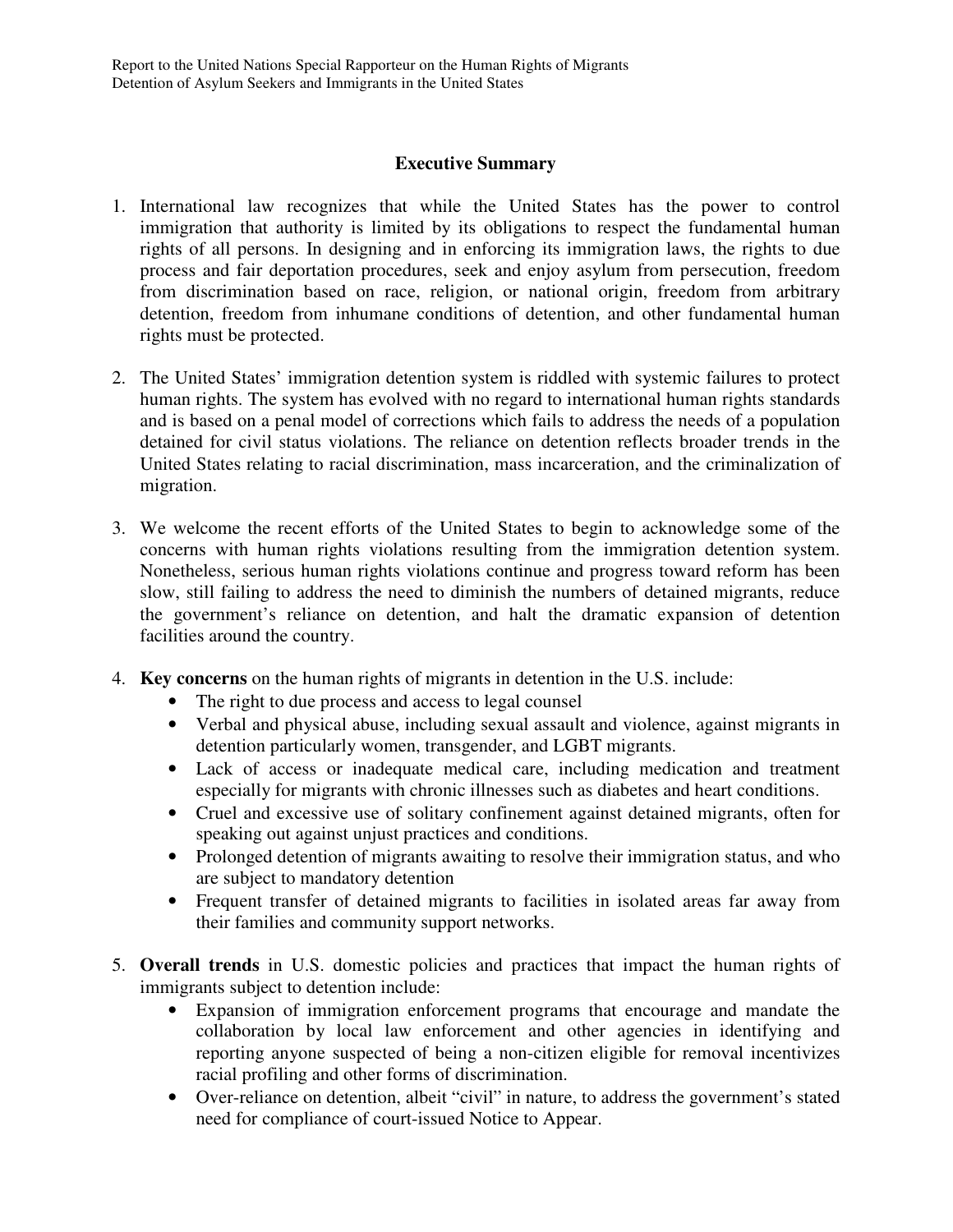• Increased reliance on private prison corporations for the management and operation of immigrant detention centers, which have played a significant role in advocating for punitive policies that criminalize migration and increase the numbers of people subject to detention and deportation.

#### **I. Recommendations on national policy**

- 6. The U.S. government should diminish the number of overall detention beds and significantly reduce reliance on detention to ensure compliance with government-issued Notice to Appear. We urge a serious consideration and commitment to the expansion of community-based alternatives to detention.
- 7. The Department of Justice should revise its June 2003 Guidance Regarding the Use of Race by Federal Law Enforcement Agencies to apply the guidance to state and local law enforcement agencies, to eliminate the loopholes created for national security and border searches, to include religion and national origin as protected classes, to cover surveillance activities and to make it enforceable in a court of law.
- 8. The Department of Homeland Security should terminate the 287(g) program and all other federal immigration enforcement programs that rely on state and local criminal justice systems, including the Secure Communities Initiative and the Criminal Alien Program.
- 9. Further investigation is needed to determine the scope and scale of verbal and physical abuse, including sexual abuse and violence, in detention centers across the U.S., particularly its impacts on women, transgender and LGBT migrants.
- 10. The Obama Administration must take concrete steps to bring the U.S. into compliance with its obligations under international human rights law, which prohibits arbitrary detention.
- 11. The Obama Administration should put an end to all laws mandating the detention of noncitizens, including asylum-seekers and long-term residents with strong community ties in the U.S.
- 12. The U.S. government must allow for independent oversight and institute enforceable mechanisms for accountability.

#### **II. Background and Framework**

#### **A. Scope of International Obligations**

13. Pursuant to the International Covenant on Civil and Political Rights (ICCPR), non-citizens in the U.S. have a right to due process and fair deportation procedures,<sup>1</sup>" including international standards on proportionality.<sup>2</sup>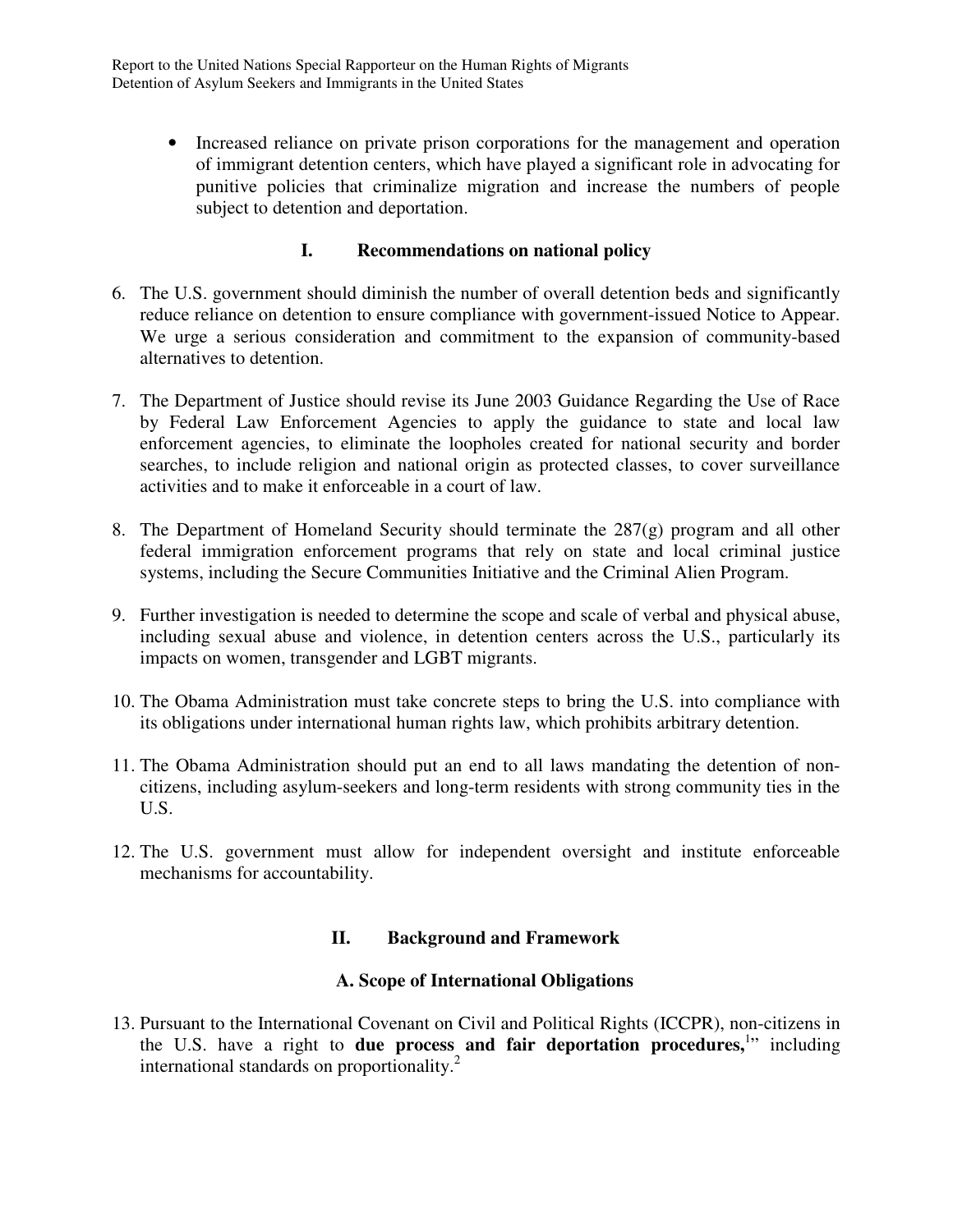- 14. Non-citizens also enjoy the right to **freedom from discrimination** under article 2 of the ICCPR and the obligations imposed by the Convention on the Elimination of all forms of Racial Discrimination (ICERD).<sup>3</sup>
- 15. Both the Universal Declaration of Human Rights and the ICCPR guarantee the right to liberty and security of person,<sup>4</sup> freedom from arbitrary arrest or detention,<sup>5</sup> and are entitled to **prompt review of their detention by an independent court.<sup>6</sup>**
- 16. Non-citizens who are detained have a right to **humane conditions of detention.**<sup>7</sup>
- 17. **Detention of refugees and asylum seekers** should be avoided when possible; if refugees and asylum seekers must be detained, adequate safeguards should be in place to avoid arbitrary detention.<sup>8</sup> The United Nations High Commissioner for Refugees has made clear that asylum seekers should be detained only as a last resort and with guarantees against arbitrary detention.<sup>9</sup>
- 18. Regardless of immigration status, individuals in the U.S. have a right to **family unity**."<sup>10</sup> In interpreting the obligations of the ICCPR, the Human Rights Committee has explicitly stated that family unity imposes limits on the power of States to deport.<sup>11</sup>

#### **B. Legislative and Policy Framework**

- 19. In the United States, Congress holds the authority to make the laws that govern admission, protection, and removal of non-citizens. Federal immigration law, however, must be understood in its context within the U.S. tripartite system of government. The Executive branch agencies, including the Department of Homeland Security, the Department of Justice, and the Department of State, promulgate regulations that directly govern the application of U.S. immigration law. Myriad public and internal policy guidance spells out how the U.S. immigration system operates in practice. Federal courts also play a role in providing a final review of individual decisions made in removal proceedings in administrative courts.
- 20. Federal immigration law in the U.S. continues to be based on the Immigration and Nationality Act of 1952  $(INA)^{12}$ . Reforms to the INA were made in 1965, which amended the INA to set a permanent annual worldwide level of immigration divided into categories for family-related immigrants, employment-based immigrants, and diversity immigrants. Refugees were excluded from these numerical limits; the Refugee Act of 1980 defines the U.S. laws relating to refugees. $13$
- 21. In 1986, Congress enacted the Immigration Reform and Control Act (IRCA) to toughen sanctions against employers who hired undocumented persons and limit access to federally funded welfare benefits.
- 22. The Immigration Act of 1990 substantially expanded the "aggravated felony" category of deportable crimes, first added to the INA in 1988.<sup>14</sup>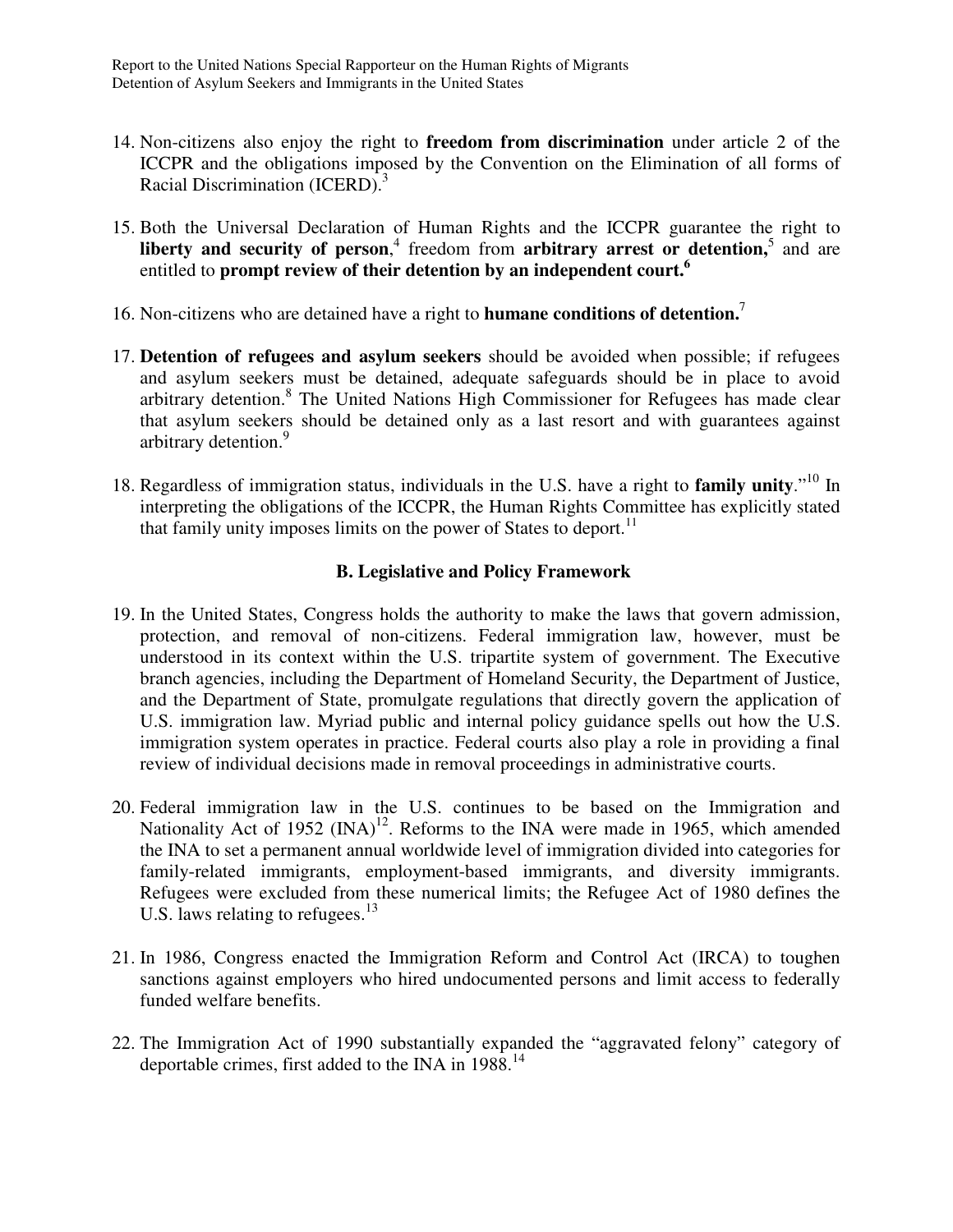- 23. In 1996, the Antiterrorism and Effective Death Penalty  $Act^{15}$  and the Illegal Immigration Reform and Immigrant Responsibility Act  $(IIRIRA)^{16}$  added additional crimes to the aggravated felony ground for deportation and reduced the term of imprisonment threshold requirement to one year,<sup>17</sup> drastically increasing the number of people subject to **prolonged and indefinite detention.**
- 24. The IIRIRA also created a new "expedited removal" system for arriving aliens without proper documentation for admission<sup>18</sup> which has resulted in the routine detention of arriving asylum seekers and the summary expulsion of 111,000 people in 2010 alone.<sup>19</sup>
- 25. The USA PATRIOT Act of  $2001<sup>20</sup>$  passed just weeks after the 9/11 terrorist attacks, and the REAL ID Act of  $2005^{21}$  expanded the class of individuals who are inadmissible to the U.S. for having provided "material support" to terrorism.
- 26. The Department of Homeland Security (DHS) was created in 2003 as part of federal agency reform following the 9/11 terrorist attacks, shifting immigration enforcement into the arena of anti-terrorism policy. The Immigration and Naturalization Service (INS) was replaced with three different agencies within DHS: U.S. Customs and Border Protection (CBP), U.S. Citizenship and Immigration Services (USCIS), and U.S. Immigration and Customs Enforcement (ICE).
- 27. Federal law gives the Department of Homeland Security, including both ICE and CBP, the authority to apprehend and detain aliens under the Immigration and Nationality Act (INA) §232 (Detention of Aliens for Physical and Mental Examination), §235 (Inspection by Immigration Officers; Expedited Removal of Inadmissible Arriving Aliens; Referral for Hearing); §236 (Apprehension and Detention of Aliens; §236A (Mandatory Detention of Suspected Terrorists; Habeas Corpus; Judicial Review), and §241 (Detention of Aliens Ordered Removed) and by corresponding federal regulations.
- 28. Because immigration is a matter of federal law, state and local governments in the U.S. have historically played a very limited role in immigration enforcement. Recent policies, however, have attempted to expand responsibility for enforcing civil immigration laws to state and local police through formal DHS programs, such as the 287(g) program, the Criminal Alien Program (CAP), and Secure Communities, $^{22}$  and informal cooperation between immigration authorities and public safety officials.
- 29. During the booking process, Secure Communities, an immigration enforcement initiative launched by ICE in March 2008, allows the fingerprints of arrestees to be automatically checked against DHS' civil immigration databases in addition to the Federal Bureau of Investigation's (FBI's) criminal databases. Secure Communities and related programs incentivize racial profiling and pre-textual arrests by state and local police—agents know that when they arrest individuals, those individuals' immigration status will be checked when they are fingerprinted.<sup>23</sup> This is supported by data analyses done by researchers at the University of California, Berkeley which demonstrate that Latinos are disproportionately targeted by the program and that approximately 3,600 U.S. citizens have been arrested by ICE through Secure Communities.<sup>24</sup> ICE's own data demonstrate that, for example between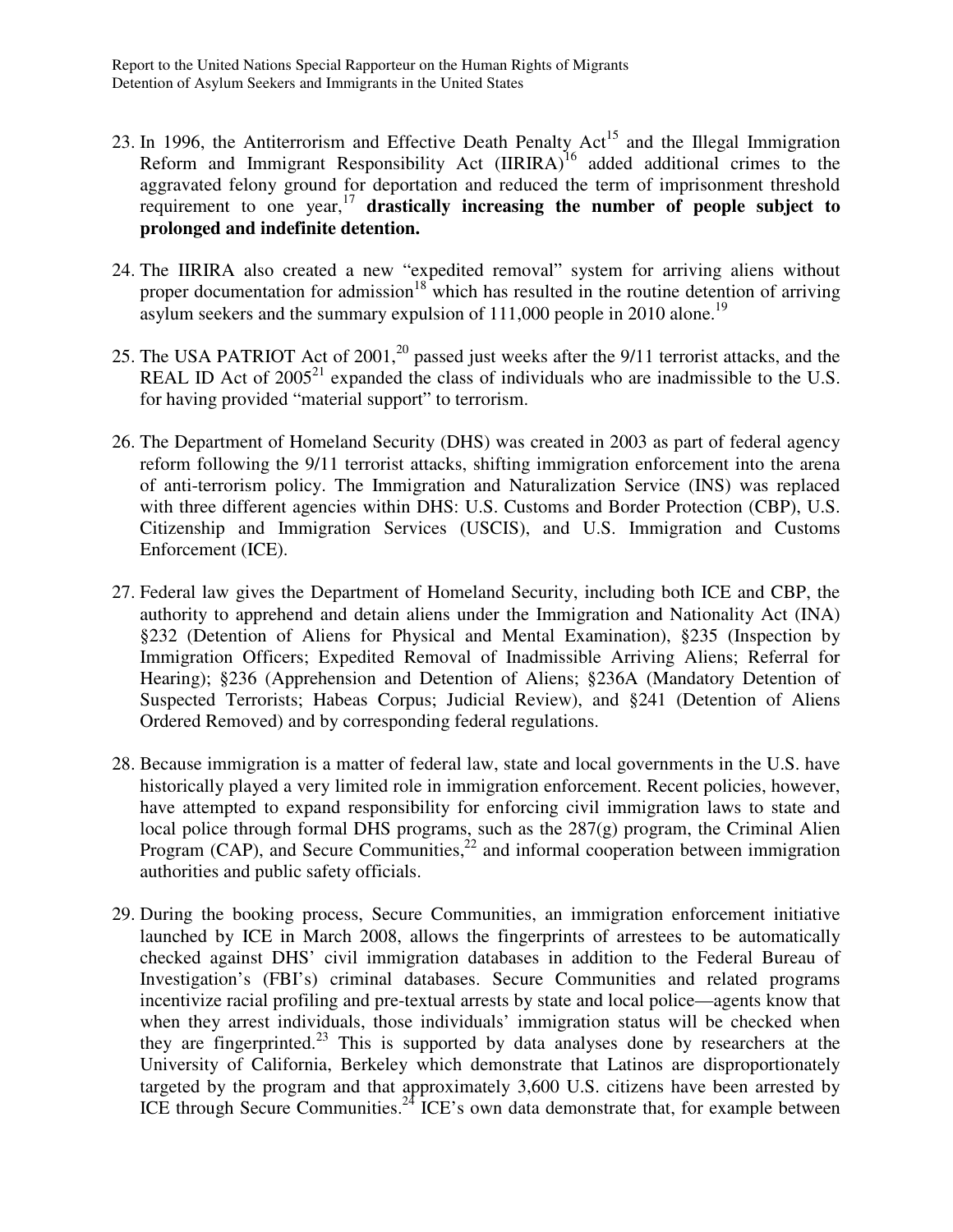the program's inception and June 2010, 79% of the people deported due to Secure Communities are non-criminals or were picked up for lower level offenses, such as traffic violations.<sup>25</sup> Recently, through FOIA litigation, it has been uncovered that DHS acted improperly in presenting the Secure Communities program to local communities, Congress, and the public—particularly those communities that expressed a desire to opt out of the program.<sup>26</sup> This has resulted in reviews of Secure Communities by the DHS Office of the Inspector General as well as the Government Accountability Office.<sup>27</sup>

30. Individual states, notably Arizona and Alabama, have enacted immigrant enforcement laws that impact the human rights of non-citizens in the United States. In some cases, other states have laws which, while facially neutral, primarily target undocumented migrants. These laws that lead to more arrests and detentions of people suspected of civil immigration status violations, including U.S. citizens who are suspected of such violations based primarily on race or national origin. The Arizona immigration law will be before the United States Supreme Court this term.<sup>28</sup> The Court's decision will have a tremendous impact on current and future state immigration laws.

#### **III. Promotion and Protection of Human Rights on the Ground**

#### **A. Scope of Migrant Detention in the United States**

- 31. The U.S. immigration detention system is an enormous and growing operation which has become a cornerstone of immigration enforcement in the United States. The Department of Homeland Security reports that in 2010 517,000 foreign nationals were apprehended; approximately 363,000 foreign nationals were detained by ICE; 387,000 foreign nationals were removed from the United States; and 476,000 foreign nationals were returned to their home countries without a removal order.<sup>29</sup>
- 32. Detention is widely used by Immigration and Customs Enforcement (ICE) for people apprehended on suspicion of civil immigration status violations in the U.S. interior<sup>30</sup> and by Customs and Border Protection (CBP) for people apprehended at or within 100 miles of the United States' borders with Mexico or Canada or at ports of entry.<sup>31</sup>
- 33. While both ICE and CBP operate within the Department of Homeland Security, they have separate command structures. CBP has remained largely impervious to the limited progress made toward securing oversight of conditions for people in ICE custody and understanding of the numbers of people detained under CBP authority and the conditions under which they are detained is limited.
- 34. CBP is a large and growing security apparatus. The Department notes that: "[o]ver the past two years, CBP has dedicated unprecedented manpower, technology and infrastructure to the Southwest border. The Border Patrol is better staffed now than at any time in its 86-year history having doubled the number of agents from 10,000 in FY 2004 to more than 20,500 in FY 2010. In addition to the Border Patrol, CBP's workforce of more than 58,000 employees also includes more than 2,300 agriculture specialists and 20,600 CBP officers at ports of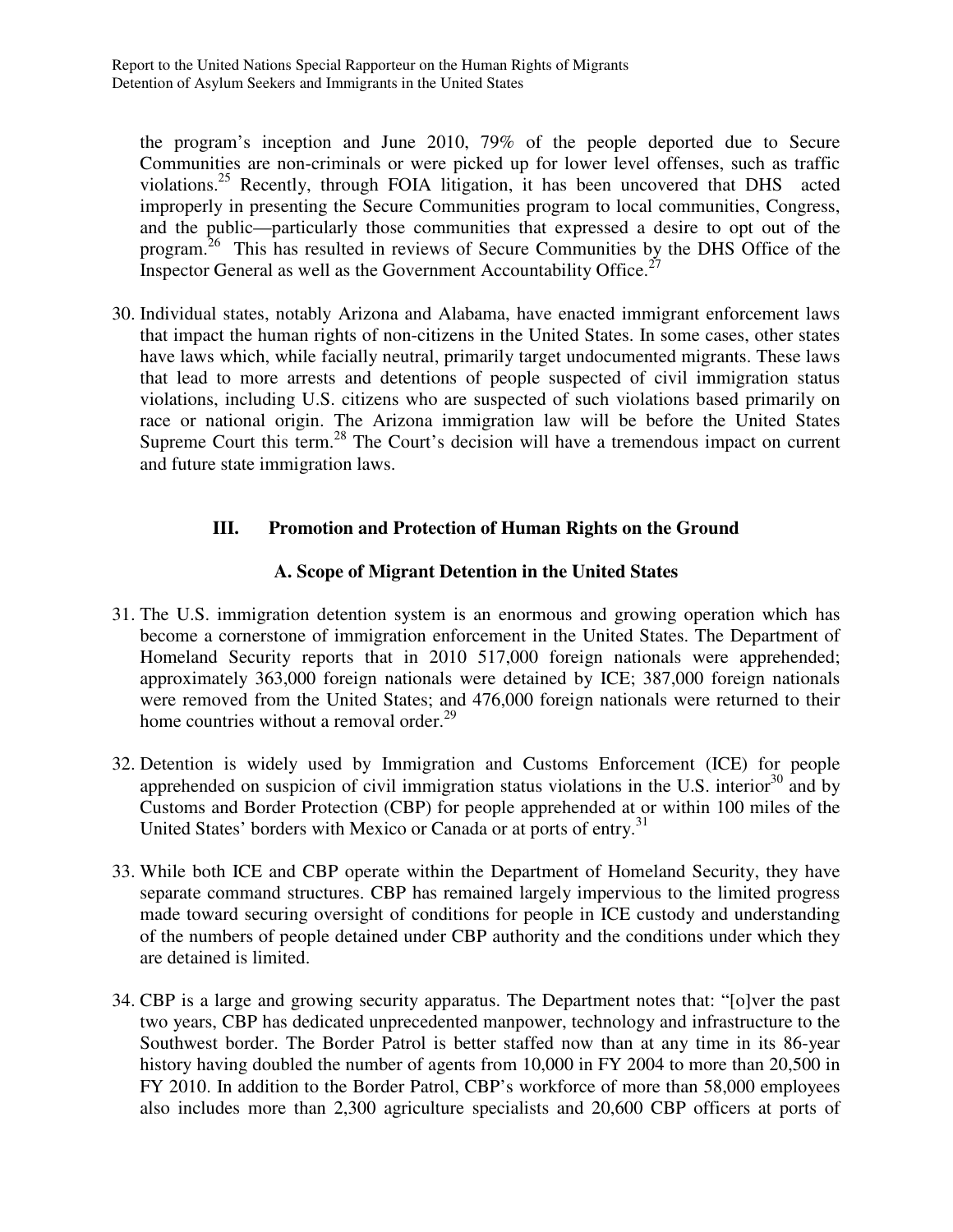entry."<sup>32</sup> CBP has requested over \$11.8 billion for the upcoming fiscal year, an increase of over \$300 million from the previous year.<sup>33</sup>

- 35. Customs and Border Protection (CBP) reports that on a typical day, 1,903 people were apprehended at and in between the ports of entry for illegal entry.<sup>34</sup> CBP coordinates border security operations closely with the U.S. Department of Defense and other federal agencies, using myriad defense technologies and strategies that have resulted in a militarized U.S.- Mexico border.<sup>35</sup> According to the Department of Homeland Security, "[t]he number of Border Patrol apprehensions declined 61 percent from 1,189,000 in 2005 to 463,000 in 2010. The decrease in apprehensions between 2005 and 2010 may be due to a number of factors including changes in U.S. economic conditions and border enforcement efforts. Border apprehensions in 2010 were at their lowest level since 1972."<sup>36</sup>
- 36. U.S. National Guard troops have been deployed to the Southwest border during much of  $2010$  and  $2011$ .<sup>37</sup> Their mission clearly focuses on monitoring the border for illegal crossings.<sup>38</sup>
- 37. The number of beds available for detention in Immigration and Customs Enforcement (ICE) custody has nearly doubled in the past seven years, from 18,000 beds in 2004 to 33,400 in  $2011.<sup>36</sup>$  The number of people who pass through the ICE detention system nearly has doubled from 209,000 in 2001 to 392,000 in 2010.<sup>40</sup> Approximately 2,700 new beds have been added to the system since July 2009. $^{41}$
- 38. At the same time, the United States has failed to adequately fund or use alternatives to detention, despite findings that alternatives to detention cost significantly less<sup>42</sup> and "yield 93 percent to 99 percent appearance rates before the immigration courts."<sup>43</sup>
- 39. Federal expenditures on ICE detention have grown 134% in the past seven years, from \$864 million to \$2.02 billion.<sup>44</sup> The Obama Administration's FY2012 request would amount to expenditure of \$5.5 million per day on ICE detention. $45$
- 40. The private prison industry has played a significant role in the growth of these budgets by advocating for the expansion of immigration detention and enforcement policies at the federal and state levels. A 2011 report by Detention Watch Network notes that "[a]lthough private corporations have long exercised influence over detention policy in a variety of contexts, a recent accumulation of evidence indicates that the main contractors involved in the explosive growth of the immigration detention system have been involved in heavy lobbying at the federal level." The report finds that [i]n 2009 ICE had an adult average daily population (ADP) of 32,606 in a total of 178 facilities. Of these, 15,942 detainees – or  $49\%$  – were housed in 30 privately-operated detention centers."<sup>46</sup>
- 41. Mandatory detention laws enacted in 1996 have contributed to the skyrocketing growth of detention as an immigration enforcement tool. Sixty-six percent of the 31,075 people detained on September 1, 2009, were subject to mandatory detention.<sup>47</sup>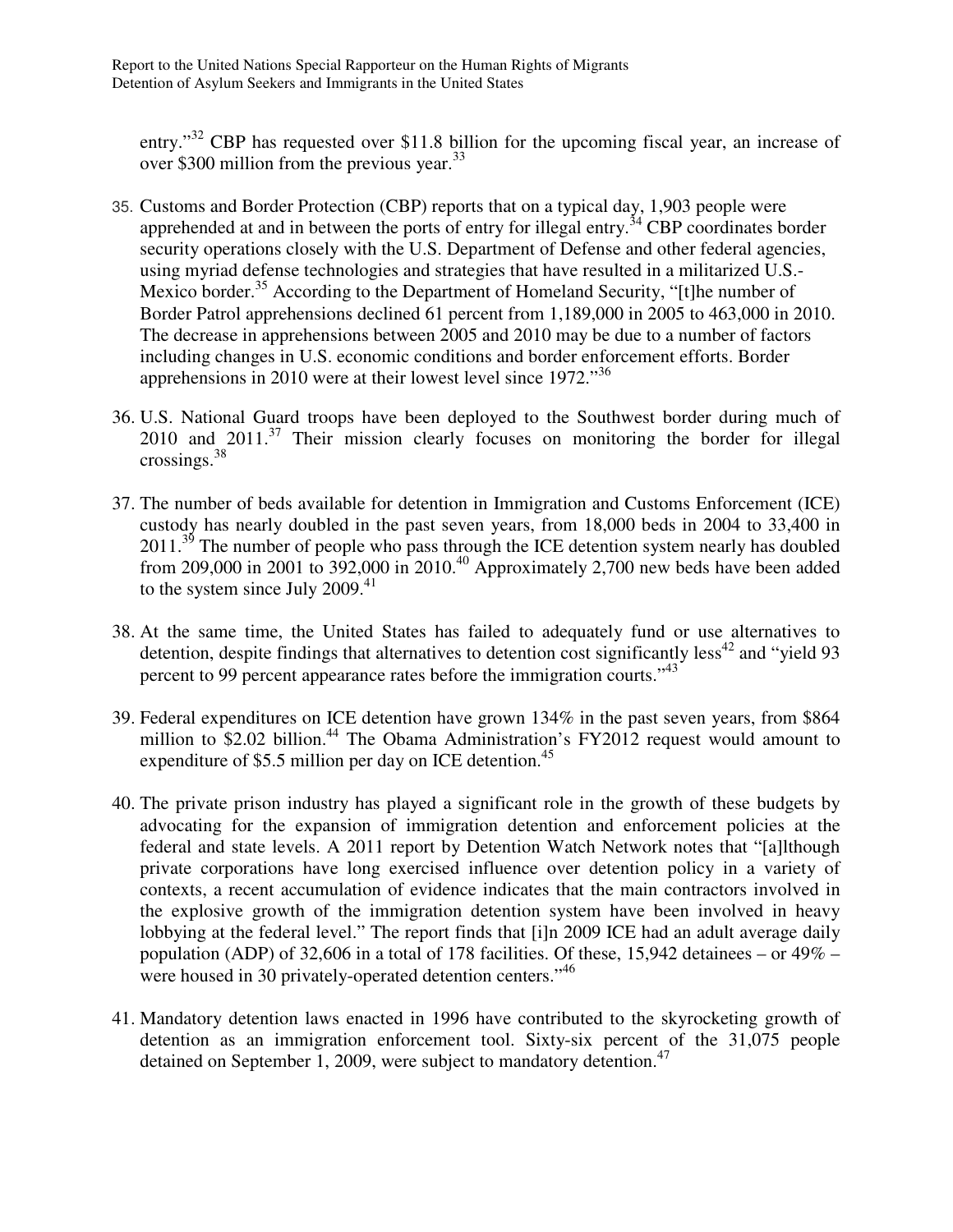- 42. At the same time, ICE fails to exercise discretion to release those people not subject to mandatory detention laws.<sup>48</sup> Indeed, ICE increasingly relies on detention as the only way to guarantee appearance for hearings despite the availability of alternatives to detention.
- 43. In addition to people detained by immigration authorities, state and local law enforcement agencies detain thousands of individuals each year under ICE "detainers." Detainers are requests by ICE to a law enforcement agency to detain the named individual for up to 48 hours (excluding Saturdays, Sundays, and holidays) in order to provide ICE an opportunity to determine the person's immigration status. While law enforcement agencies are under no obligation to honor these requests, detainers routinely result in extended detention of people suspected of being noncitizens in the United States.<sup>49</sup>
- 44. Finally, increasing numbers of people are imprisoned following convictions for criminal charges relating to immigration. Federal prosecution of immigration-related crimes, including illegal reentry into the United States following deportation, has skyrocketed in recent years. Border enforcement programs such as *Operation Streamline* deepen the crisis of criminalization by subjecting migrants apprehended at the U.S.-Mexico border to criminal prosecution and sentencing *en masse* through a fast-track process, which undermines due process rights at every step.<sup>50</sup> Under this program, migrants who have been deported and get caught re-entering the country are prosecuted with felony charges with a maximum sentence of 20 years. According to the Transactional Records Access Clearinghouse, "the data show that prosecutions of this type are up 135 percent from levels reported in 2006," and "reentry of deported alien" (Title 8 U.S.C. §1326), was the lead charge recorded in the prosecutions of 1,844 immigration matters filed in U.S. District Court during September 2011 alone.<sup>51</sup> A report by the U.S. Sentencing Commission revealed that over half of all people sent to federal prison for committing felony crimes in 2011 were Hispanic.<sup>52</sup> The report attributed the increase of Hispanics in prison to an increase in prosecution for immigration-related crimes.<sup>53</sup>
- 45. Similar trends can be observed at the state level, where immigration-related crimes such as identity theft or failure to carry immigration documents are frequently prosecuted. While the migrants in custody following these criminal convictions are not in ICE or CBP custody, the increase in prosecutions reflect a growing trend toward the criminalization of migration itself by the United States.<sup>54</sup>
- 46. Detention of families in the United States continues to be of concern.<sup>55</sup> In August 2009, the U.S. government announced it would cease to detain immigrant families at the T. Don Hutto facility in Taylor, Texas, and continue to detain families only in small numbers at the Berks Family Residential Shelter in Berks, Pennsylvania. Although a detention center, Women's Refugee Commission visits found that conditions at the Berks facility greatly differed from other detention facilities and was, as a whole, much more of a shelter-like facility than the penal, punitive nature of other immigration detention centers. According to the Women's Refugee Commission, in Fall, 2011, the Department of Homeland Security announced that the Berks facility would close due to technical reasons and issued a request for proposals for a new facility to be located closer to the border. Advocates understand that this new facility, like Berks, would be used primarily for families who are unwilling or unable to provide any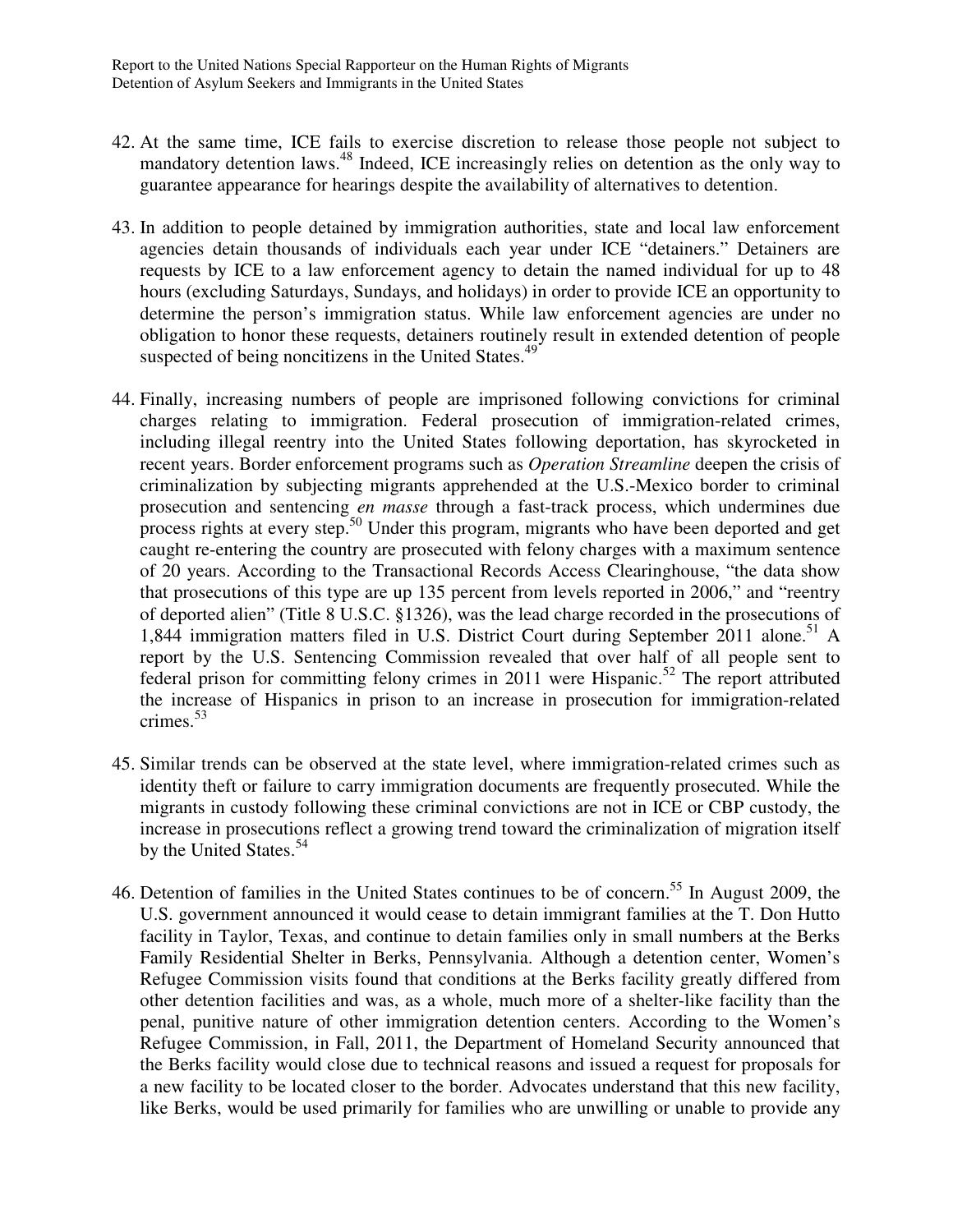connections in the community and would otherwise be homeless. We believe the needs of these families would best be met through the use of community support programs that would provide social and legal services, provide access to medical services, and provide shelter to these families. Community support programs or community sponsored release from ICE custody remains the most humane and cost-effective means for immigrants who do not have their own ties and support in the community but who should also not be detained in ICE facilities.

47. While some improvement to the treatment of unaccompanied children detained in the United States has been seen, continued concern exists. The Women's Refugee Commission's 2009 report on the screening and detention conditions of unaccompanied children who enter the U.S. found numerous problems on both fronts. Despite the passage of the William Wilberforce Trafficking Victims Protection Reauthorization Act of 2008 (TVPRA) as well as provisions in the Flores Settlement, advocates continue to be concerned about the conditions of Office of Refugee Resettlement (ORR, within the Department of Health and Human Services, DHHS) facilities as well as the conditions of holding rooms and cells in Customs and Border Protection (CBP, within DHS). Implementation of TVPRA-mandated training and screening has been slow and the Women's Refugee Commission has been unable to gain meaningful access to CBP Border Patrol stations.<sup>56</sup>

#### **B. Right to Freedom from Discrimination based on Race, Religion, or National Origin**

- 48. **Racial discrimination** in law enforcement and the administration of justice continues to be a significant problem in the United States. As the Committee on the Elimination of all forms of Racial Discrimination stated in its concluding observations to the United States' most recent report on compliance with the Convention: "[t]he Committee reiterates its concern with regard to the persistent racial disparities in the criminal justice system of the [United States], including the disproportionate number of persons belonging to racial, ethnic and national minorities in the prison population, allegedly due to the harsher treatment that defendants belonging to these minorities, especially African American persons, receive at various stages of criminal proceedings (art.5 (a))."<sup>57</sup> As the U.S. government continues to expand the role of local law enforcement agencies in the enforcement of immigration laws and policies, these formal and informal partnerships incentivize racial profiling by using the state criminal justice system to target perceived foreigners and to channel them into the immigration enforcement system.<sup>58</sup>
- 49. U.S. detention law patently discriminates against immigrants and undermines fundamental prohibitions on discrimination as well as well-founded due process principles under the Constitution and the U.S. international legal obligations.<sup>59</sup> In 2003 the court heard *Demore v*. *Kim*, which challenged the constitutionality of the INA provision that permits the mandatory detention of certain ex-offenders. The majority of the justices ignored jurisprudence related to freedom from bodily restraint and instead focused on prior immigration-related precedent and said, "In the exercise of its broad power over naturalization and immigration, Congress regularly makes rules that would be unacceptable if applied to citizens." This discriminates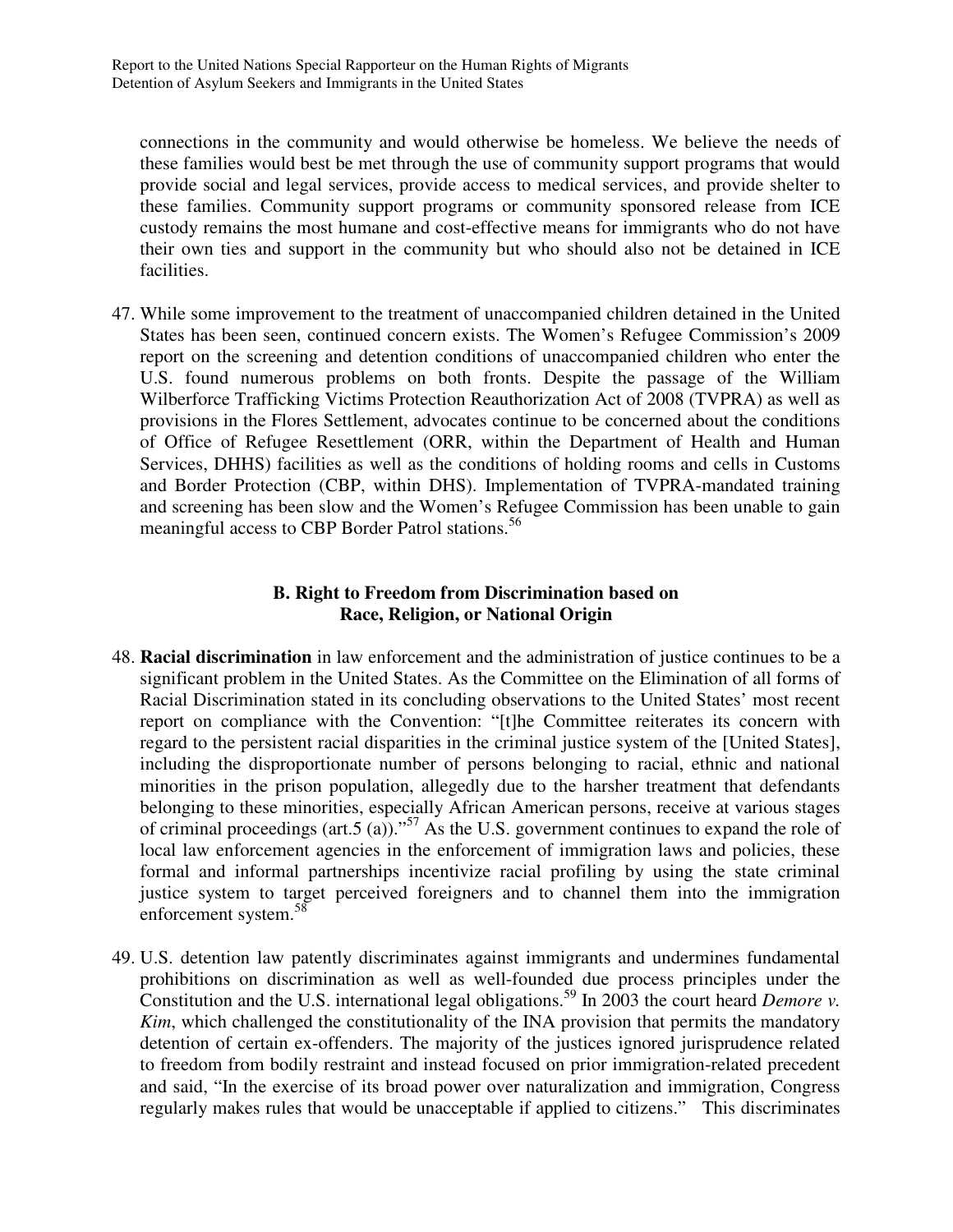against all non-citizens in the U.S. and is thus prohibited discrimination based on national origin.

- 50. Immigration enforcement programs known collectively as ICE ACCESS provide an "umbrella of services" for state and local law enforcement agencies to cooperate with federal immigration authorities.<sup>60</sup> These programs, including the  $287(g)$  program, the Criminal Alien Program, and the Secure Communities program, all have drawn substantial criticism for engendering racial profiling practices.<sup>61</sup>
- 51. In some cases state and local authorities enforce immigration law without any formal training or agreement, relying on informal processes for reporting anyone suspected of being noncitizens over to the Department of Homeland Security. For example, some local law enforcement agencies are reported to call ICE or CBP officers to interpret in routine traffic stops. $62$
- 52. The United States does attempt to investigate allegations of local law enforcement practices targeting migrants, $63$  including an investigation by the U.S. Department of Justice Civil Rights Division into allegations of racial discrimination by the Maricopa County, Arizona, Sheriff's Office.<sup>64</sup> Such oversight should be encouraged and expanded.
- 53. An October 2010 report documented a lack of access to religious services in two adult immigration detention facilities in Arizona.<sup>65</sup> Although ICE officials at both facilities contended that religious services were available for different faiths, including Islam, Muslim detainees in both facilities reported that they had never been told about such services. One woman had asked a chaplain whether Muslim services existed, and he told her he knew of none. $66$

#### **C. Right to Due Process and Fair Deportation Procedures**

- 54. While U.S. law provides that aliens in removal proceedings have "the privilege of being represented," legal representation must be "at no expense to the Government."<sup>67</sup> The United States' failure to ensure that all non-citizens have access to legal representation during their expulsion hearings, and by extension, to fair proceedings, violates ICCPR article 13.
- 55. Nationwide, Approximately 84% of detained cases were unrepresented.<sup>68</sup> According to a report of the American Bar Association, there is "strong evidence that representation affects the *outcome* of immigration proceedings."<sup>69</sup> The findings of the New York Immigrant Representation Study echo the ABA's observation:
	- Represented and released or never detained: 74% have successful outcomes.
	- Represented but detained: 18% have successful outcomes.
	- Unrepresented but released or never detained: 13% have successful outcomes.
	- Unrepresented and detained:  $3\%$  have successful outcomes.<sup>70</sup>
- 56. The New York Immigrant Representation Study made the following finding: "By every measure, the number of deportations and removal proceedings has skyrocketed over the last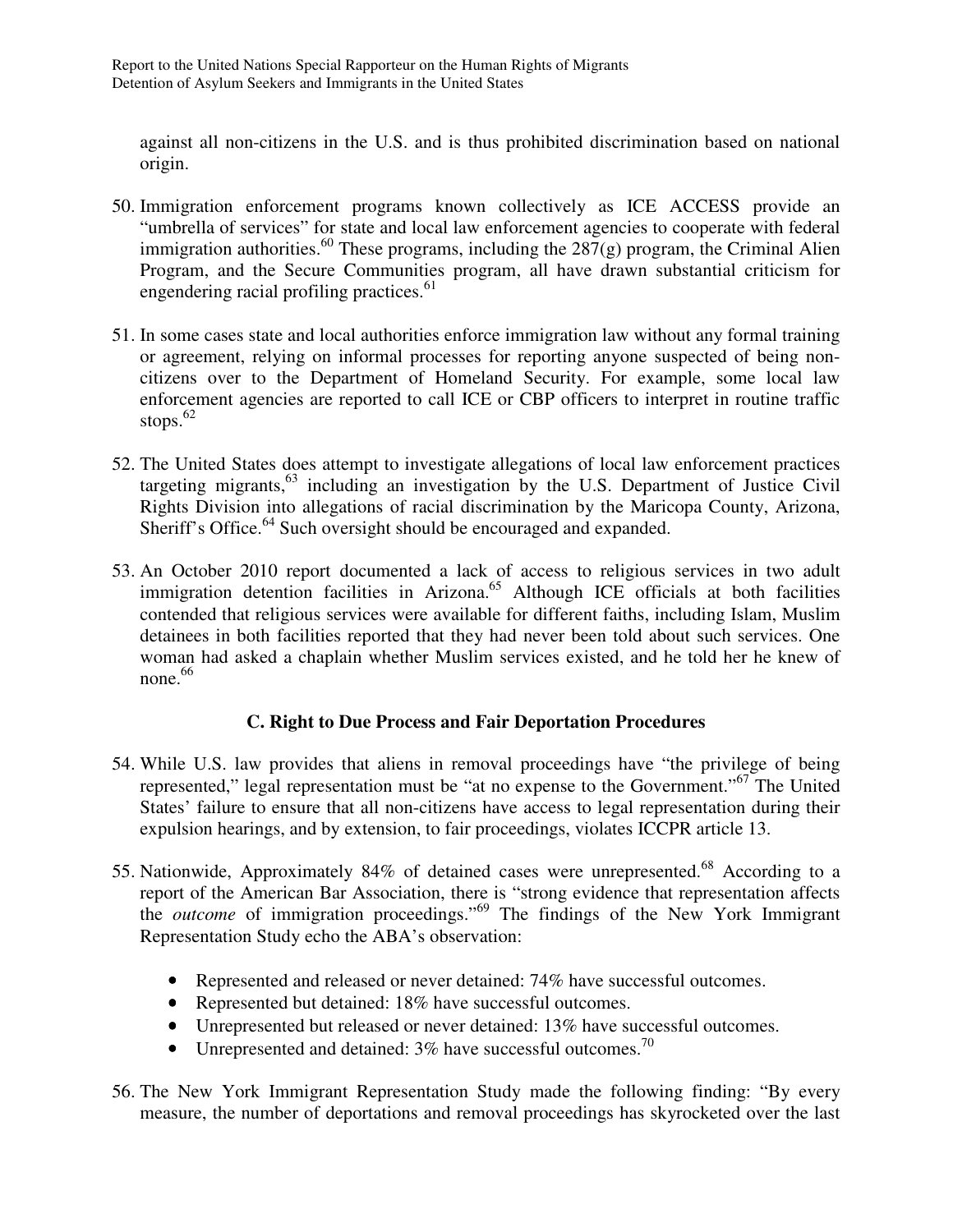decade. Between 2000 and 2010, the number of removal proceedings initiated per year in our nation's immigration courts increased nearly fifty percent, totally over 300,000 last year. During that period, the representation rate of respondents in removal proceedings has remained relatively constant and abysmally low. Correspondingly, the actual number of unrepresented respondents has virtually doubled."<sup>71</sup> The study notes that lack of representation is particularly acute for detained people: "A striking percentage of detained and nondetained immigrants appearing before the New York Immigration Courts do not have representation. The greatest area of need for indigent removal defense is, however, for detained individuals. In New York City: Sixty percent of detained immigrants do not have counsel by the time their cases are completed." $72^{\degree}$ 

- 57. Geographic isolation compounds the inability of people in detention to access legal assistance. Human Rights First has noted that "as DHS and ICE expanded immigration detention, they repeatedly chose to detain asylum seekers and other immigrants in areas that are not near pro bono legal resources, the immigration courts, or U.S. asylum offices.<sup>73</sup>
- 58. Approximately 28 percent of detainees are held at facilities where there is no free legal service provider.<sup>74</sup> Even the provision of information about legal rights is limited; nearly  $25$ percent of all detainees are held at facilities where they receive no information about their legal rights from attorneys or legal services providers.<sup>75</sup> The staff time and travel costs for legal service providers provide a significant barrier to reaching and representing individuals held in geographically remote areas.<sup>76</sup> Further compounding these issues is limited access to phone calls to attorneys. Seventy-eight percent of the facilities holding immigrants prohibit private calls between attorneys and clients.<sup>77</sup> Many facilities require legal aid organizations to register in order to receive calls from detainees, as well as maintaining an account with funds to cover the cost of the calls.<sup>78</sup> When individuals are transferred between facilities, they may end up at a facility where the legal aid organization they worked with is not listed to receive calls and the individual may not have funds to pay for a call.<sup>79</sup>
- 59. Frequent transfers between detention centers further undermine access to counsel and to fair deportation proceedings. According to the New York Immigrant Representation Study, "ICE transfers almost two-thirds (64%) of those detained in New York to far-off detention centers (most frequently to Louisiana, Pennsylvania, and Texas), where they face the greatest obstacles to obtaining counsel. Individuals who are transferred elsewhere and who remain detained outside of New York are unrepresented 79% of the time."<sup>80</sup>
- 60. The immigration justice system lacks procedural safeguards for detained people with mental disabilities who face the possibility of deportation.<sup>81</sup> Approximately fifteen percent of the total immigrant population in detention is comprised of individuals with mental disabilities.<sup>82</sup> "[I]mmigration courts have no substantive or operative guidance for how they should achieve fair hearings for people with mental disabilities."<sup>83</sup> "[I]n many cases the ICE attorney prosecuting the case did not inform the judge when a non-citizen facing deportation had a diagnosed or suspected mental disability—even when one had been previously adjudged by a criminal court—which clearly compromised the non-citizen's ability to understand proceedings."<sup>84</sup> "In other cases, ICE attorneys refused or neglected to perform competency evaluations and to supply information from evaluations to the court—even when the court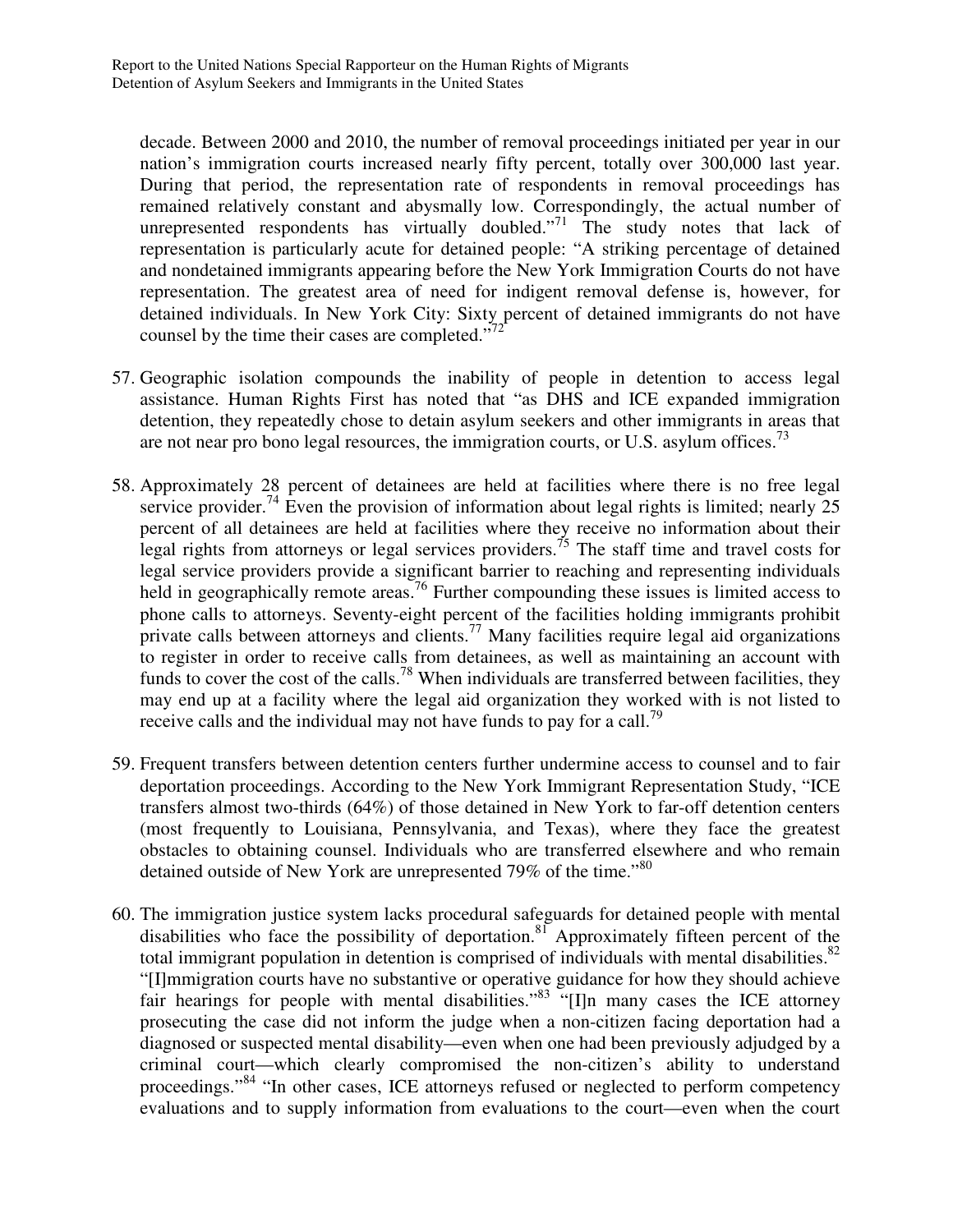ordered them to do so."<sup>85</sup> As a result, "legal permanent residents (LPRs) and asylum seekers with a lawful basis for remaining in the United States may have been unfairly deported from the country because their mental disabilities made it impossible for them to effectively present their claims in court. Some US citizens with mental disabilities may have been deported to countries they do not know, and some of these people have not been or cannot be found."<sup>86</sup>

- 61. Detention undermines individuals' ability to raise defenses to deportation that may be available. Detention also undermines individuals' will and ability to pursue appeal.<sup>87</sup> Faced with the prospect of indefinite detention pending the outcome of removal hearings, detainees often agree to "stipulated removal orders" in which they accept an order of deportation without access to an attorney or an appearance before an immigration judge.
- 62. A September 2011 report found that over 160,000 people have been deported under these stipulated removal orders over the past decade.<sup>88</sup> The interplay between detention, stipulated removal, and the deliberate attempt to forestall applications for relief from removal is illustrated by the following e-mail from an ICE official obtained through the researchers' Freedom of Information Act request:

"Please, please, please . . . encourage the agents to work harder on the stipulated orders of removal. . . . It is really important for the agents to push for stipulated orders of removal. . . . Most of the [lawful permanent residents] who get out of jail are willing to take an order just to get out of jail sooner (that is until the judge encourages them to get a lawyer)." —Email message from M. Meymarian to various recipients.<sup>89</sup>

63. Unrepresented people in detention face serious barriers to presenting a defense to their removal. Law library access often is minimal or restricted.<sup>90</sup>

#### **D. Right to Liberty and Security of the Person and Freedom from Arbitrary Detention**

- 64. The United States' detention system lacks three critical elements which are necessary to meeting its obligations under international human rights law: an individualized assessment and process to challenge all custody decisions, robust case management tailored to individual needs, and access to legal and support services. This failure has resulted in the arbitrary detention of thousands of migrants in violation of ICCPR articles 9(1) and 9(4).
- 65. U.S. law imposes mandatory detention without an individualized custody determination by a court in a broad category of cases, including arriving asylum seekers $91$  and non-citizens convicted of certain crimes, $92$  and certain refugees awaiting adjudication of their applications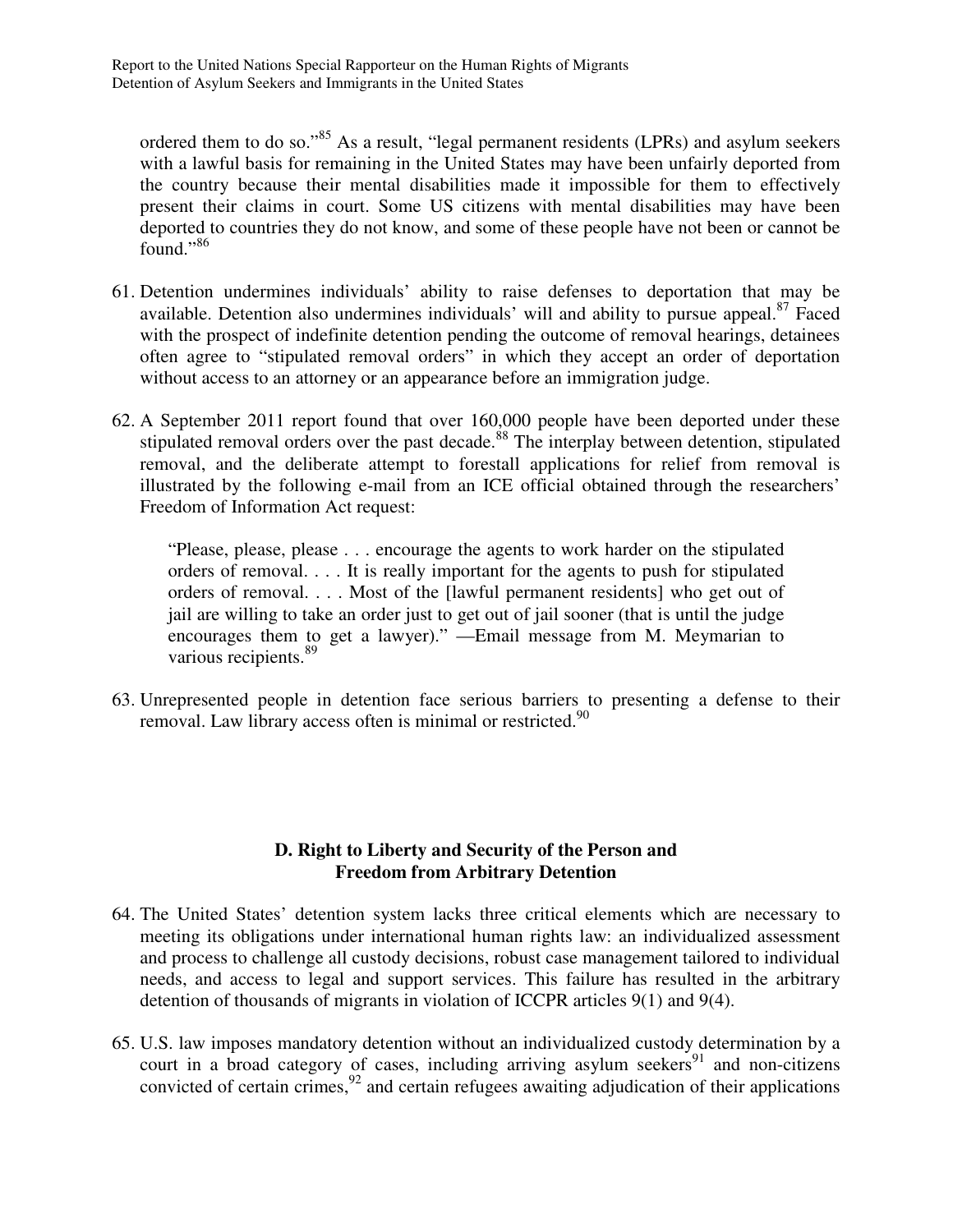for permanent residence.<sup>93</sup> These categorical detention determinations violate norms of proportionality and non-discrimination.<sup>94</sup>

- 66. Individuals subject to mandatory detention in the United States are not entitled to a bond hearing before an immigration judge<sup>95</sup> or to independent review of their custody determination by a court.
- 67. All migrants in detention in the U.S. are detained without an individualized assessment as to need to detain. The U.S. lacks a process or tool that standardizes decision making as to restriction of liberty, leaving individual officers to make decisions informed by their own intuition. Rather than making informed decisions for each and every individual the government intends to restrict liberty, the burden usually falls to the individual migrant to make the case as to why he is eligible for release.
- 68. The U.S. is bound by human rights law to demonstrate by clearly articulable facts why it is necessary to restrict any person's liberty. In making these individualized determinations, the U.S. is bound by the principles of necessity and proportionality and must show why any less restrictive means of control migration will not suffice in the particular individual's situation before it can resort to detention. The guarantee of this fundamental process before a person is denied liberty does not exist in the U.S. rendering all detention, including mandatory detention, arbitrary.
- 69. Arriving asylum seekers in expedited removal proceedings are subject to mandatory detention and may not be released while awaiting their initial "credible fear" review to determine whether they may apply for asylum before an immigration judge.<sup>96</sup> Following determination of credible fear, asylum seekers may be released on parole pending their asylum hearings before an immigration judge or while on appeal, but if the detaining authority (ICE) denies parole, the asylum seeker is prevented under regulations from having an immigration court assess the need for his continued custody.<sup>97</sup> ICE revised its parole guidelines effective January  $2010^{98}$
- 70. In terms of less restrictive measures to control migration, the U.S. lacks robust alternatives to detention. As found in a recent report by Lutheran Immigration and Refugee Service, the U.S. government's approach has focused on security at the expense of other goals, casting shadows on the program's operations.<sup>99</sup>
- 71. *Unlocking Liberty: A Way Forward for U.S. Immigration Detention Policy*, reviews the U.S.government's attempts to implement alternatives to detention programs and reveals five overarching structural challenges that must be overcome:
	- an overreliance on detention as an approach to immigration enforcement,
	- the lack of individualized risk assessments to determine who needs to be detained or otherwise supervised to ensure appearance and removal,
	- absence of necessary data indicators and the mechanisms to collect and report those indicators to evaluate the use of detention and alternatives,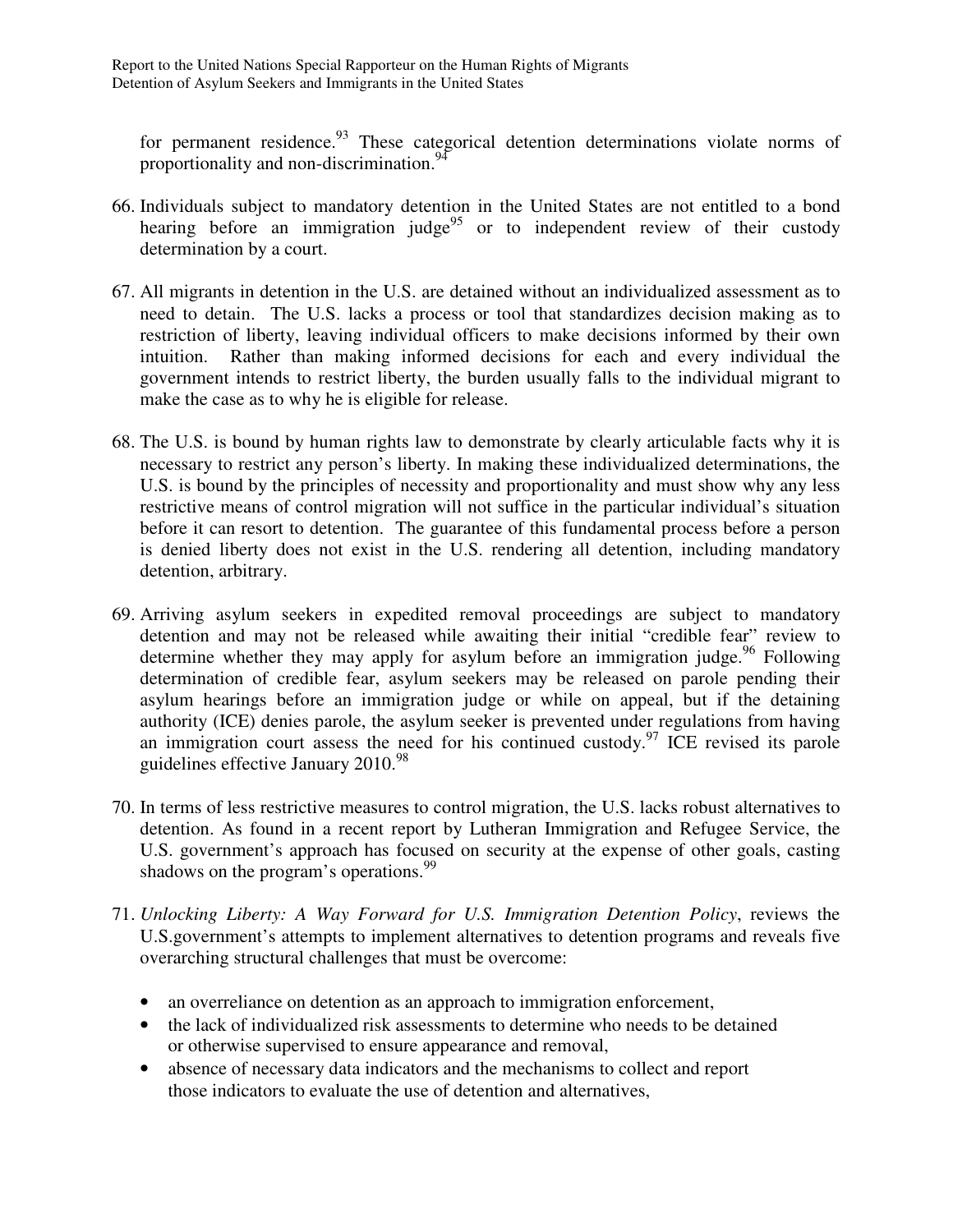- absence of a robust case management system with referrals to appropriate social services, and
- insufficient access to legal and social services. $100$

#### **E. Right to Humane Conditions of Detention**

72. People detained on civil immigration status violations are held in over 250 jails, prisons, and secure detention centers around the United States,<sup>101</sup> operated variously by ICE, state and local governments, and private prison corporations.<sup>102</sup> People apprehended by CBP often are detained in short-term custody facilities which hold people for less than 72 hours.

#### **1. Detention by Immigration and Customs Enforcement (ICE)**

#### **a. Reliance on a Penal Model of Detention**

- 73. Reliance by ICE on a penal model of detention is inappropriate for people detained on allegations of civil status violations and must be ended. Virtually all people detained by ICE are held in correctional facilities or prison- or jail-like settings, $103$  which fail to adhere to guarantees in ICCPR articles  $10(1)$  and  $10(2)(a)$ .<sup>104</sup>
- 74. As Dr. Dora Schriro explained in her 2009 report: "With only a few exceptions, the facilities that ICE uses to detain aliens were built, and operate, as jails and prisons to confine pre-trial and sentenced felons. ICE relies primarily on corrections incarceration standards designed for pre-trial felons and on correctional principles of care, custody, and control. These standards impose more restrictions and carry more costs than are necessary to effectively manage the majority of the detained population."

#### **b. Lack of Appropriate and Enforceable Standards for Detention Facilities**

- 75. Although the United States has adopted detention standards, the standards are not legally enforceable. In addition, they are based on a penal correctional model inappropriate for civil detention and have significant deficiencies in monitoring and oversight, little transparency, and no consequences for non-compliance with standards.<sup>105</sup> Contracted facilities are rated on the standards, but failure to meet standards carries no penalty.
- 76. People detained by ICE wear prison uniforms, are regularly shackled during transport and in their hearings,<sup>106</sup> are held behind barbed wire,<sup>107</sup> and may be locked in their cells up to 18 hours each day.<sup>108</sup>
- 77. Because of the penal nature of the facilities, detained people routinely are subject to degrading conditions<sup>109</sup> The most basic needs of transgender detainees are rarely met. Transgender detainees are routinely denied gender-appropriate undergarments and are often denied any privacy in communal showers and toilet facilities.<sup>110</sup> Low-cost solutions like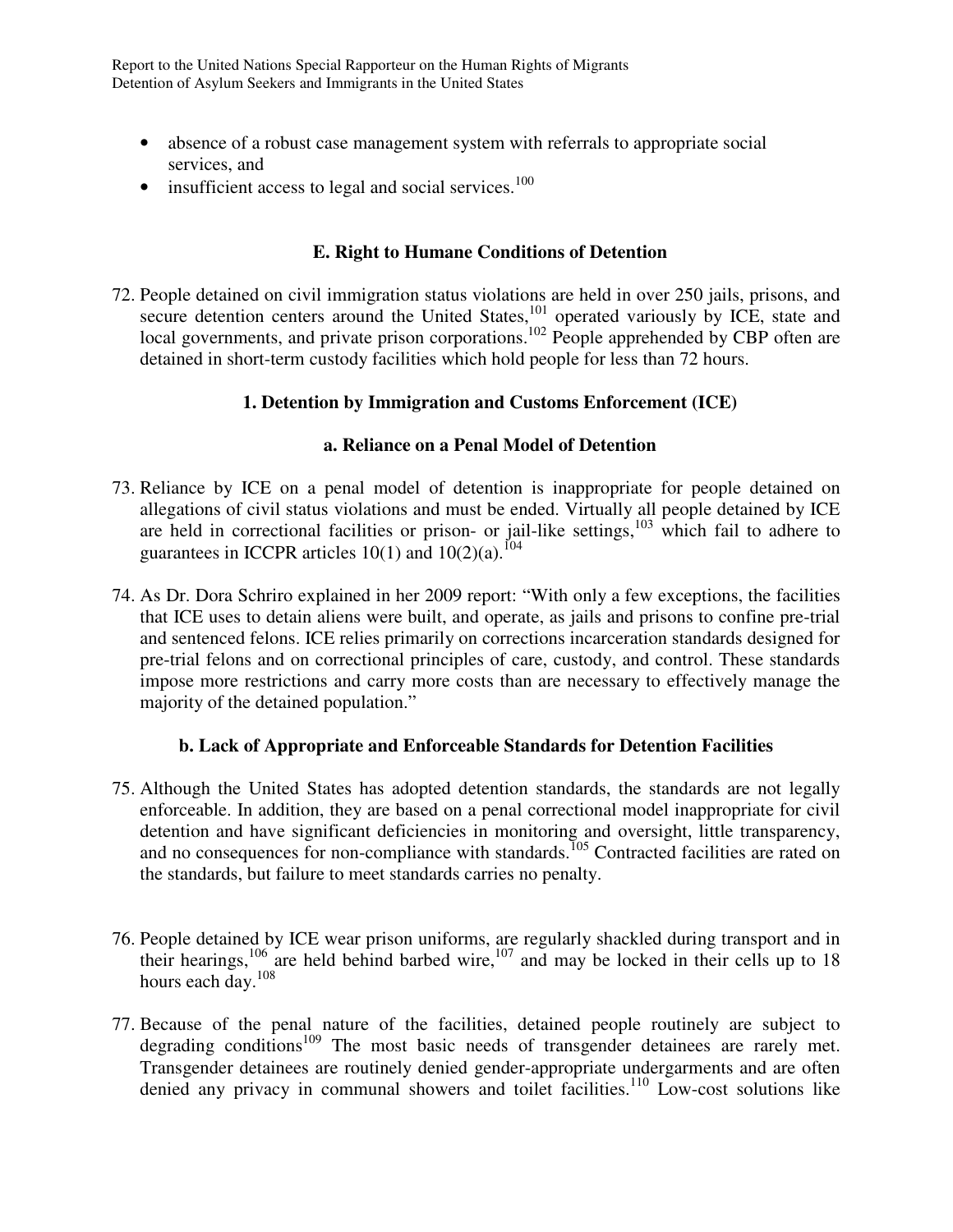shower curtains are rarely implemented. Medically-necessary hormone therapy is dramatically reduced or eliminated, resulting in rapid body changes.

- 78. People in detention often face barriers to communicating with their family, counsel, or other support systems.<sup>111</sup> Depending upon where they are detained, they may not be permitted contact visits with family.<sup>112</sup>
- 79. Immigrants in detention may be held for prolonged periods of time without access to the outdoors.<sup>113</sup>
- 80. Appropriate psychological and medical services for torture survivors are universally unavailable. $11$
- 81. People detained on allegations of civil immigration status violations routinely are commingled with individuals convicted in the general criminal justice system.<sup>115</sup>
- 82. Reports of poor food quality and limited amount of food are common.<sup>116</sup> Both state-run and private detention centers often rely on income from commissary charges including additional food, additional clothing, stationery, toiletries, and telephone cards.<sup>117</sup>
- 83. The Women's Refugee Commission conducted site visits of Arizona detention facilities in 2010 and concluded that "[c]onditions and amenities described by ICE and facility staff during our tours were refuted by the women we spoke to—most specifically, access to medical care and religious services, recreation and the legal library were either impossible, or not nearly as frequent as we had been told. Detainees also reported difficulties in filing grievances. Our findings indicate that the facilities are in violation of both the 2000 National Detention Standards and the 2008 Performance-Based National Detention Standards (PBNDS) in several critical areas."<sup>118</sup>
- 84. Use of solitary confinement is, sometimes for prolonged periods of time, is permitted and routine. Of particular concern is the practice of placing transgender people in solitary confinement, known as "administrative segregation," citing safety concerns.<sup>119</sup> Transgender people may be placed into "administrative segregation" without any individualized  $\frac{120}{20}$  or may face administrative segregation after being attacked or expressing fear for personal safety.<sup>121</sup> One transgender woman, Ana Luisa,<sup>122</sup> was placed in administrative segregation after being assaulted by a male detainee in a bias attack. Ana Luisa, rather than her assailant, was placed in solitary confinement after this attack, further victimizing her.
- 85. Administrative and disciplinary segregation, both used in ICE detention facilities, mirror punitive forms of solitary confinement imposed in the penal context.<sup>123</sup> Detained people are confined alone in tiny cells for up to twenty-three hours a day.<sup>124</sup> Phone privileges, access to legal counsel, and recreational time are often restricted or completely denied.<sup>125</sup> Freedom of movement can be so severely limited that even trips to the bathroom may require shackles and a staff escort. Making matters worse, when such detainees express depression or hopelessness from this extreme isolation, they are often placed on suicide watch, which can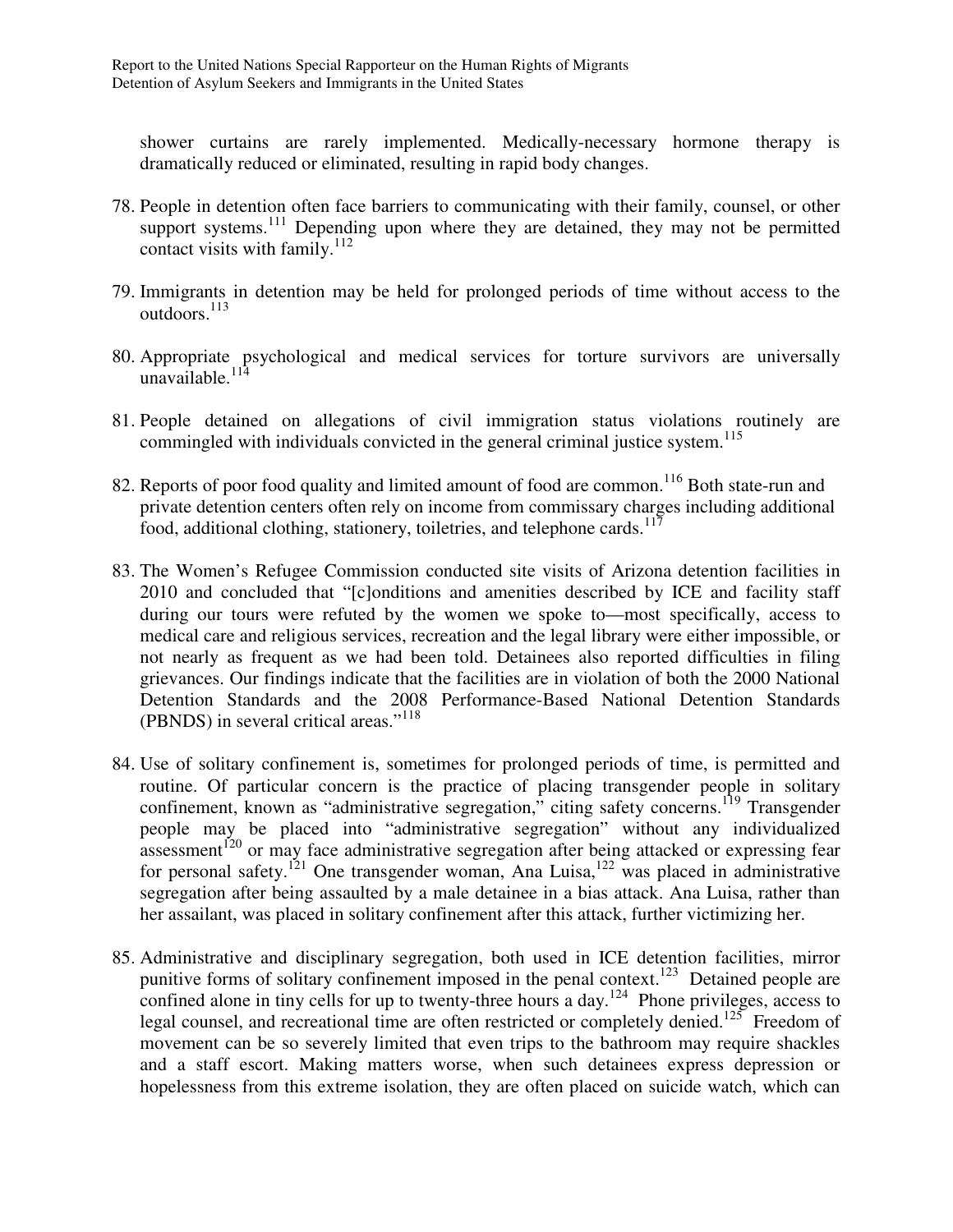mean further limitations on their privacy and freedom of movement.<sup>126</sup> Once in administrative segregation, it becomes extremely difficult to get out.<sup>127</sup>

86. In 2009, ICE announced plans to reform the immigrant detention system, but thus far there has been extremely limited progress toward a shift to non-penal facilities.<sup>128</sup> Human Rights First notes one challenge to reform: "[a]lthough U.S. immigration officials have repeatedly emphasized that facility safety and security are priorities of detention reform, and multiple studies demonstrate that the planned reforms can actually help improve facility safety, the ICE union has raised concerns about the reform's impact on officer and detainee safety" [citations omitted].<sup>129</sup>

#### **c. Lack of Appropriate Access to Medical and Health Care**

87. Highly publicized and tragic cases illustrate a systemic disregard for the rights to necessary medical care in detention, humane conditions of detention, and treatment respecting basic human dignity. Between 2003 and December 2011, ICE reported 127 deaths of non-citizens in their custody.<sup>130</sup> Shocking reports of the United States' failure to screen for illness and failure to provide care to ill or injured persons in its custody abound.<sup>131</sup>

"One detainee, a legal permanent resident, had been diagnosed with bipolar disorder, posttraumatic stress disorder, and severe depression prior to her detention. Her mental health issues were not diagnosed when she was first detained by ICE in August, 2006, and during her 18-month detention her mental illness continued to go undiagnosed and untreated. Guards at the South Texas Detention Center ridiculed her by telling her she was not truly sick, she was faking her illness, that she had no rights in the United States, and that she would be deported to Mexico."<sup>132</sup>

"Even though I was showing many symptoms, no one offered me any medical attention. […] I was so sick that I was delirious, vomiting, had no appetite, a strong head ache, fever, I was very cold, and I had a cold sweat. In my cell there are more than forty people who are sick. As far as I know, no one in my cell has had a blood test or any lab testing done."<sup>133</sup>

"When I came to this detention center, no one gave me a medical examination. I informed them that I had leukemia and diabetes, but up to this point, I have not received treatment for my cancer nor my diabetes. I have never had a blood test for my diabetes, and I'm only given a blood sugar test once a month."<sup>134</sup>

88. The Women's Refugee Commission has documented many instances of delayed or denied medical care. Women in one Arizona facility reported "that medical treatment was often degrading: they are frequently told by medical staff that they are criminals who are not entitled to care; other detainees are used as interpreters, including during mental health consultations; medical staff deny their complaints of depression or anxiety and refuse them medication for these conditions, even when they had been receiving treatment at a previous facility."<sup>135</sup>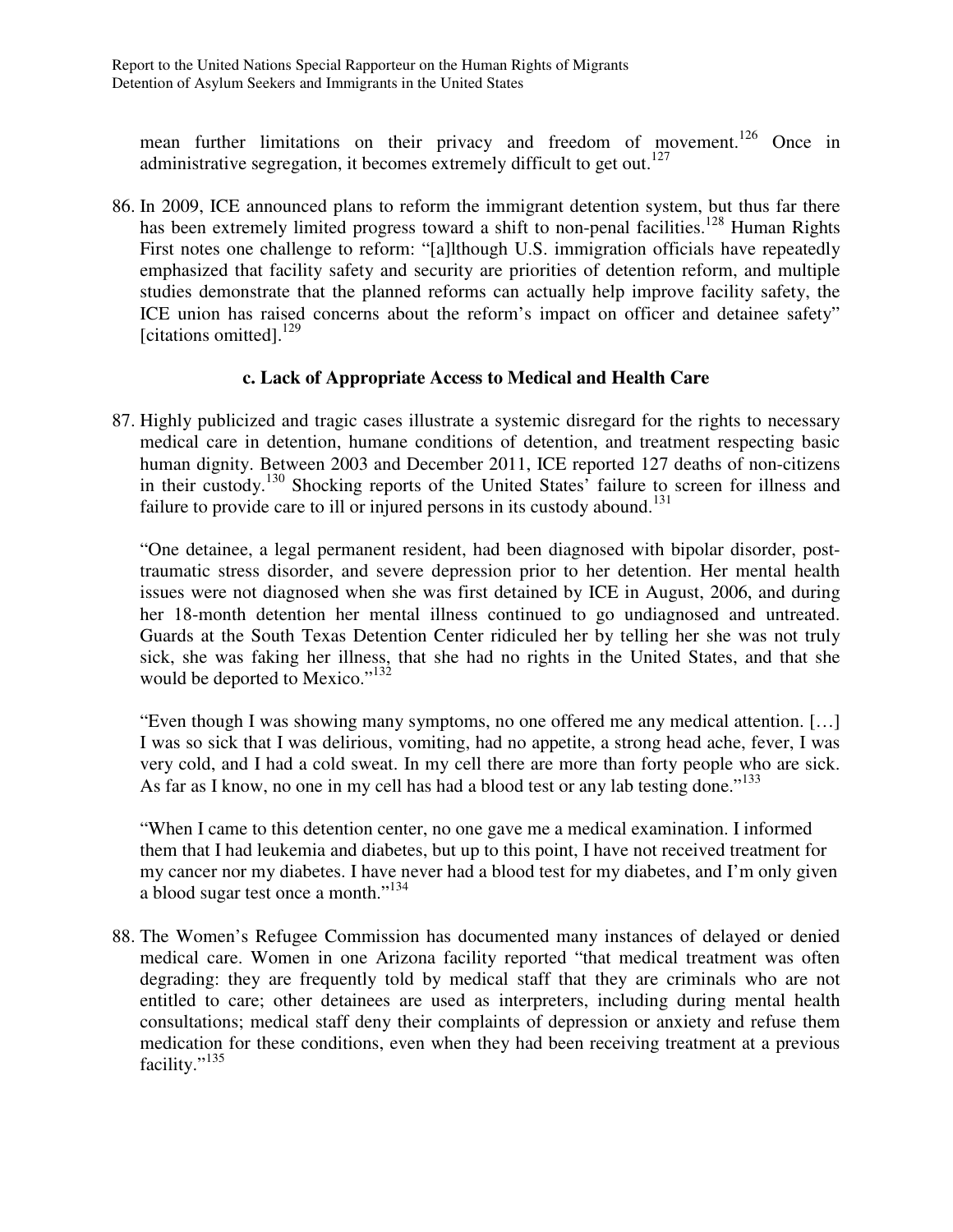- 89. The Florida Immigrant Advocacy Center reported that, "Conditions of medical care have been deteriorating, funding is inadequate, detention is not cost effective, ICE oversight of detention facilities is lacking, detention facility staff often treats detainees cruelly, detainees are transferred in retaliation, and essential healthcare is often delayed or denied."<sup>136</sup>
- 90. A March 2011 report by the Department of Homeland Security's Office of Inspector General reports that while the ICE Health Services Corps serves as medical authority for ICE, deficiencies call into question the effectiveness of care, particularly regarding provision of mental health care. The OIG reports that IHSC staffs only 18 of the approximately 250 facilities holding people in ICE custody, resulting in limited oversight and monitoring, and that even in those facilities which they staff, effectiveness is limited by persistent staff vacancy rates. The report finds that facilities were not always capable of providing adequate mental health care to ICE detainees.<sup>137</sup> Detention facilities lack the capacity to provide adequate care for the increasing number of people in detention and struggle to fill open medical positions.<sup>138</sup>
- 91. Medical and mental health issues are exacerbated by the lengthy and indefinite periods of detention endemic in the immigration detention system. Many people in ICE custody are held in county jails or other facilities designed for short-term stays by people in pre-trial criminal custody. These facilities lack the screening, protocols, personnel, and facilities to deal with people detained by ICE whose average length of stay is over 30 days.<sup>139</sup>

#### **d. Sexual Abuse of Migrants in Detention<sup>140</sup>**

- 92. Sexual abuse of migrants in detention is a problem of serious concern. Over 200 reported complaints of sexual abuse have been filed by immigrant detainees in the past five years,  $141$ which advocates believe reflect a fraction of the problem. $142$
- 93. Women make up 9 percent of the immigration detention population.<sup>143</sup> Some of these women are "victims of trafficking, survivors of sexual assault and domestic violence, pregnant women, and nursing mothers."<sup>144</sup> Human Rights Watch has identified "more than 15 separate documented incidents and allegations of sexual assault, abuse, or harassment from across the ICE detention system, involving more than 50 alleged detainee victims."<sup>145</sup> These figures likely understate the extent of sexual harassment and abuse in ICE facilities, as people in detention "face a range of obstacles and disincentives to reporting, from a lack of information about rules governing staff conduct, to fear of speaking out against the same authority that is seeking their deportation, to trauma from the abuse in detention and possibly from violence and other abuse they have previously suffered in their countries of origin."<sup>146</sup>
- 94. The Bureau of Justice Statistics collects data on sexual abuse in custodial settings. But its data on ICE detainees are limited to facilities that are "run by or exclusively for" ICE, and therefore exclude "sexual violence, abuse, and harassment of immigration detainees in the hundreds of jails and contract facilities in which ICE rents a portion of the bed space. This is a notable omission, both because of the number of such facilities used by ICE and because the rates of substantiated sexual violence are four to five times higher in state prisons, local jails, and privately operated jails, than in federal prisons, according to the 2006 BJS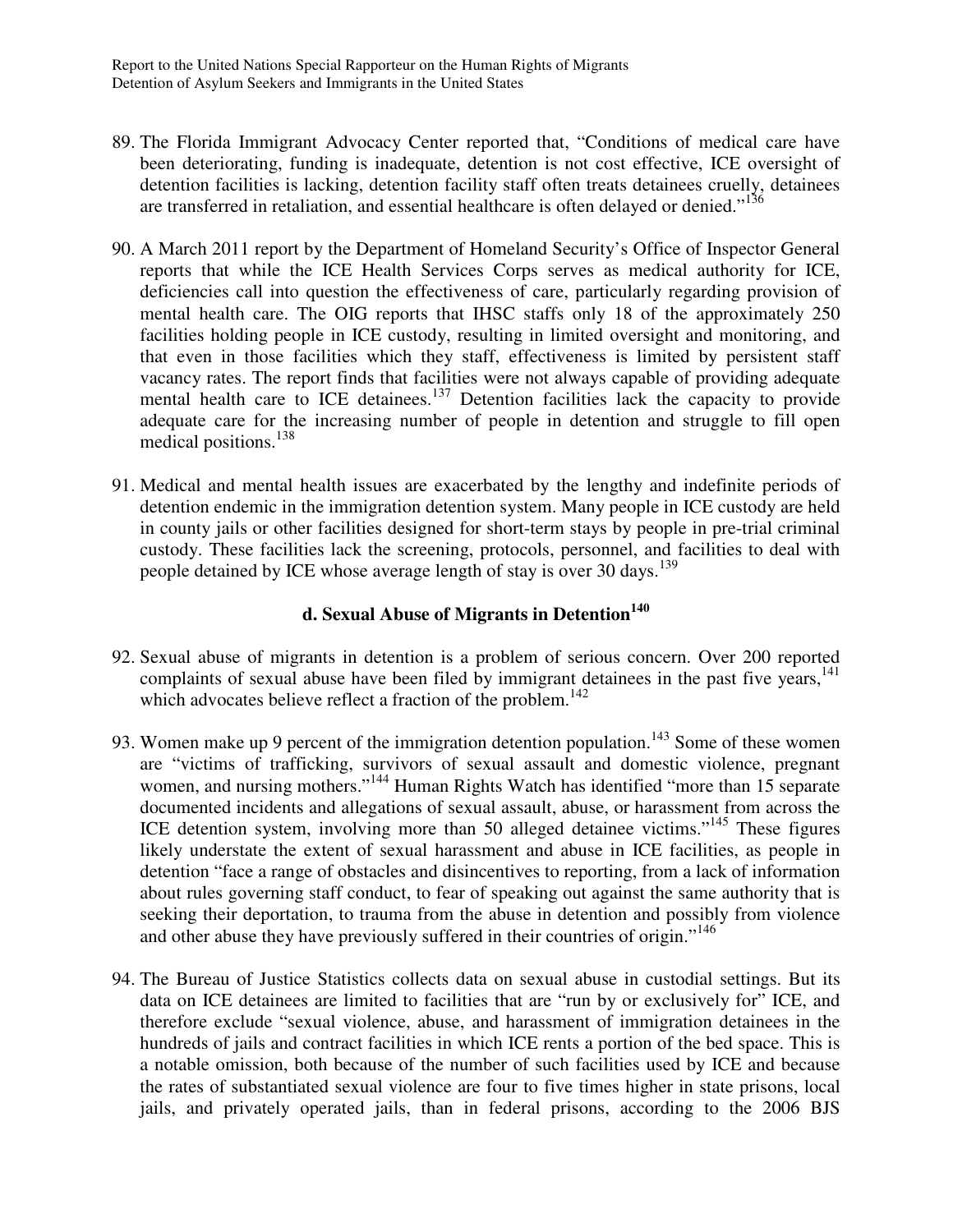survey."<sup>147</sup> "Department of Homeland Security, the agency in charge of immigration detention, is not mandated under law to publish data on sexual violence, and has not done so."<sup>148</sup>

95. The ACLU reports disturbing accounts of rape of women detained by ICE. An excerpt from one woman's account states:

He hurriedly shoved anything that was on the floor of the front area of the van and motioned for me to lay down on my back. I refused. When he saw that I wasn't going to cooperate, he went to the back of the van. He pushed my things off the seat in the cage inside the van and gestured for me to get back in. I complied. He followed me into the van. I told him I would report him if he continued to touch me and he pushed me into the van. I was crying and I thought it was the end of my life. I thought he was going to kill me. I thought I should have stayed in my home country if my life was going to end like this because at least I would have had more time with my children. He got in the cage with me and started unzipping his pants and pulling off my clothes. He exposed himself to me. He was angry that I would not take off my clothes. I kept yelling, saying that if he didn't stop I would tell someone.<sup>149</sup>

- 96. "Although federal law now criminalizes sexual contact between guards and detainees, the prohibition on such conduct is far from clear at the facility level. Advocates report that detainees sometimes deny knowledge of sexual misconduct at their facility, but will refer to 'alliances' between detainees and guards based on sexual relationships.<sup>150</sup>
- 97. While United States' federal law, known as the Prison Rape Elimination Act (PREA), is in effect, recently proposed rules which would exempt immigration detention facilities from PREA have raised serious concerns. Despite Congressional intent of the 2003 Prison Rape Elimination Act to apply to all types of confinement, including confinement of immigrants in immigration detention, the rules proposed by Attorney General Eric Holder in June 2011 explicitly stated that they would not be applied to immigration detention. Justifications for this exclusion included that the U.S. Department of Justice cannot create rules for the U.S. Department of Homeland Security (the federal department with jurisdiction over immigration detention) and the Department of Health and Human Services (which has jurisdiction over the custody of unaccompanied alien children), as well as that the Department of Homeland Security already has its own policies to prevent sexual assault in detention. Ongoing advocacy around this issue has pushed for inclusion of all immigration detention in the Department of Justice's final rules, which have been finalized but not yet released.<sup>151</sup>
- 98. "Sexual harassment receives sparse and inconsistent treatment in current ICE materials. In some instances, the definition of sexual harassment is limited to actions or communications 'aimed at coercing or pressuring a detainee to engage in a sexual act.' This fails to encompass egregious acts of harassment—humiliating comments of a sexual nature or unnecessary viewing of detainees while they undress—that are not directed towards instigating a sex act."<sup>152</sup>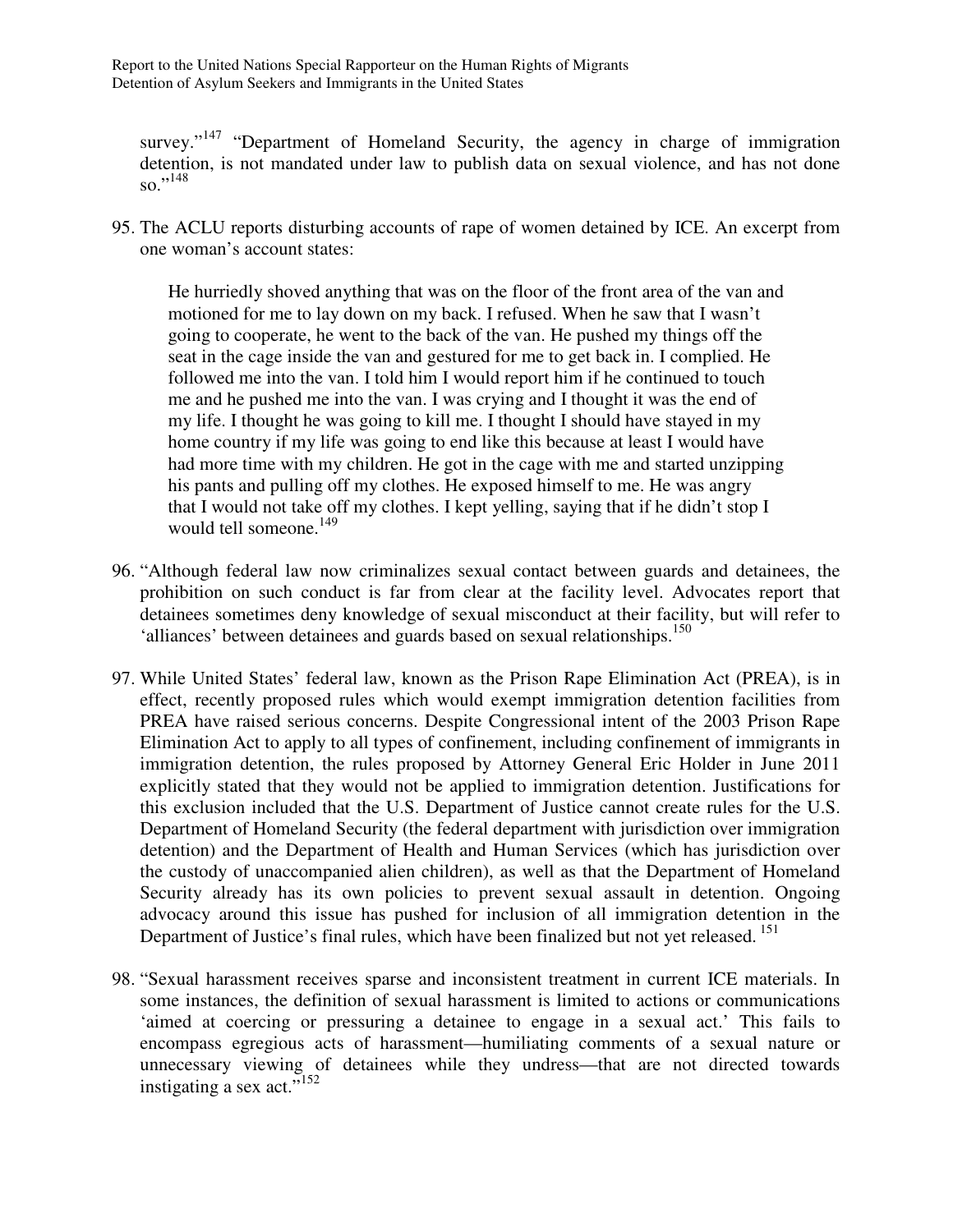- 99. "In spite of the non-criminal nature of immigration detention, ICE has adopted a policy that imposes few limitations on guards' authority to search detainees and, consequently, opens up unnecessary opportunities for abuse of that authority. To conduct a pat-down search of a detainee, a guard need not meet any threshold of suspicion of contraband; it is contemplated that these searches will be conducted routinely. ICE insists this policy is necessary to give facilities flexibility in maintaining security. Currently, although crossgender strip searches are only permitted in emergency situations, no restriction is placed on cross-gender pat searches. However, ICE has said that the new detention standards will prohibit cross-gender pat searches and will allow trans-gender detainees to select the gender of the guard searching them."[citations omitted] $153$
- 100. Although there have been documented incidents of sexual assaults of people in detention during the course of transportation, ICE transportation policies are insufficient to protect against sexual assault. "Despite appeals from advocates that the transportation standard be amended to require that a female guard be present during transportation of female detainees, the existing standard has only required that transporting guards call in the time and mileage they spend transporting a female detainee. ICE has announced that the new standard will prohibit a single guard from transporting a single detainee of the opposite sex, but will not require the presence of a guard of the same-sex unless it is expected that a search of the detainee will be conducted during the transport."<sup>154</sup>
- 101. Frequent transfers of people between detention centers increase the likelihood that sexual abuse will remain unaddressed.<sup>155</sup> While ICE has announced its intent to implement a new transfer policy, that policy is not yet publicly available.
- 102. Lesbian, gay, bisexual, and transgender people face sexual and other abuse while in immigration custody. "Heartland Alliance's National Immigrant Justice Center (NIJC) filed 13 complaints in April 2011 with the Department of Homeland Security's (DHS's) Office of Civil Rights and Civil Liberties and Office of Inspector General demanding that the Obama administration investigate abuse allegations and take action to protect lesbian, gay, bisexual, and transgender (LGBT) immigrants in DHS custody. The 13 complaints describe violations including sexual assault, denial of medical and mental health treatment, arbitrary long-term solitary confinement, and frequent harassment by officers and facility personnel… In October 2011, NIJC filed with the government four additional complaints of abuse against detained LGBT immigrants, bringing the total number of complaints to 17 since April 2011."<sup>156</sup> Members of Congress recently called for an investigation into these allegations.<sup>157</sup>
- 103. Transgender women in particular face an increased risk of rape and sexual violence when confined with male detainees. Because the immigration detention system often uses local jails to house detainees, immigrants with low-level or no convictions are often housed alongside violent and dangerous felons. One transgender woman, Josefina<sup>1</sup>, was housed with convicted male sex offenders after she was detained following a minor shoplifting conviction. Sexual violence against transgender detainees is an even graver problem given

 $\overline{a}$ 

 $1$  For confidentiality reasons, individual names have been changed. Immigration Equality, a national organization that advocates for the rights of gay, lesbian, bisexual, transgender, and HIV positive immigrants, has either conducted an intake with these individuals or directly represented them in their immigration cases.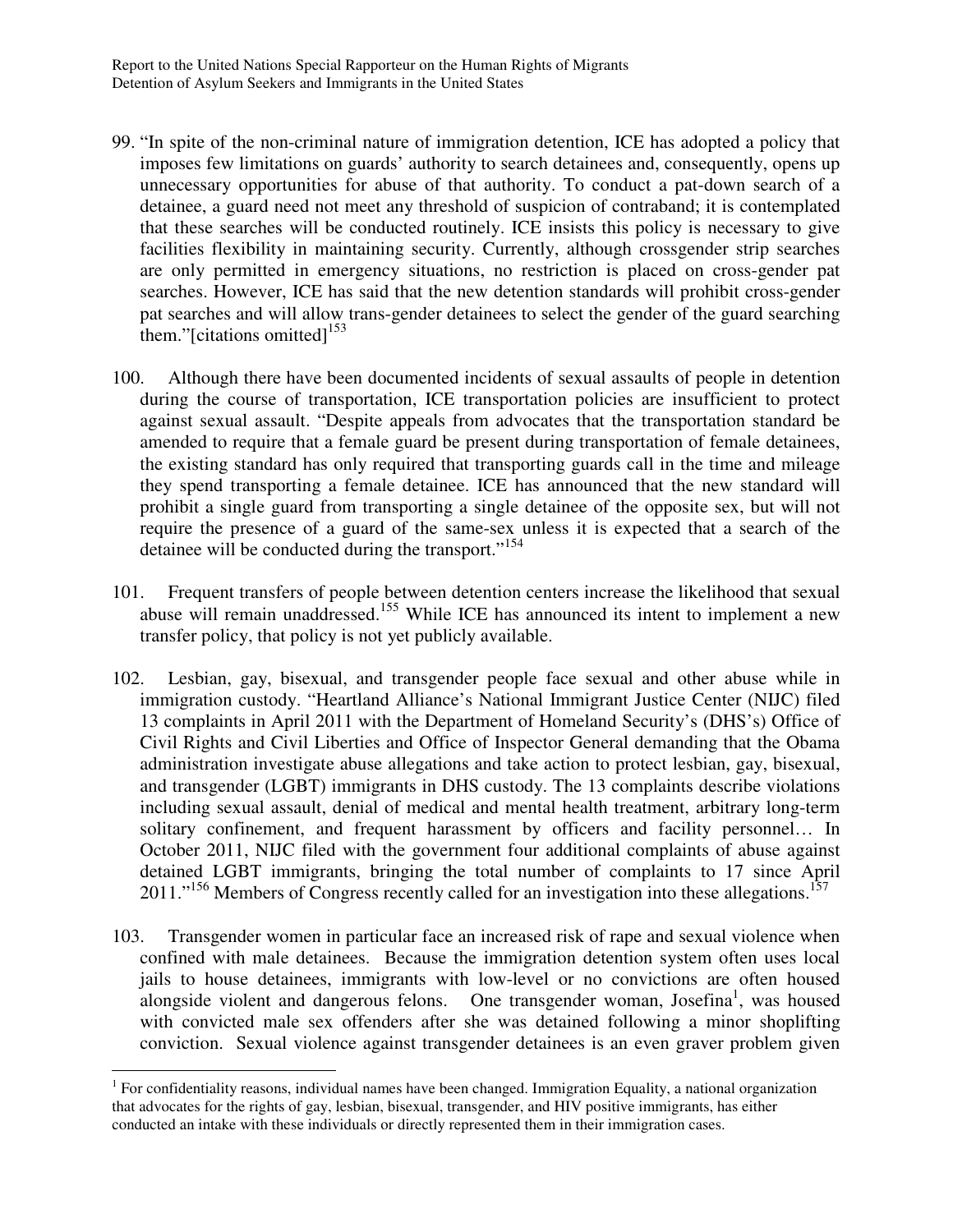the Department of Justice's recent stance that the Prison Rape Elimination Act Of 2003 does not apply to immigration detention centers.<sup>158</sup> Transgender detainees who are suspected of civil immigration status violations therefore receive fewer procedural safeguards against rape than do convicted felons in federal prisons.

#### **2. Detention by Customs and Border Protection**

- 104. Conditions of detention of migrants by Customs and Border Protection, particularly near the U.S.-Mexico border, are of urgent concern. CBP apprehension and detention policies and practices lack transparency and accountability at both the local and federal levels.
- 105. Migrants, including minor children, apprehended by CBP often are detained in short-term custody facilities which hold people for less than 72 hours.<sup>159</sup> There is little access into these short-term detention facilities operated under Customs and Border Protection authority, and what insight we have into detention conditions comes largely from those formerly detained by Border Patrol. Between 2008 and 2011, the organization No More Deaths conducted interviews with nearly 13,000 people who had been in Border Patrol custody. Their findings reveal patterns of disregard for the most basic human rights of people in Border Patrol custody, including:
	- Border Patrol agents denied food to 2,981 people and gave insufficient food to 11,384 people. Only 20 percent of people in custody for more than two days received a meal.
	- Agents denied water to 863 people and gave insufficient access to water to 1,402 additional people. Children were more likely than adults to be denied water or given insufficient water. Many of those denied water by Border Patrol were already suffering from moderate to severe dehydration at the time they were apprehended.
	- Physical abuse was reported by 10 percent of interviewees, including teens and children. The longer people were held in custody, the more likely they were to experience physical abuse.
	- Of the 433 incidents in which emergency medical treatment or medications were needed, Border Patrol provided access to care in only 59 cases—86 percent were deported without necessary medical treatment.
	- The most commonly reported forms of inhumane processing center conditions were overcrowding (5,763 reports), followed by unsanitary conditions (3,107), extreme cold  $(2,922)$ , and extreme heat  $(2,349)$ .<sup>160</sup>
- 106. One person reported that she was not provided food for the first three days she was in Border Patrol custody and that she was told to drink water out of the toilet if she was thirsty.<sup>161</sup>
- 107. The GEO Group, and other privately contracted transportation buses are utilized as virtual detention centers where individuals are held until the bus departs.<sup>162</sup>

**F. Right to Seek Asylum from Persecution**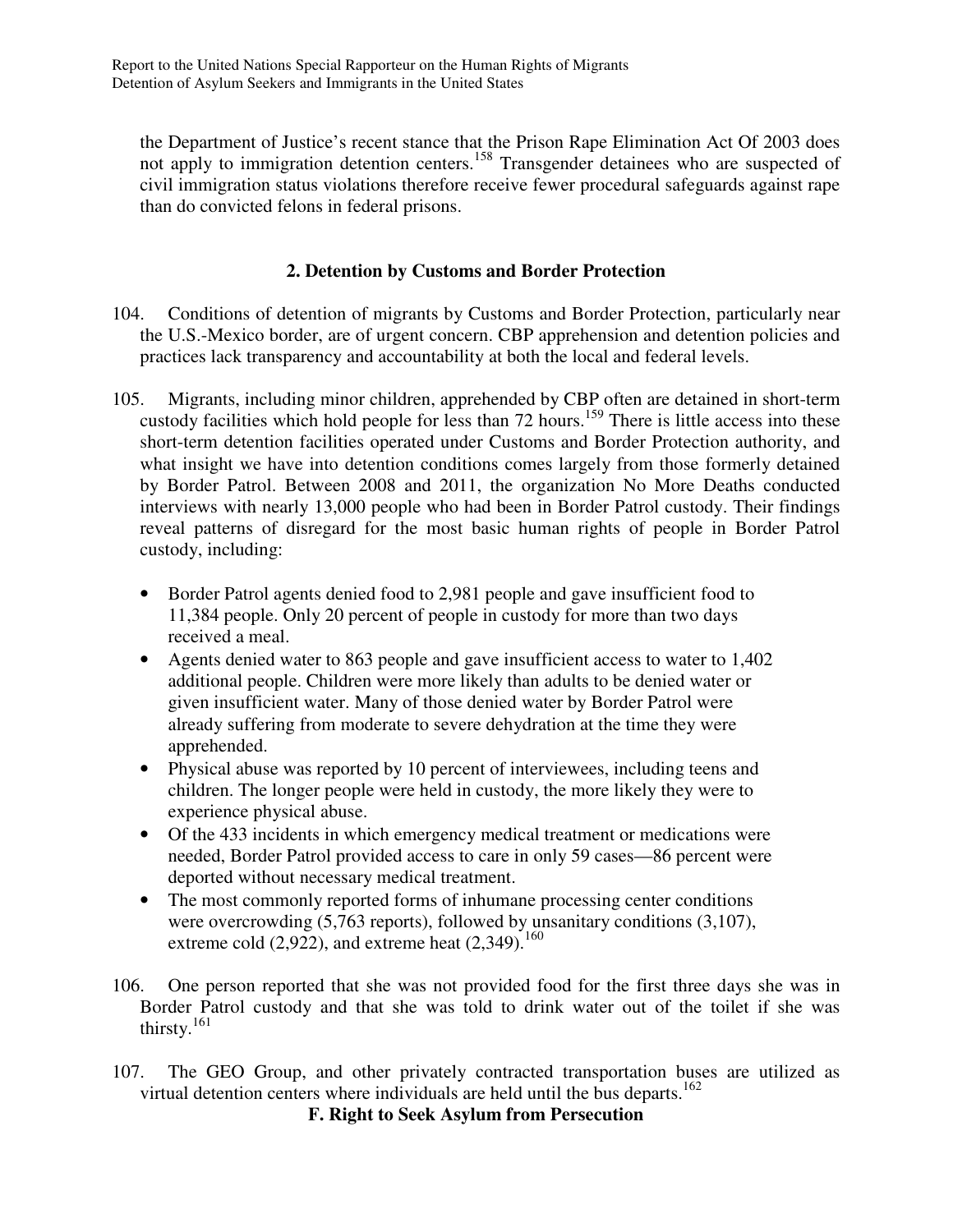- 108. Inconsistent with the United States' obligation under the Convention relating to the Status of Refugees, article 31, paragraph 1, detention of asylum seekers penalizes asylum seekers and deters them from seeking asylum in the United States.<sup>163</sup> Immigration regulations require that ICE detain individuals requesting asylum at a port of entry until an initial screening of their asylum claim, called a credible fear review, is conducted. While ICE claims these screenings are conducted within 2 weeks, some individuals have had to wait several weeks or even months for a screening.<sup>164</sup>
- 109. Detention of asylum seekers "risks re-traumatizing those who are already in a psychologically frail state," $165$  creates barriers to establishing eligibility for asylum by limiting access to counsel and to evidence in support of their applications,<sup>166</sup> and can serve as a deterrent to pursuing a claim.

#### **G. Right to Family Unity**

- 110. In violation of ICCPR article 23 and article 17, the U.S. immigrant detention system contravenes the United States' obligations to protection family unity. Family unity cannot be considered in mandatory detention cases, and the United States routinely fails to consider family unity when making discretionary detention decisions. Transfer of people to facilities far from family members has increased sharply in the last decade.<sup>167</sup>
- 111. According to the Applied Research Center's 2011 report *Shattered Families*: "In fiscal year 2011, the United States deported a record-breaking 397,000 people and detained nearly that many. According to federal data released to ARC through a Freedom of Information Act request, a growing number and proportion of deportees are parents. In the first six months of 2011, the federal government removed more than 46,000 mothers and fathers of U.S.-citizen children. These deportations shatter families and endanger the children left behind."<sup>168</sup>
- 112. "ICE does not protect families at the time of apprehension. ICE and arresting police officers too often refuse to allow parents to make arrangements for their children. Existing ICE guidelines are largely outdated and insufficient for the current immigration enforcement context in which ICE has shifted from high-profile raids to more-hidden and devolved forms of enforcement that operate through local police and jails and smaller-scale ICE enforcement actions."<sup>169</sup>
- 113. "ICE detention obstructs participation in CPS plans for family unity. ICE consistently detains parents when they could be released on their own recognizance or expand the use of community-based supervisory programs. Once detained, ICE denies parents access to programs required to complete CPS case plans. Due to the isolation of detention centers and ICE's refusal to transport detainees to hearings, parents can neither communicate with/visit their children nor participate in juvenile court proceedings. Child welfare caseworkers and attorneys struggle to locate and maintain contact with detained parents."<sup>170</sup>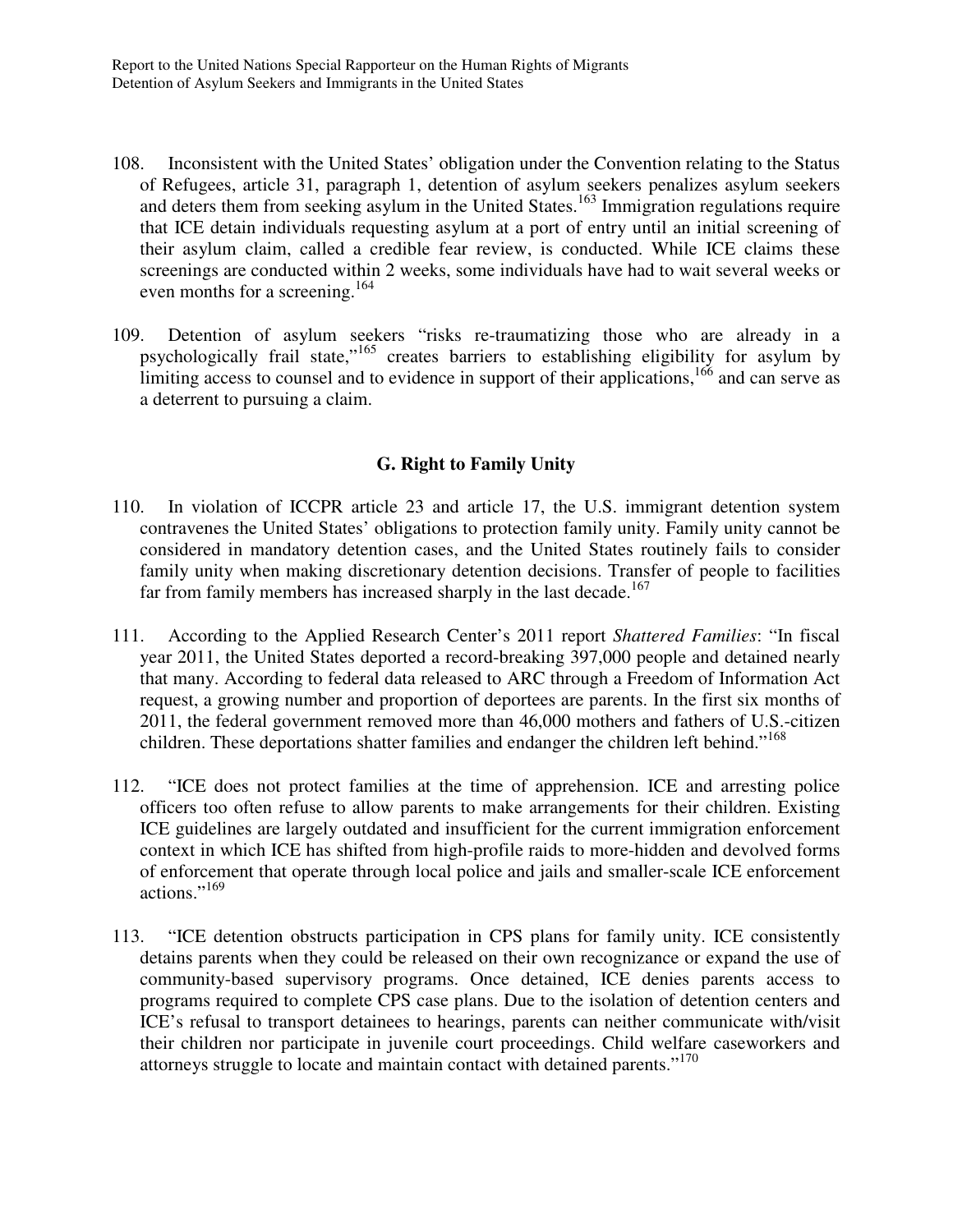- 114. Parents detained in ICE facilities may sometimes be involved in complicated child custody disputes. These parents, however, are unable to participate—either telephonically, by video, or in person—in family court hearings and therefore are unable to fight for their parental rights.<sup>171</sup> "In some cases this was because child welfare workers or their public defenders were not communicating information about custody proceedings to them in time for them to participate. In other cases, women knew about family court dates but did not know they could ask to participate from detention or had requested access by video or telephone but had been denied." $1^{72}$
- 115. In addition to obstructing participation in ongoing child protection or custody cases, the ICE detention itself too often forms the basis of child protection claims, resulting in placement of children in foster care and even termination of parental rights. "Whether children enter foster care as a direct result of their parents' detention or deportation, or they were already in the child welfare system, immigration enforcement systems erect ofteninsurmountable barriers to family unity."<sup>173</sup>
- 116. The Applied Research Center found that: "[i]n practice, however, when mothers and fathers are detained and deported and their children are relegated to foster care, family separation can last for extended periods. Too often, these children lose the opportunity to ever see their parents again when a juvenile dependency court terminates parental rights."<sup>174</sup>

I have a Mexican immigrant client detained by ICE for a year. She was a [domestic violence] victim and the police got involved and that's when they found out that she was undocumented and so they had to go ahead and detain her. Eventually, they released her and permitted her to stay here in the U.S. based on a Violence Against Women Act visa. But the fact that she was detained by ICE was enough to push the kids into foster care.<sup>175</sup>

117. ICE enforcement practices resulting in detention, particularly cooperation with local law enforcement, have undermined family unity:

A 34-year-old Ecuadoran woman named Maria who has lived in Minneapolis, Minnesota, for almost a decade was pulled over by a state police officer as she drove her daughter to school one morning. The Minnesota Department of Public Safety has signed a 287(g) agreement with ICE , and when Maria rolled down her window, the officer asked her for her papers. Because she is undocumented, she had no driver's license, so the officer arrested her. Before taking her to the station, the police officer said that she could call someone to pick up the girl, but Maria told the officer that she had no family in the area. When the officer told her that the only other option was to call CPS, Maria called her elderly landlady who agreed to take the girl. Maria was soon detained by ICE and moved over 1000 miles away to the Hutto women's detention center in Texas. A few days later, Maria's former boyfriend, who was the girl's father and who had abused Maria for years, arrived at the caregiver's house and took his daughter away.<sup>176</sup>

118. Mandatory detention laws have also been found to undermine family unity. Again, the Applied Research Center: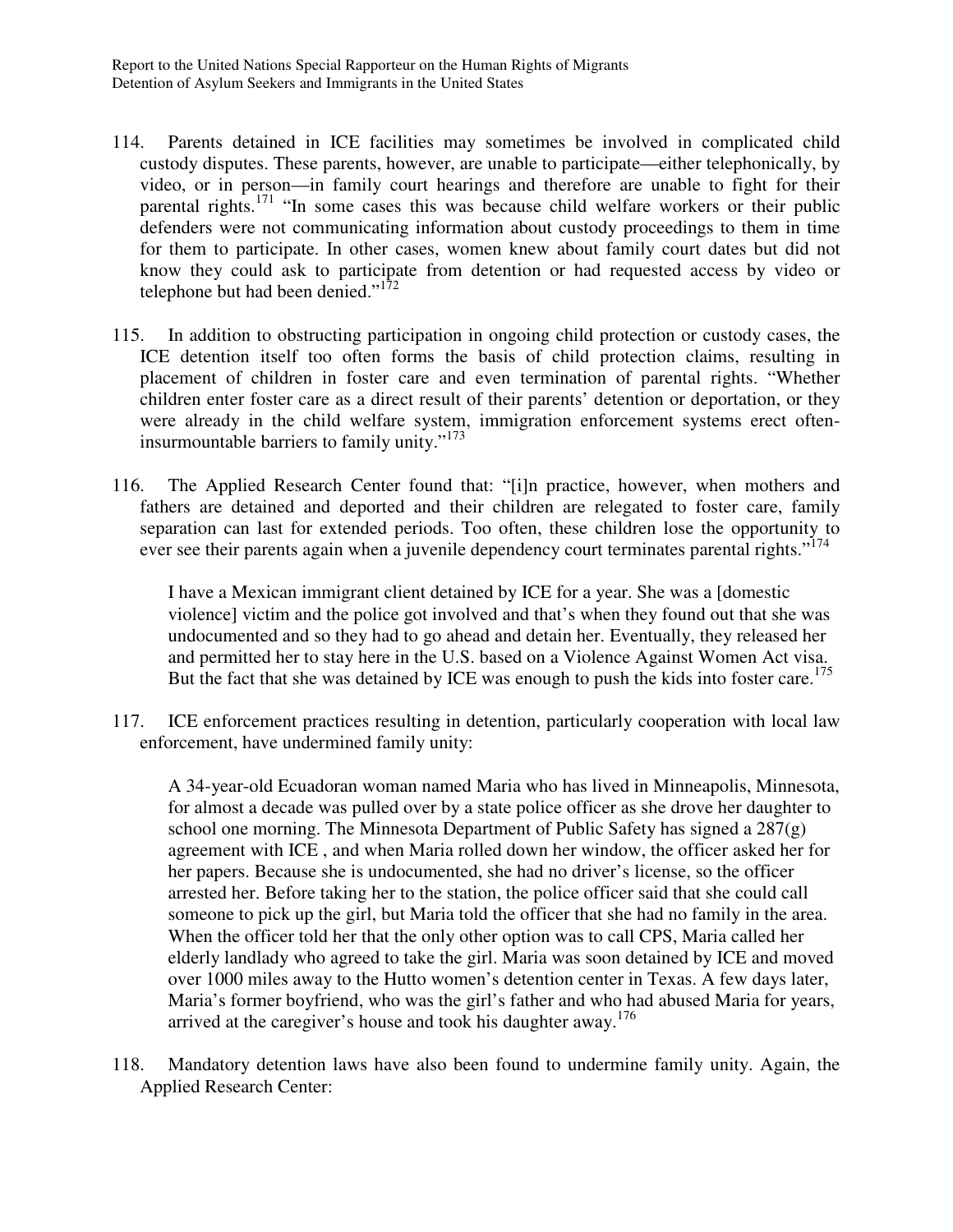While our research did uncover instances in which ICE agents used their discretion to release parents with children in foster care, most were among the shockingly low 16% of detainees with legal representation or were among a very small number of parents whose caseworker actively contacted ICE to ask for their release.

Without a broader basis for relief, many families will continue to be separated by detention and deportation. For some parents, ICE discretion offers little hope because their detention and deportation is mandatory based on federal law. Mandatory detention and deportation means that even immigration judges are denied the prerogative to release detainees or cancel an order of removal. Immigrants convicted of a broad category of charges are subject to mandatory detention and deportation. Others are detained for extended periods because ICE officers believe that if they were released while waiting for the decision of an immigration judge, they would flee. However, immigration attorneys as well as parents interviewed for this report made it very clear that parents with children in foster care are categorically a low flight risk because their primary concern is almost always to regain custody of their children. Few parents would leave town without their sons and daughters.<sup>177</sup>

- 119. Customs and Border Protection practices also violate obligations to ensure family unity. According to research conducted by the organization No More Deaths, which conducted interviews from Fall 2008 to Spring 2011 with 12,895 individuals who were in Border Patrol custody, "Border Patrol deported 869 family members separately, including 17 children and 41 teens."<sup>178</sup>
- 120. Visits by non-detained family members are limited by facility rules. In one survey of attorneys, 81% reported that clients expressed difficulty in calling or visiting with family. Facilities often restrict visits to video only and limit the time of visits to 10 minutes.<sup>179</sup>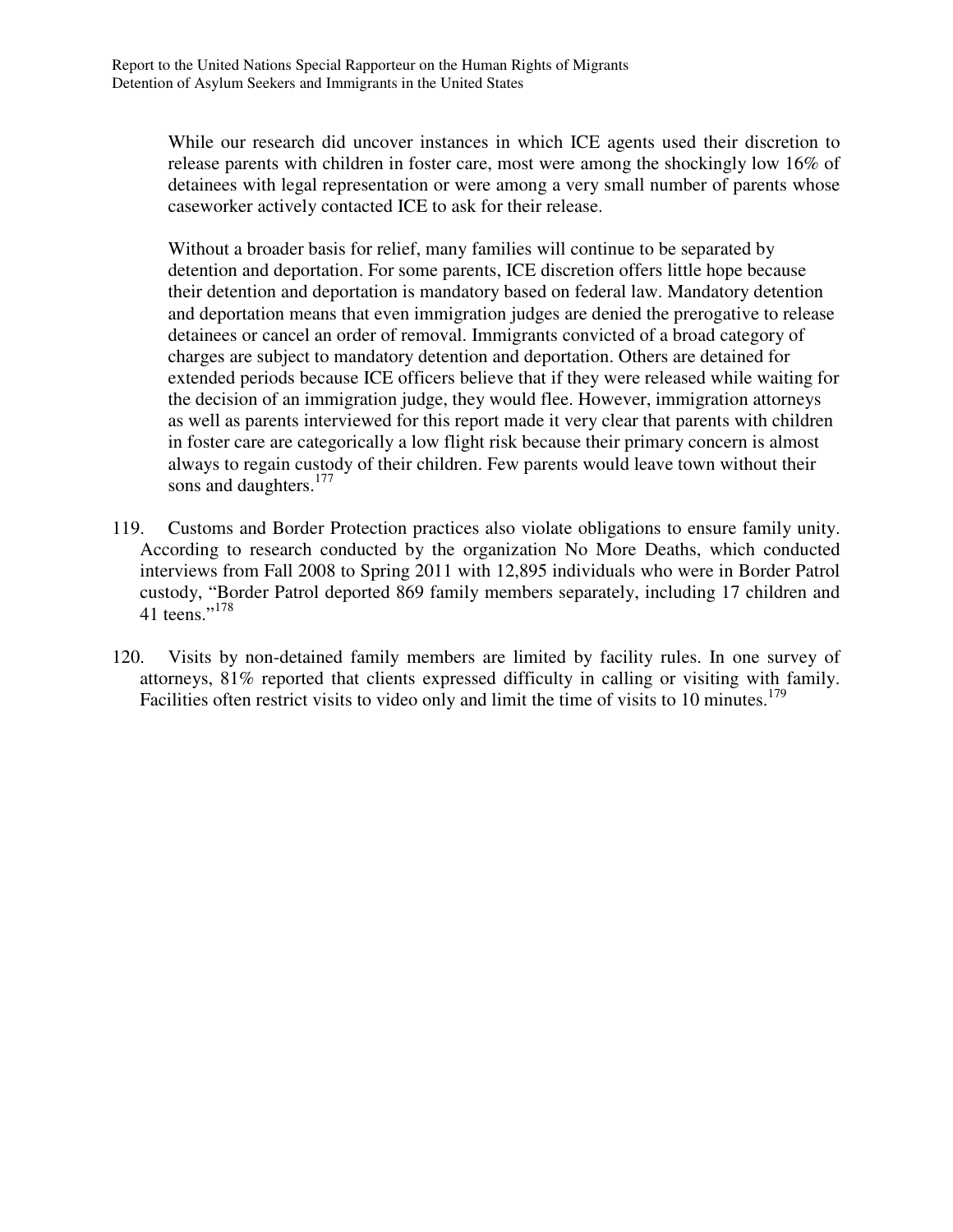#### **REFERENCES**

<sup>2</sup> *Report of the Special Rapporteur on the Human Rights of Migrants*, *supra* note 1, ¶ 10.

3 ICERD, art. 1, ¶ 2 (providing for the possibility of differentiating between citizens and non-citizens); *but see* CERD, Gen. Rec. 11 (noting regarding the rights of non-citizens, art. 1, ¶ 2, must not detract from the rights and freedoms recognized and enunciated in other human rights instruments and "must be construed so as to avoid undermining the basic prohibition of discrimination"); Gen. Rec. 30, at ¶ 2 (noting that "Under the Convention, differential treatment based on citizenship or immigration status will constitute discrimination if the criteria for such differentiation, judged in the light of the objectives and purposes of the Convention, are not applied pursuant to a legitimate aim, and are not proportional to the achievement of this aim").

<sup>4</sup> Universal Declaration of Human Rights (UDHR), art. 3, G.A. Res. 217A (III), U.N. GAOR, 3d Sess., U.N. Doc. A/810 (1948); ICCPR, *supra* note 3, art. 9.

<sup>5</sup> UDHR, *supra* note 4, art. 9; ICCPR, *supra* note 1, art. 9(1) (stating no one shall be subjected to arbitrary arrest or detention. No one shall be deprived of his liberty except on such grounds and in accordance with such procedure as are established by law); *id.* art. 9(2) (guaranteeing that anyone who is arrested shall be informed, at the time of arrest, of the reasons for his arrest and shall be promptly informed of any charges against him); *id.* art. 9(4) (requiring that anyone who is deprived of his liberty by arrest or detention shall be entitled to take proceedings before a court, in order that that court may decide without delay on the lawfulness of his detention and order his release if the detention is not lawful). *See also* UNHRC, Working Group on Arbitrary Detention, *Report of the Working Group on Arbitrary Detention*, ¶ 67, U.N. Doc. A/HRC/10/21 (Feb. 16, 2009) (reminding states that the legality of detention must be open for challenge before a court and 2); UNHRC, Working Group on Arbitrary Detention, *Report of the Working Group on Arbitrary Detention*, ¶ 52, U.N. Doc. A/HRC/7/4 (Jan. 10, 2008) (reminding states of the right of the detained to a prompt review).

 $6$  ICCPR, *supra* note 3, at art. 9(4).

 $\overline{a}$ 

<sup>7</sup> ICCPR, *supra* note 1, art. 7 (stating that no one shall be subjected to torture or to cruel, inhuman or degrading treatment or punishment); ICCPR art. 10(1) (requiring that all persons deprived of their liberty be treated with humanity and with respect for the inherent dignity of the human person); *id.* art. 10(2) (requiring that accused persons shall, save in exceptional circumstances, be segregated from convicted persons and shall be subject to separate treatment appropriate to their status as unconvicted persons).

<sup>8</sup> UNHCR, Exec. Comm., *Detention of Refugees and Asylum Seekers, Conclusion No. 44* (XXXVII) UN Doc. A/41/12/Add.1 (Oct. 13, 1986) (stating that "in view of the hardship which it involves, detention should normally be avoided" and sets out the limited accepted bases on which the detention of refugees or asylum-seekers may be justified, namely: to verify identity; to determine the elements of the claim; to deal with cases where refugees have destroyed their travel and/or identity documents or have used fraudulent documents in order to mislead the authorities of the State in which they intend to claim asylum; or to protect national security or public order. Those detained must have access to either an administrative or judicial review, an essential safeguard against arbitrary detention). *See also*, UNHCR, *Revised Guidelines on Applicable Criteria and Standards Relating to the Detention of Asylum Seekers,* Feb. 26, 1999.

<sup>9</sup> See, e.g., Alice Edwards, "Back to Basics: The Right to Liberty and Security of the Person and 'Alternatives to Detention' of Refugees, Asylum-Seekers, Stateless Persons, and Other Migrants," Apr. 2011, PPLA/2011/01.Rev.1, *available at* http://www.unhcr.org/4dc949c49.html.

<sup>10</sup> UDHR, *supra* note 4, art.16 (3); ICCPR, *supra* note 1, art. 23 (1), (3) (stating that the right of men and women to marry and found a family shall be recognized and that this right includes the right to live together); *id.* art. 17(1)

<sup>&</sup>lt;sup>1</sup> International Covenant on Civil and Political Rights (ICCPR), art. 13, *opened for signature* Dec. 19, 1966, 999 U.N.T.S. 171 (entered into force Mar. 23, 1976). *See also* UNHRC, *Report of the Special Rapporteur on the Human Rights of Migrants,* ¶ 12, U.N. Doc. A/HRC/7/12/Add.2, (Mar. 5, 2008) (*prepared by* Jorge Bustamante, Mission to the United States of America) (noting that the Human Rights Committee has interpreted the phrase "lawfully in the territory" to include non-citizens who wish to challenge the validity of the deportation order against them. The Committee has clarified: ". . . if the legality of an alien's entry or stay is in dispute, any decision on this point leading to his expulsion or deportation ought to be taken in accordance with article 13." and further: "An alien must be given full facilities for pursuing his remedy against expulsion so that this right will in all the circumstances of his case be an effective one").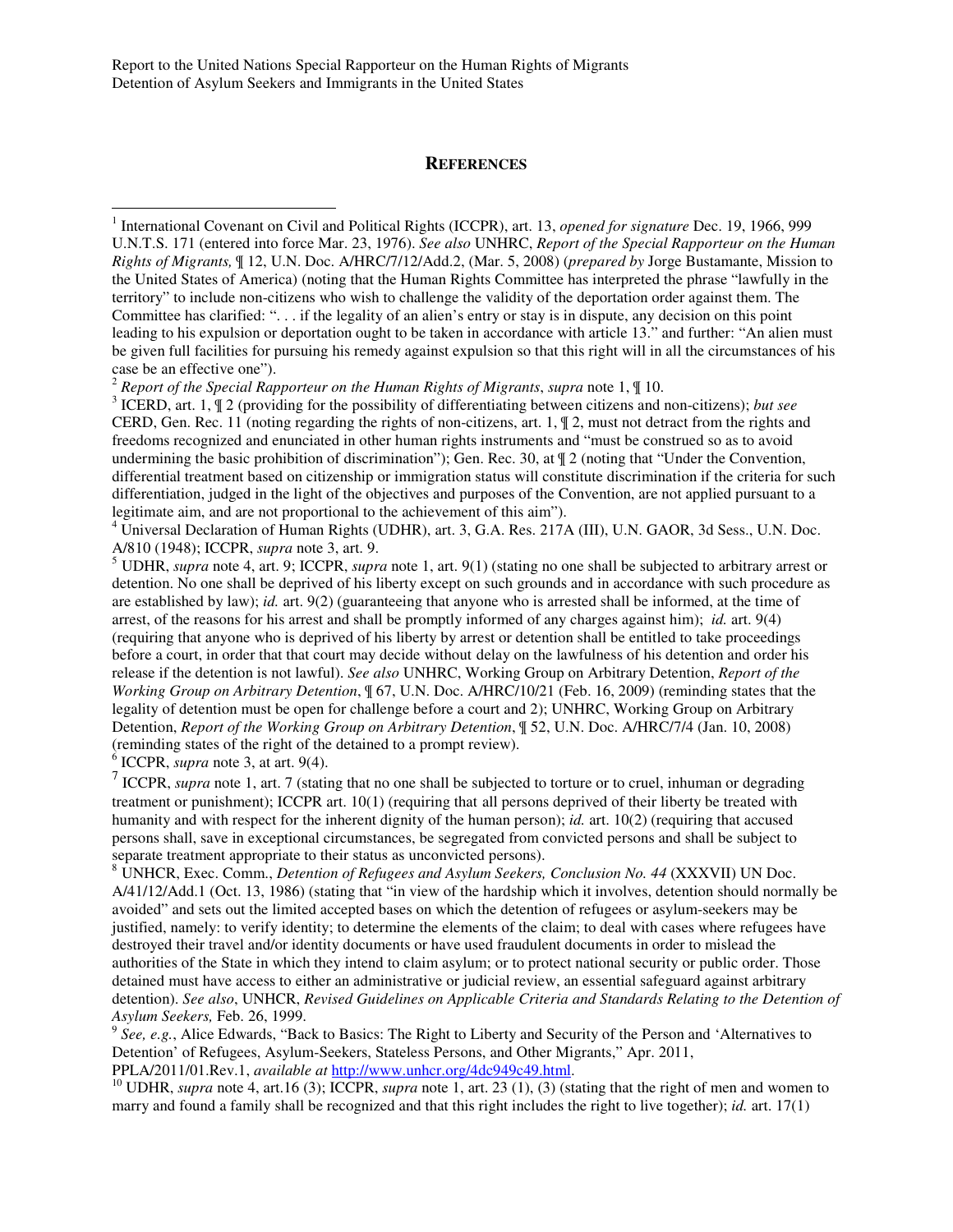(stating that "No one shall be subjected to arbitrary or unlawful interference with his privacy, family or correspondence . . . .").

<sup>11</sup> UNHRC, 7th Session, *Report of the Special Rapporteur on the Human Rights of Migrants*, ¶ 17, A/HRC/7/12/Add.2 (Mar. 5, 2008) (*prepared by* Jorge Bustamante).

 $12$  The INA of 1952 also created the Immigration and Naturalization Service (INS), the federal agency responsible for administering immigration law and policy until the creation of the Department of Homeland Security in 2003. *See* Immigration and Nationality Act, 8 U.S.C. § 1187 (2006).

<sup>13</sup> The term "refugee" means "any person who is outside any country of such person's nationality or, in the case of a person having no nationality, is outside any country in which such person last habitually resided, and who is unable or unwilling to return to, and is unable or unwilling to avail himself or herself of the protection of, that country because of persecution or a well-founded fear of persecution on account of race, religion, nationality, membership in a particular social group, or political opinion." INA § 101(a)(42).

<sup>14</sup> *See* INA § 101(a)(43). *See also* The Anti-Drug Abuse Act of 1988, Pub. L. 100-690, subtitle J, 102 Stat. 4181 (Nov. 18, 1988) (creating a separate ground of deportation for serious crimes such as murder, drug trafficking or illegal trafficking of firearms or destructive devices), Immigration Act of 1990, Pub. L. 101-649, 104 Stat. 4978 (Nov. 29, 1999) (substantially expanding the category of aggravated felony).

<sup>15</sup> Antiterrorism and Effective Death Penalty Act of 1996, Pub. L. No. 104-132, 110 Stat. 1214 (1996).

<sup>16</sup> Illegal Immigration Reform and Immigrant Responsibility Act (IIRIRA) of 1996, Pub. L. No. 104-208, 110 Stat. 3009-546 (1996).

<sup>17</sup> *See* INA § 101(a)(43).

 $18$  INA  $\frac{235}{.}$ 

 $\overline{a}$ 

U.S. Dept. of Homeland Security, Office of Immigration Statistics, Policy Directorate, "Annual Report," June 2011, *available at* http://www.dhs.gov/xlibrary/assets/statistics/publications/enforcement-ar-2010.pdf.

<sup>20</sup> Uniting and Strengthening America by Providing Appropriate Tools Required to Intercept and Obstruct Terrorism (USA PATRIOT ACT) Act of 2001, Pub. L. No. 107-56, 115 Stat. 272 (2001).

<sup>2121</sup> Emergency Supplemental Appropriations Act for Defense, the Global War on Terror, and Tsunami Relief, 2005, Div. B, Pub. L. No. 109-13 (2005).

<sup>22</sup> Local enforcement of immigration laws has resulted in problems with racial discrimination and profiling. *See generally* U.S. DEPT. OF HOMELAND SECURITY, OFFICE OF INSPECTOR GENERAL, THE PERFORMANCE OF 287(G) AGREEMENTS (Mar. 2010); ACLU OF N.C. LEGAL FOUND. AND IMMIGR. AND HUM. RIGHTS POL'Y CLINIC AT THE U. OF N.C. AT CHAPEL HILL, THE POLICIES AND POLITICS OF LOCAL IMMIGRATION ENFORCEMENT LAWS, 287(G) PROGRAM IN NORTH CAROLINA, (Feb. 2009), *available at* 

http://www.law.unc.edu/documents/clinicalprograms/287gpolicyreview.pdf; GOV'T ACCOUNTABILITY OFFICE, REPORT TO CONGRESSIONAL REQUESTERS, IMMIGRATION ENFORCEMENT: BETTER CONTROLS NEEDED OVER PROGRAM AUTHORIZING STATE AND LOCAL ENFORCEMENT OF FEDERAL IMMIGRATION LAWS (Jan. 2009), *available at* http://www.gao.gov/new.items/d09109.pdf; TREVOR GARDNER II & AARTI KOHLI, THE CHIEF JUSTICE EARL WARREN INST. ON RACE, ETHNICITY & DIVERSITY AT THE U.C. BERKELEY L. SCH., THE C.A.P. EFFECT: RACIAL PROFILING IN THE ICE CRIMINAL ALIEN PROGRAM, (Sept. 2009), *available at*  http://www.law.berkeley.edu/files/policybrief\_irving\_FINAL.pdf.

<sup>23</sup> See American Civil Liberties Union of Georgia, Letter to the Inter-American Commission on Human Rights, "Submission re. Racial Profiling in Gwinnett and Cobb Counties, Georgia, and Conditions of Detention at Stewart and Irwin County Detention Center," Mar. 28, 2011. *Available at* http://www.acluga.org/ACLUofGeorgiasubmissiontoIACHR.pdf.

<sup>24</sup> Aarti Kohli, Peter L. Markowitz and Lisa Chavez, Secure Communities by the Numbers: An Analysis of Demographics and Due Process, The Chief Justice Earl Warren Institute on Law and Social Policy, October 2011, available at http://www.law.berkeley.edu/files/Secure\_Communities\_by\_the\_Numbers.pdf.

<sup>25</sup> Immigration and Customs Enforcement, Secure Communities, IDENT/IAFIS Interoperability, Monthly Statistics through June 30, 2010, prepared on July 9, 2010, ICE FOIA 10-2674.000080 - ICE FOIA 10-2674.000079, at ICE FOIA 10-2674.000086.

<sup>26</sup> "Congresswoman calls for investigation of enforcement program that screens for illegal immigrants in jails," LA Times, Apr. 22, 2011 available at http://latimesblogs.latimes.com/lanow/2011/04/congresswoman-calls-forinvestigation-of-enforcement-program-that-screens-for-illegal-immigrants-in-.html.

<sup>27</sup> See Letter from Ranking Member of Subcommittee on Immigration Policy and Enforcement to DHS Office of the Inspector General and ICE Office of Professional Responsibility, dated Apr. 28, 2011 available at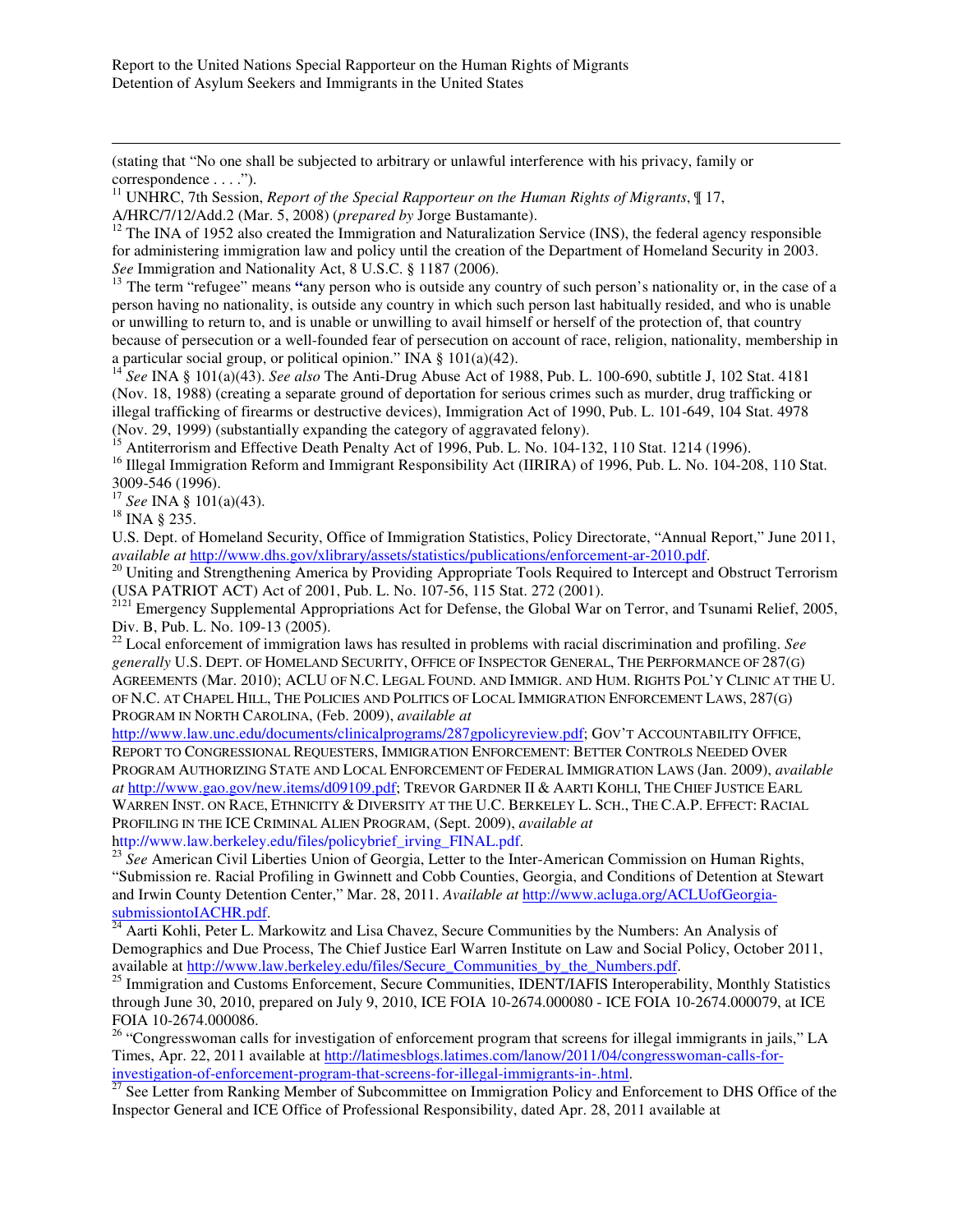http://www.docstoc.com/docs/78191508/Lofgren-letter-to-DHS-IG. See also —Sen. Menendez in Support of Rep. Lofgren's Call for an Investigation into DHS's Implementation of Secure Communities Program,□ Apr. 28, 2011 available at http://menendez.senate.gov/newsroom/press/release/?id=7948683e-ad67-4141-9d4b-e0fa98af4456.

<sup>29</sup> U.S. Dept. of Homeland Security, Office of Immigration Statistics, Policy Directorate, "Annual Report," June 2011, *available at* http://www.dhs.gov/xlibrary/assets/statistics/publications/enforcement-ar-2010.pdf.

 $30$  This detention is authorized by INA §§236, 236A, and 241.

 $\overline{a}$ 

 $31$  Detention at ports of entry or within 100 miles of the borders is authorized by INA §235 and 8 CFR §235.3.

<sup>32</sup> U.S. Dept. of Homeland Security, "FY2012 Budget in Brief," at 66. *Available at*

http://www.dhs.gov/xlibrary/assets/budget-bib-fy2012.pdf.<br> $\frac{http://www.dhs.gov/xlibrary/assets/budget-bib-fy2012.pdf}{33\text{ N}of'1\text{ Im}\text{m}12.01}$ 

<sup>33</sup> Nat'l Immigration Forum, National Guard Deployments to the Southwest Border, Dec. 2011. *Available at*  http://www.immigrationforum.org/images/uploads/2011/National\_Guard-Border\_Fact\_Sheet-2011.pdf (citing U.S. Dept. of Homeland Security, "FY2012 Budget in Brief," *available at* http://www.dhs.gov/xlibrary/assets/budgetbib-fy2012.pdf).

<sup>34</sup> Customs and Border Protection, "On a Typical Day in Fiscal Year 2010…" *available at* http://www.cbp.gov/xp/cgov/about/accomplish/typical\_day\_fy2010.xml.

<sup>35</sup> See Testimony of Mark S. Borkowski, Ass't Com'r, Office of Technology Innovation and Acquisition, U.S. Customs and Border Protection, and Paul Benda, Chief of Staff and Director Homeland Security Advanced Research Projects Agency, Science & Technology Directorate, and Michael Tangora Deputy Assistant Commandant for Acquisition, U.S. Coast Guard, before the House Committee on Homeland Security Subcommittee on Border and Maritime Security; release date: Nov. 15, 2011, *available at* http://www.dhs.gov/ynews/testimony/20111115 borkowski-benda-tangora-house-maritime-security.shtm (noting that'[m]any of the systems DHS currently uses for surveillance and situational awareness along the border come directly from DoD development and heritage" including the Predator Drone - MQ-9; Blackhawk - UH-60; Orion P-3; KingAir – Beechcraft; Mobile Surveillance System (MSS); Agent Portable Sensor System (APSS); Remote Video Surveillance System (legacy system); Unattended Ground Sensors (Monitron, McQ Omnisense); Night Vision Camera (FLIR Night Ranger); SBInet Block 1 Laser Illuminator; and SBInet Block 1 Radar

<sup>36</sup> Lesley Sapp, U.S. Dept of Homeland Security, Office of Immigration Statistics, Policy Directorate, "Fact Sheet, Apprehensions by the U.S. Border Patrol: 2005-2010," July 2011, *available at*

http://www.dhs.gov/xlibrary/assets/statistics/publications/ois-apprehensions-fs-2005-2010.pdf.<br>
Matil Immigration Factor Matil Contract Contract Contract Contract Contract Contract Contract Contract Contract Contract Contr

<sup>37</sup> Nat'l Immigration Forum, National Guard Deployments to the Southwest Border, Dec. 2011. *Available at*  http://www.immigrationforum.org/images/uploads/2011/National\_Guard-Border\_Fact\_Sheet-2011.pdf.

<sup>38</sup> Nat'l Immigration Forum, National Guard Deployments to the Southwest Border, Dec. 2011. *Available at*  http://www.immigrationforum.org/images/uploads/2011/National\_Guard-Border\_Fact\_Sheet-2011.pdf.

<sup>39</sup> Nat'l Immigration Forum, *The Math of Immigrant Detention: Runaway Costs for Immigration Detention Do Not Add Up to Sensible Policies*, at 2. *Available at*

http://www.immigrationforum.org/images/uploads/MathofImmigrationDetention.pdf.

<sup>40</sup> Nat'l Immigration Forum, *The Math of Immigrant Detention: Runaway Costs for Immigration Detention Do Not Add Up to Sensible Policies*, at 2. *Available at*

http://www.immigrationforum.org/images/uploads/MathofImmigrationDetention.pdf.

<sup>41</sup> Human Rights First, *Jails and Jumpsuits: Transforming the U.S. Immigration Detention System – A Two-Year Review*, 2011, at iii.

<sup>42</sup> ACLU of Georgia and Georgia Detention Watch, "Securely Insecure: The Real Costs, Consequences, and Human Face of Immigration Detention," *available at* 

http://www.detentionwatchnetwork.org/sites/detentionwatchnetwork.org/files/1.14.11\_Fact%20Sheet%20FINAL\_0. pdf.

<sup>43</sup> ACLU of Georgia and Georgia Detention Watch, "Securely Insecure: The Real Costs, Consequences, and Human Face of Immigration Detention," *available at* 

http://www.detentionwatchnetwork.org/sites/detentionwatchnetwork.org/files/1.14.11\_Fact%20Sheet%20FINAL\_0. pdf.

<sup>44</sup> Human Rights First, *Jails and Jumpsuits: Transforming the U.S. Immigration Detention System – A Two-Year Review*, 2011, at iii.

<sup>&</sup>lt;sup>28</sup> 565 U.S.  $\overline{\phantom{a}}$ , Order List, 11-182 Arizona, et al., v. United States, Dec. 12, 2011 (S.Ct.) (granting the petition for a writ of certiorari).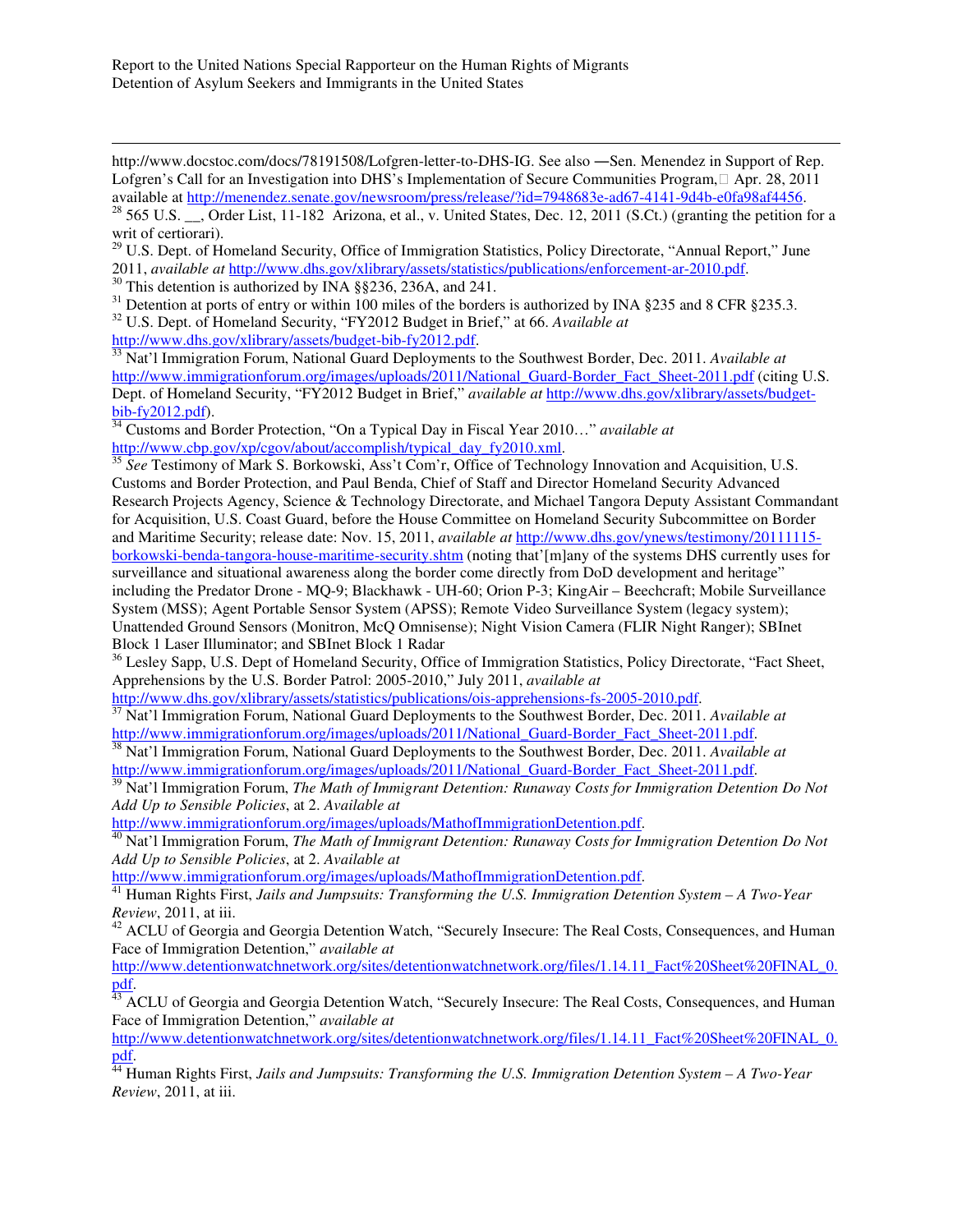$\overline{a}$ 

<sup>48</sup> *See, e.g.* Report to the American Bar Ass'n, *Reforming the Immigration System*, Executive Summary, Feb. 2010, at p. ES-25, *available at*

http://www.americanbar.org/content/dam/aba/migrated/media/nosearch/immigration\_reform\_executive\_summary\_0 12510.authcheckdam.pdf.

<sup>49</sup> Immigration Policy Center, "Immigration Detainers: A Comprehensive Look," *available at* http://immigrationpolicy.org/just-facts/immigration-detainers-comprehensive-look.

<sup>50</sup> Operation Streamline: Drowning Justice and Draining Dollars along the Rio Grande (Grassroots Leadership, July 2010). *Available at* www.grassrootsleadership.org/\_publications/**OperationStreamline**.pdf

<sup>51</sup> Transactional Records Access Clearinghouse, TRAC Immigration, "Immigration Prosecutions for September 2011," *available at http://trac.syr.edu/tracreports/bulletins/immigration/monthlysep11/fil/.* 

<sup>52</sup> *See* U.S. Sentencing Commission Preliminary Quarterly Data Report (October 31, 2011), available at: http://www.ussc.gov/Data\_and\_Statistics/Federal\_Sentencing\_Statistics/Quarterly\_Sentencing\_Updates/USSC\_201 1\_4th\_Quarter\_Report.pdf

<sup>53</sup> *See* "Latinos Form New Majority of those Sentenced to Federal Prison," (Huffington Post, 9/6/11) available at: http://www.huffingtonpost.com/2011/09/09/hispanic-majority-prison\_n\_955823.html

<sup>54</sup> *See* Barbara A. Frey and X. Kevin Zhao, "The Criminalization of Immigration and the International Norm of Non-Discrimination: Deportation and Detention in U.S. Immigration Law," XXIX Law and Inequality: A Journal of Theory and Practice 2, Summer 2011, at 279, et seq.

<sup>55</sup> *See* Women's Refugee Commission, Lutheran Immigration and Refugee Service, *Locking Up Family Values*, Feb. 2007, *available at* http://womensrefugeecommission.org/resources/doc\_download/150-locking-up-family-valuesthe-detention-of-immigrant-families.

<sup>56</sup> Women's Refugee Commission, *Halfway Home*, 2009. *Available at* 

http://womensrefugeecommission.org/resources/doc\_download/196-halfway-home-unaccompanied-children-in- $\frac{\text{immigration-custody}}{57 \text{C}}$ 

<sup>57</sup> Concluding observations of the Committee on the Elimination of Racial Discrimination: United States of America, CERD/C/USA/CO/6, May 8, 2008, para. 20.

<sup>58</sup> *See* Concerns Regarding Racial Profiling in Immigration Enforcement, submitted by Rights Working Group to the Special Rapporteur on the Human Rights of Migrants (January 2012).

<sup>59</sup> Lutheran Immigrant and Refugee Service, *Unlocking Liberty*, Oct. 2011, at 18. *Available at* http://www.lirs.org/atf/cf/%7Ba9ddba5e-c6b5-4c63-89de-91d2f09a28ca%7D/RPTUNLOCKINGLIBERTY.PDF.

<sup>60</sup> U.S. Dept. of Homeland Security, Immigr. and Customs Enforcement, ICE ACCESS, *available at*  http://www.ice.gov/partners/dro/iceaccess.htm

<sup>61</sup> *See* Submission to the Office of the High Commissioner for Hum. Rts., United Nations Universal Periodic Review (UPR): United States of America, Nov. 26, 2010, Ninth Session of the Working Group on the UPR, Human Rights Council, "The Persistence, in the United States, of Discriminatory Profiling Based on Race, Ethnicity, Religion and National Origin" at ¶¶ 20-27.

 $62$  The Advocates for Human Rights has documented cases of state and local law enforcement officers calling in federal immigration authorities for use as "interpreters" when making traffic stops of Latinos in the Upper Midwest region of the United States.

<sup>63</sup> *See, e.g.*, Jonathan Dienst, Joe Valiquette and Shimon Prokupecz, "East Haven Police Accused of Racial Profiling,"NBC Connecticut, Jan. 24, 2012, at http://www.nbcconnecticut.com/news/local/FBI-Arrests-East-Haven-Police-Accused-of-Racial-Profiling-137956408.html.

<sup>64</sup>See Letter from Thomas E. Perez, Assistant Attorney General, to Bill Montgomery, Maricopa County Attorney, dated Dec. 15, 2011, *available at* http://www.justice.gov/crt/about/spl/documents/mcso\_findletter\_12-15-11.pdf

<sup>65</sup> Women's Refugee Commission, *Migrant Women and Children at Risk: In Custody in Arizona*, Oct. 2010, at 3. <sup>66</sup> Women's Refugee Commission, *Migrant Women and Children at Risk: In Custody in Arizona*, Oct. 2010, at 6.

<sup>67</sup> INA § 292. See also, American Bar Ass'n, *Reforming the Immigration System: Proposals to Promote* 

*Independence, Fairness, Efficiency, and Professionalism in the Adjudication of Removal Cases*, Feb. 2010, at 40. *Available at*

<sup>45</sup> Human Rights First, *Jails and Jumpsuits: Transforming the U.S. Immigration Detention System – A Two-Year Review*, 2011, at i.

<sup>&</sup>lt;sup>46</sup> Detention Watch Network, Grassroots Leadership, Inc., and Sarah V. Carswell, "The Influence of the Private Prison Industry in Immigrant Detention," *available at* http://www.detentionwatchnetwork.org/privateprisons. <sup>47</sup> *Id.*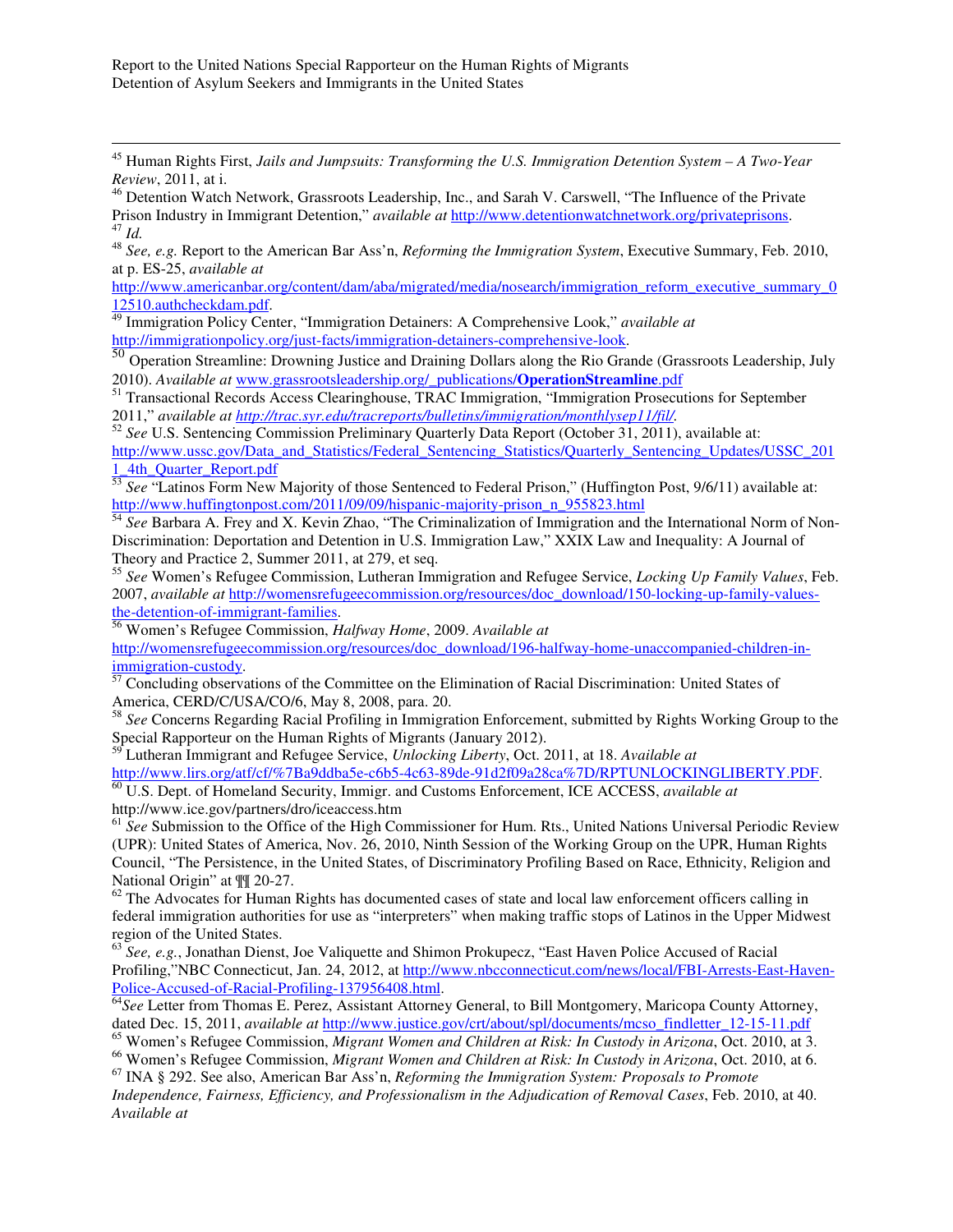$\overline{a}$ http://www.americanbar.org/content/dam/aba/publications/commission\_on\_immigration/coi\_complete\_full\_report.a uthcheckdam.pdf (noting that while courts may apply a case-by-case approach to determining whether the assistance of counsel would be necessary to provide fundamental fairness, under the United States Constitution's Fifth Amendment due process guarantee, appointment of counsel has been denied in every published case).

<sup>68</sup> American Bar Ass'n, *Reforming the Immigration System: Proposals to Promote Independence, Fairness, Efficiency, and Professionalism in the Adjudication of Removal Cases*, Feb. 2010, at 40. *Available at* http://www.americanbar.org/content/dam/aba/publications/commission\_on\_immigration/coi\_complete\_full\_report.a uthcheckdam.pdf

<sup>69</sup> American Bar Ass'n, *Reforming the Immigration System: Proposals to Promote Independence, Fairness, Efficiency, and Professionalism in the Adjudication of Removal Cases*, Feb. 2010, at 40. *Available at* http://www.americanbar.org/content/dam/aba/publications/commission\_on\_immigration/coi\_complete\_full\_report.a uthcheckdam.pdf

<sup>70</sup> *Accessing Justice: The Availability and Adequacy of Counsel in Immigration Proceedings – New York Immigrant Representation Study*, Dec. 2011, at 3. *Available at*

http://www.cardozo.yu.edu/uploadedFiles/Cardozo/Profiles/markowitz-729/NYIRS\_Report(1).pdf.

<sup>71</sup> *Accessing Justice: The Availability and Adequacy of Counsel in Immigration Proceedings – New York Immigrant Representation Study*, Dec. 2011, at 1. *Available at*

http://www.cardozo.yu.edu/uploadedFiles/Cardozo/Profiles/markowitz-729/NYIRS\_Report(1).pdf.

<sup>72</sup> *Accessing Justice: The Availability and Adequacy of Counsel in Immigration Proceedings – New York Immigrant Representation Study*, Dec. 2011, at 3. *Available at*

http://www.cardozo.yu.edu/uploadedFiles/Cardozo/Profiles/markowitz-729/NYIRS\_Report(1).pdf.

<sup>73</sup> Human Rights First, *U.S. Detention of Asylum Seekers*, p. 55-62.

<sup>74</sup> National Immigrant Justice Center, *Isolated in Detention: Limited Access to Legal Counsel in Immigration Detention Facilities Jeopardizes a Fair Day in Court*, Sept. 2010, at 7. *Available at*

http://www.immigrantjustice.org/sites/immigrantjustice.org/files/Detention%20Isolation%20Report%20FULL%20R EPORT%202010%2009%2023\_0.pdf.

<sup>75</sup> National Immigrant Justice Center, *Isolated in Detention: Limited Access to Legal Counsel in Immigration Detention Facilities Jeopardizes a Fair Day in Court*, Sept. 2010, at 7. *Available at*

http://www.immigrantjustice.org/sites/immigrantjustice.org/files/Detention%20Isolation%20Report%20FULL%20R EPORT%202010%2009%2023\_0.pdf.

<sup>76</sup> National Immigrant Justice Center, *Isolated in Detention: Limited Access to Legal Counsel in Immigration Detention Facilities Jeopardizes a Fair Day in Court*, Sept. 2010, at 7. *Available at*

http://www.immigrantjustice.org/sites/immigrantjustice.org/files/Detention%20Isolation%20Report%20FULL%20R EPORT%202010%2009%2023\_0.pdf.

<sup>77</sup> National Immigrant Justice Center, *Isolated in Detention: Limited Access to Legal Counsel in Immigration Detention Facilities Jeopardizes a Fair Day in Court*, Sept. 2010, at 8-9. *Available at* http://www.immigrantjustice.org/sites/immigrantjustice.org/files/Detention%20Isolation%20Report%20FULL%20R EPORT%202010%2009%2023\_0.pdf.

<sup>78</sup> National Immigrant Justice Center, *Isolated in Detention: Limited Access to Legal Counsel in Immigration Detention Facilities Jeopardizes a Fair Day in Court*, Sept. 2010, at 9. *Available at* http://www.immigrantjustice.org/sites/immigrantjustice.org/files/Detention%20Isolation%20Report%20FULL%20R EPORT%202010%2009%2023\_0.pdf.

<sup>79</sup> National Immigrant Justice Center, *Isolated in Detention: Limited Access to Legal Counsel in Immigration Detention Facilities Jeopardizes a Fair Day in Court*, Sept. 2010, at 8. *Available at* http://www.immigrantjustice.org/sites/immigrantjustice.org/files/Detention%20Isolation%20Report%20FULL%20R EPORT%202010%2009%2023\_0.pdf.

<sup>80</sup> *Accessing Justice: The Availability and Adequacy of Counsel in Immigration Proceedings – New York Immigrant Representation Study*, Dec. 2011, at 3. *Available at*

http://www.cardozo.yu.edu/uploadedFiles/Cardozo/Profiles/markowitz-729/NYIRS\_Report(1).pdf.

<sup>81</sup> American Civil Liberities Union and Human Rights Watch, *Deportation by Default: Mental Disability, Unfair Hearings, and Indefinite Detention in the US Immigration System*, July 2010, at 2. *Available at* http://www.aclu.org/files/assets/usdeportation0710\_0.pdf.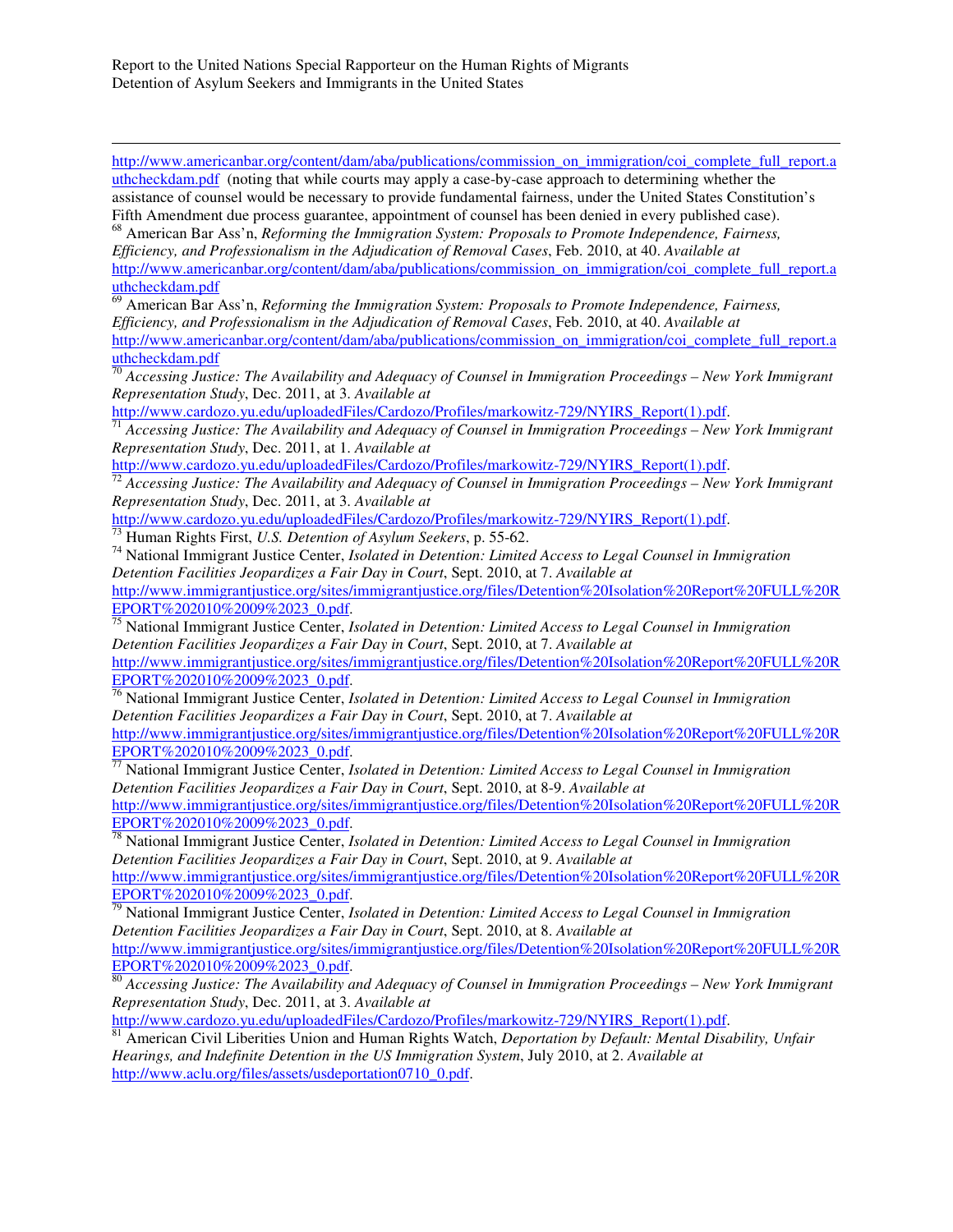<sup>82</sup> American Civil Liberities Union and Human Rights Watch, *Deportation by Default: Mental Disability, Unfair Hearings, and Indefinite Detention in the US Immigration System*, July 2010, at 3. *Available at* http://www.aclu.org/files/assets/usdeportation0710\_0.pdf.

<sup>83</sup> American Civil Liberities Union and Human Rights Watch, *Deportation by Default: Mental Disability, Unfair Hearings, and Indefinite Detention in the US Immigration System*, July 2010, at 5. *Available at* http://www.aclu.org/files/assets/usdeportation0710\_0.pdf.

84 American Civil Liberities Union and Human Rights Watch, *Deportation by Default: Mental Disability, Unfair Hearings, and Indefinite Detention in the US Immigration System*, July 2010, at 6. *Available at* http://www.aclu.org/files/assets/usdeportation0710\_0.pdf.

<sup>85</sup> American Civil Liberities Union and Human Rights Watch, *Deportation by Default: Mental Disability, Unfair Hearings, and Indefinite Detention in the US Immigration System*, July 2010, at 6-7. *Available at* http://www.aclu.org/files/assets/usdeportation0710\_0.pdf.

<sup>86</sup> American Civil Liberities Union and Human Rights Watch, *Deportation by Default: Mental Disability, Unfair Hearings, and Indefinite Detention in the US Immigration System*, July 2010, at 4. *Available at* http://www.aclu.org/files/assets/usdeportation0710\_0.pdf.

<sup>87</sup> See, e.g., Georgia Detention Watch, Report on the December 2008 Humanitarian Visit to the Stewart Detention Center, at 6 (reporting that in a visit on Feb. 21, 2009, "Julio" claimed that he had been detained for approximately three months and during that time had been unable to secure counsel for his deportation case. He told the volunteer that he had decided that it was "easier to give up" and had signed a stipulated order of removal). *Available at* http://www.acluga.org/Georgia\_Detention\_Watch\_Report\_on\_Stewart.pdf.

<sup>88</sup> Jennifer Lee Koh, Jayashri Srikantiah, and Karen C. Tumlin, *Deportation Without Due Process*, Sept. 2011, *available at* http://www.stanford.edu/group/irc/Deportation\_Without\_Due\_Process\_2011.pdf.

<sup>89</sup> Jennifer Lee Koh, Jayashri Srikantiah, and Karen C. Tumlin, *Deportation Without Due Process*, Sept. 2011, at p. 5. *Available at* http://www.stanford.edu/group/irc/Deportation\_Without\_Due\_Process\_2011.pdf.

<sup>90</sup> *See, e.g.,* E-mail from Ericka C. Curran to author describing the Baker County detention facility in Mclenny, Florida and reporting that the law library is frequently inaccessible to detainees causing some to miss filing deadlines.

 $91$  INA § 235(b)(1)(B)(iii)(IV).

 $\overline{a}$ 

<sup>92</sup> Section 236(c) of the INA mandates detention of any alien who is inadmissible by reason of having committed any offense covered in § 212(a)(2); is deportable by reason of having committed any offense covered in INA §  $273(a)(2)(A)(ii)$ , (A)(iii), (B), (C), or (D); is deportable under INA §  $237(a)(2)(A)(i)$  on the basis of an offense for which the alien has been sentenced to a term of imprisonment of at least 1 year; or is inadmissible under INA §  $212(a)(3)(B)$  or deportable under INA §  $237(a)(4)(B)$  when the alien is released, without regard to whether the alien is released on parole, supervised release, or probation, and without regard to whether the alien may be arrested or imprisoned again for the same offense.

<sup>93</sup> Human Rights Watch, *Costly and Unfair: Flaws in US Immigration Detention Policy*, May 2010, at 8-9.

<sup>94</sup> *See, e.g.,* Barbara A. Frey and X. Kevin Zhao, "The Criminalization of Immigration and the International Norm of Non-Discrimination: Deportation and Detention in U.S. Immigration Law," XXIX Law and Inequality: A Journal of Theory and Practice 2, Summer 2011, at 310-11.

<sup>95</sup> *See* INA § 236(c).

 $96$  INA § 235(b)(1)(B)(iii)(IV).

<sup>97</sup> *See* HUMAN RIGHTS FIRST, RENEWING U.S. COMMITMENT TO REFUGEE PROTECTION: RECOMMENDATIONS FOR REFORM ON THE 30<sup>TH</sup> ANNIVERSARY OF THE REFUGEE ACT (Mar. 2010) at 10 (noting that while Immigration Judges can review ICE's custody decisions for other immigrant detainees, they are precluded under regulatory language from reviewing the detention of "arriving aliens," a group that includes asylum seekers who arrive at airports and other U.S. entry points under regulations located primarily at 8 C.F.R. § 1003.19 and § 212.5, as well as § 208.30 and § 235.3). *See also* U.S. Comm'n on Int'l Religious Freedom, ICE Parole Guideline is an Important First Step to Fix Flawed Treatment of Asylum Seekers in the United States (Dec. 23, 2009) (noting low rates of release on parole and citing that New Orleans released only 0.5 percent of asylum seekers, New Jersey less than four percent, and New York eight percent following a finding of credible fear), *available at*

http://www.uscirf.gov/index.php?option=com\_content&task=view&id=2891&Itemid=126.

 $\frac{98}{98}$  U.S. Dept. of Homeland Security, Immigr. and Customs Enforcement, News Release: ICE issues new procedures for asylum seekers as part of ongoing detention reform initiatives (Dec. 16, 2009), available at http://www.ice.gov/pi/nr/0912/091216washington.htm.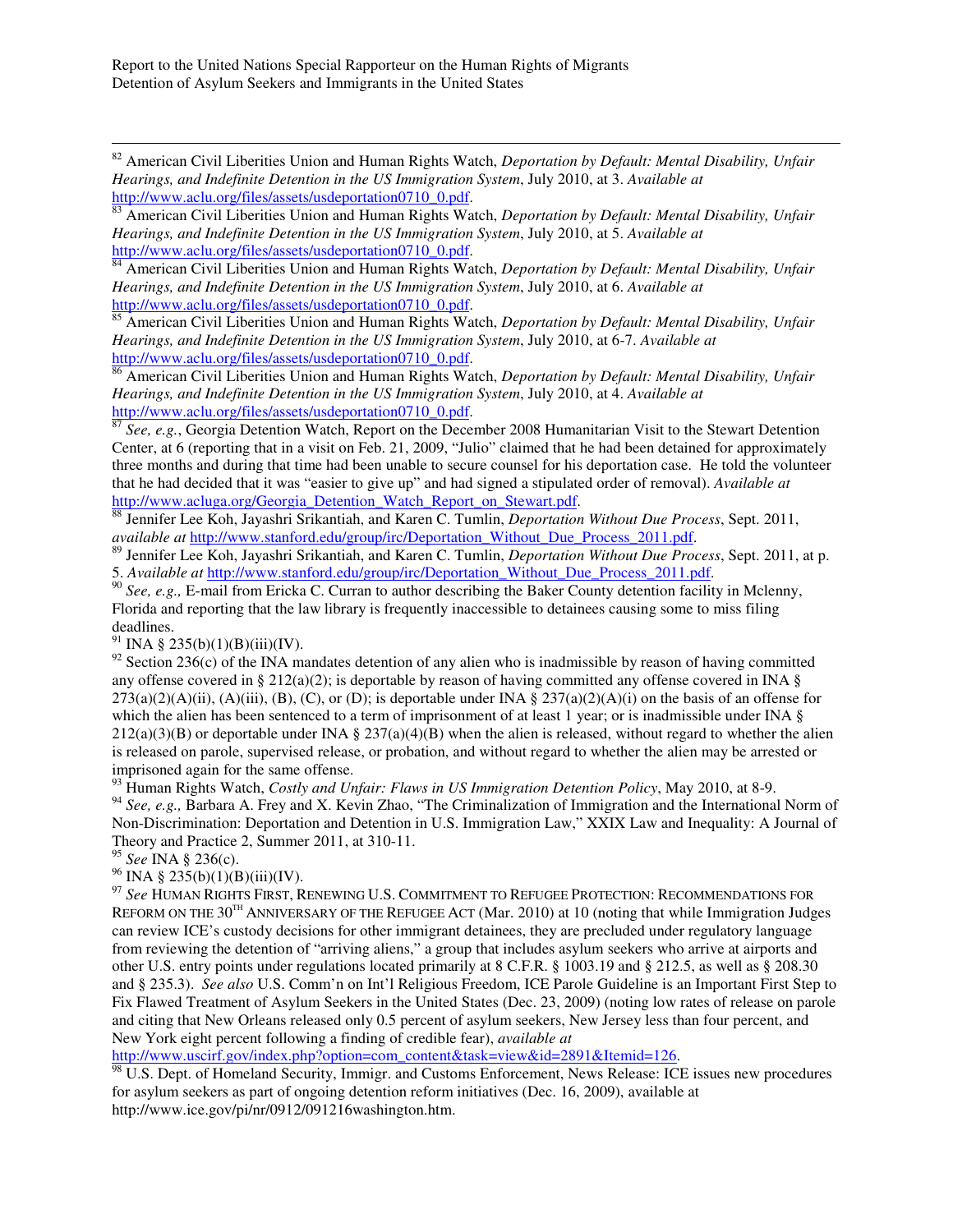<sup>99</sup> *See* Lutheran Immigrant and Refugee Service, *Unlocking Liberty*, Oct. 2011. *Available at*

http://www.lirs.org/atf/cf/%7Ba9ddba5e-c6b5-4c63-89de-91d2f09a28ca%7D/RPTUNLOCKINGLIBERTY.PDF. <sup>100</sup> *See* Lutheran Immigrant and Refugee Service, *Unlocking Liberty*, Oct. 2011. *Available at*

http://www.lirs.org/atf/cf/%7Ba9ddba5e-c6b5-4c63-89de-91d2f09a28ca%7D/RPTUNLOCKINGLIBERTY.PDF.

<sup>101</sup> *See* NAT'L IMMIGR. L. CTR., ACLU OF S. CAL., AND HOLLAND & KNIGHT, A BROKEN SYSTEM: CONFIDENTIAL REPORTS REVEAL FAILURES IN U.S. IMMIGRANT DETENTION CENTERS 4 (2009) [*hereinafter* A BROKEN SYSTEM].

<sup>102</sup> *See e.g.,* DETENTION WATCH NETWORK, ABOUT THE U.S. DETENTION AND DEPORTATION SYSTEM, *available at* www.detentionwatchnetwork.org/aboutdetention.

<sup>103</sup> SHRIRO, *supra* note 53 at 2.

 $\overline{a}$ 

<sup>104</sup> ICCPR, *supra* note 1, art. 10(1) (guaranteeing that all persons deprived of their liberty shall be treated with humanity and with respect for the inherent dignity of the human person); *id.* art. 10(2)(a) (providing that accused persons shall, save in exceptional circumstances, be segregated from convicted persons and shall be subject to separate treatment appropriate to their status as unconvicted persons).

<sup>105</sup> Brittney Nystrom, Senior Legal Advisor, National Immigration Forum, Written Testimony before U.S. House of Representatives, House Homeland Security Committee, Border, Maritime, and Global Counterterrorism Subcommittee, "Moving Toward More Effective Immigration Detention Management," Dec. 10, 2009, *available at* http://chsdemocrats.house.gov/SiteDocuments/20091210105703-50708.PDF.

<sup>106</sup> The Advocates for Human Rights regularly represents people detained in Minnesota and has observed that people routinely remained shackled when appearing before the Immigration Judge.

<sup>107</sup> See Human Rights Advocates, Submission to the Human Rights Council, 11th Session, Agenda Item 3: Rights of Migrants.

<sup>108</sup> Visit by The Advocates for Human Rights to Ramsey County Adult Detention Center, 2011 (notes on file with author).

<sup>109</sup> *See e.g.*, American Civil Liberties Union of Georgia, Letter to the Inter-American Commission on Human Rights, "Submission re. Racial Profiling in Gwinnett and Cobb Counties, Georgia, and Conditions of Detention at Stewart and Irwin County Detention Center," Mar. 28, 2011. at 5 (reporting that detainees were given dirty underwear at the Irwin County Detention Center). *Available at* http://www.acluga.org/ACLUofGeorgia-submissiontoIACHR.pdf. <sup>110</sup> Immigration Equality, Conditions of Detention, http://www.immigrationequality.org/issues/detention/conditionsof-detention/ (last visited Jan. 27, 2012).

<sup>111</sup> *See, e.g.*, KATHERINE FENNELLY AND KATHLEEN MOCCIO, U. OF MINN. HUBERT H. HUMPHREY INST. OF PUB. AFFAIRS, ATTORNEYS' PERSPECTIVES ON THE RIGHTS OF DETAINED IMMIGRANTS IN MINNESOTA (Nov. 2009).  $112$  County jails holding immigrant detainees in Minnesota have "video visits" with family members, where detainees see and speak with their family members via closed circuit television.

<sup>113</sup> County jails, designed for short periods of detention, do not necessarily have outdoor recreation facilities. The Ramsey County Adult Detention Center in St. Paul, Minnesota, for example, has no outdoor recreation access. People in detention have very limited access to a small room with window near the high ceilings which can be opened to let fresh air into the room.

<sup>114</sup> See Dana Priest & Amy Goldstein, *Caught Without Care*, THE WASH. POST, May 13, 2008 (reporting that suicide is the most common cause of death among detained immigrants with 15 of 83 deaths since 2003 the result of suicide and stating, "No one in the Division of Immigration Health Services (DIHS), the agency responsible for detainee medical care, has a firm grip on the number of mentally ill among the 33,000 detainees held on any given day, records show. But in confidential memos, officials estimate that about 15 percent -- about 4,500 -- are mentally ill, a number that is much higher than the public ICE estimate. The numbers are rising fast, memos reveal, as state mental institutions and prisons transfer more people into immigration detention"). *See also* PHYSICIANS FOR HUMAN RIGHTS, BELLEVUE/NYU CENTER FOR SURVIVORS OF TORTURE, FROM PERSECUTION TO PRISON: THE HEALTH CONSEQUENCES OF DETENTION FOR ASYLUM SEEKERS (2003), *available at*

http://physiciansforhumanrights.org/library/documents/reports/report-perstoprison-2003.pdf.

<sup>115</sup> A client of The Advocates for Human Rights seeking asylum from Ethiopia and being treated for depression and Post-Traumatic Stress Disorder, was detained for over one year in the Ramsey County Adult Detention Center in St. Paul, Minnesota, following her asylum hearing in front of an immigration judge. While detained, she never saw the outdoors and was co-mingled with the general convicted population because the facility with which ICE contracts lacks the facilities.

<sup>116</sup> *See, e.g.*, Georgia Detention Watch, Report on the December 2008 Humanitarian Visit to the Stewart Detention Center, at 5-6. *Available at* http://www.acluga.org/Georgia\_Detention\_Watch\_Report\_on\_Stewart.pdf; letter from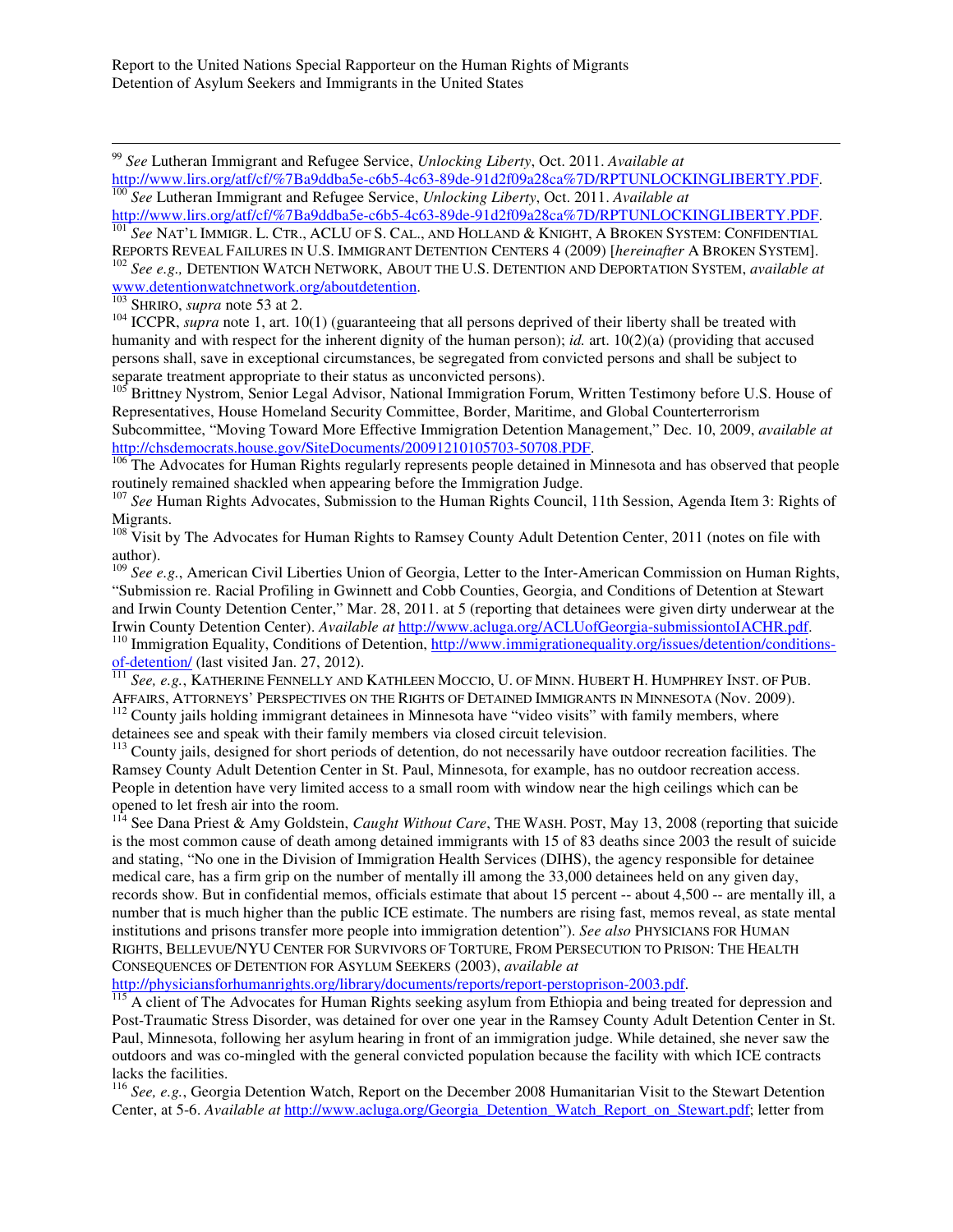$\overline{a}$ 

IRATE & First Friends to the author summarizing key complaints received by volunteers during their visits with people detained in New Jersey, Jan. 26, 2012, on file with author.

<sup>117</sup> See e.g., John E. Dannenberg, Prison Legal News, "Nationwide PLN Survey Examines Prison Phone Contracts, Kickbacks," *available at*

https://www.prisonlegalnews.org/(S(34xg4h553u305v453i4j5u45))/23083\_displayArticle.aspx; Center for Constitutional Rights, http://ccrjustice.org/learn-more/faqs/factsheet:-corporate-exploitation-and-prison-system; letter from IRATE & First Friends to the author summarizing key complaints received by volunteers during their visits with people detained in New Jersey, Jan. 26, 2012, on file with author.

<sup>118</sup> Women's Refugee Commission, *Migrant Women and Children at Risk: In Custody in Arizona*, Oct. 2010, at 5. <sup>119</sup> *2008 Operations Manual ICE Performance Based National Detention Standards, (PBNDS),*available at

http://www.ice.gov/doclib/dro/detention-standards/pdf/special\_management\_units.pdf. (last visited Jan. 27, 2012).  $^{120}$  IMMIGRATION LAW & THE TRANSGENDER CLIENT 90 (Victoria Neilson ed., 2008).

<sup>121</sup> IMMIGRATION LAW & THE TRANSGENDER CLIENT 90 (Victoria Neilson ed., 2008).

 $122$  Immigration Equality, a national organization that advocates for the rights of gay, lesbian, bisexual, transgender, and HIV positive immigrants, has either conducted an intake with these individuals or directly represented them in their immigration cases.

<sup>123</sup> *See, e.g.*, Georgia Detention Watch, Report on the December 2008 Humanitarian Visit to the Stewart Detention Center, at 6. *Available at* http://www.acluga.org/Georgia\_Detention\_Watch\_Report\_on\_Stewart.pdf.

 $124$  Immigration Equality, Conditions of Detention, http://www.immigrationequality.org/issues/detention/conditionsof-detention/ (last visited Jan. 27, 2012).

<sup>125</sup> Clement Lee, Legal Fellow, Immigration Equality, Addresss at the New York City Council Hearing (Dec. 13, 2011) (transcript availabe at http://www.scribd.com/doc/75669146/Testimony-on-LGBT-Detention-Issues).

<sup>126</sup> Clement Lee, Legal Fellow, Immigration Equality, Addresss at the New York City Council Hearing (Dec. 13, 2011) (transcript availabe at http://www.scribd.com/doc/75669146/Testimony-on-LGBT-Detention-Issues).

<sup>127</sup> Immigration Equality, Conditions of Detention, http://www.immigrationequality.org/issues/detention/conditionsof-detention/ (last visited Jan. 27, 2012).

<sup>128</sup> U.S. Dept. of Homeland Security, Immigr. and Customs Enforcement, Press Release: ICE Announces Major Reforms to Immigration Detention System (Aug. 6, 2009), *available at*

http://www.ice.gov/pi/nr/0908/090806washington.htm; U.S. Dept. of Homeland Security, Immigr. and Customs Enforcement, Fact Sheet: ICE DETENTION REFORM: PRINCIPLES AND NEXT STEPS: Sec. Napolitano Announces New Immigration Detention Reform Initiatives (Oct. 6, 2009), *available at* http://www.dhs.gov/xlibrary/assets/press\_ice\_detention\_reform\_fact\_sheet.pdf.

<sup>129</sup> Human Rights First, *Jails and Jumpsuits: Transforming the U.S. Immigration Detention System – A Two-Year Review*, 2001, at. p. 22.

<sup>130</sup> Immigration and Customs Enforcement, List of Detainee Deaths Since October 2003, *available at* http://www.ice.gov/doclib/foia/reports/detaineedeaths2003-present.pdf

<sup>131</sup> Nina Bernstein, *Hong Kong Emigrant's Death Attracts Scrutiny of U.S. Detention System*, N.Y. TIMES, Aug. 13, 2008 (reporting that "[i]n April, [Hiu Lui] Ng began complaining of excruciating back pain. By mid-July, he could no longer walk or stand. And last Wednesday, two days after his 34th birthday, he died in the custody of Immigration and Customs Enforcement in a Rhode Island hospital, his spine fractured and his body riddled with

cancer that had gone undiagnosed and untreated for months."). *See also* Katherine Fennelly and Kathleen Moccio, U of Minn. Hubert H. Humphrey Inst. Of Pub. Affairs, "Attorneys' Perspectives on the Rights of Detained Immigrants in Minnesota," (Nov. 2009).

<sup>132</sup> Texas Appleseed, *Justice for Immigration's Hidden Population: Protecting the Rights of Persons with Mental Disabilities in the Immigration Court and Detention System*, Mar. 2010, at 25. *Available at*

*http://www.texasappleseed.net/index.php?option=com\_docman&task=doc\_download&gid=313&Itemid.* 

<sup>133</sup> New Orleans Workers' Center for Racial Justice, *Detention Conditions and Human Rights Under the Obama Administration: Immigrant Detainees Report from Basile, Louisiana*, 2009, at p. 10-11. *Available at* http://www.nowcrj.org/wp-content/uploads/2009/07/detention-conditions-report.pdf.

<sup>134</sup> New Orleans Workers' Center for Racial Justice, *Detention Conditions and Human Rights Under the Obama Administration: Immigrant Detainees Report from Basile, Louisiana*, 2009, at p. 10-11. *Available at* http://www.nowcrj.org/wp-content/uploads/2009/07/detention-conditions-report.pdf.

<sup>135</sup> Women's Refugee Commission, *Migrant Women and Children at Risk: In Custody in Arizona*, Oct. 2010, at 5.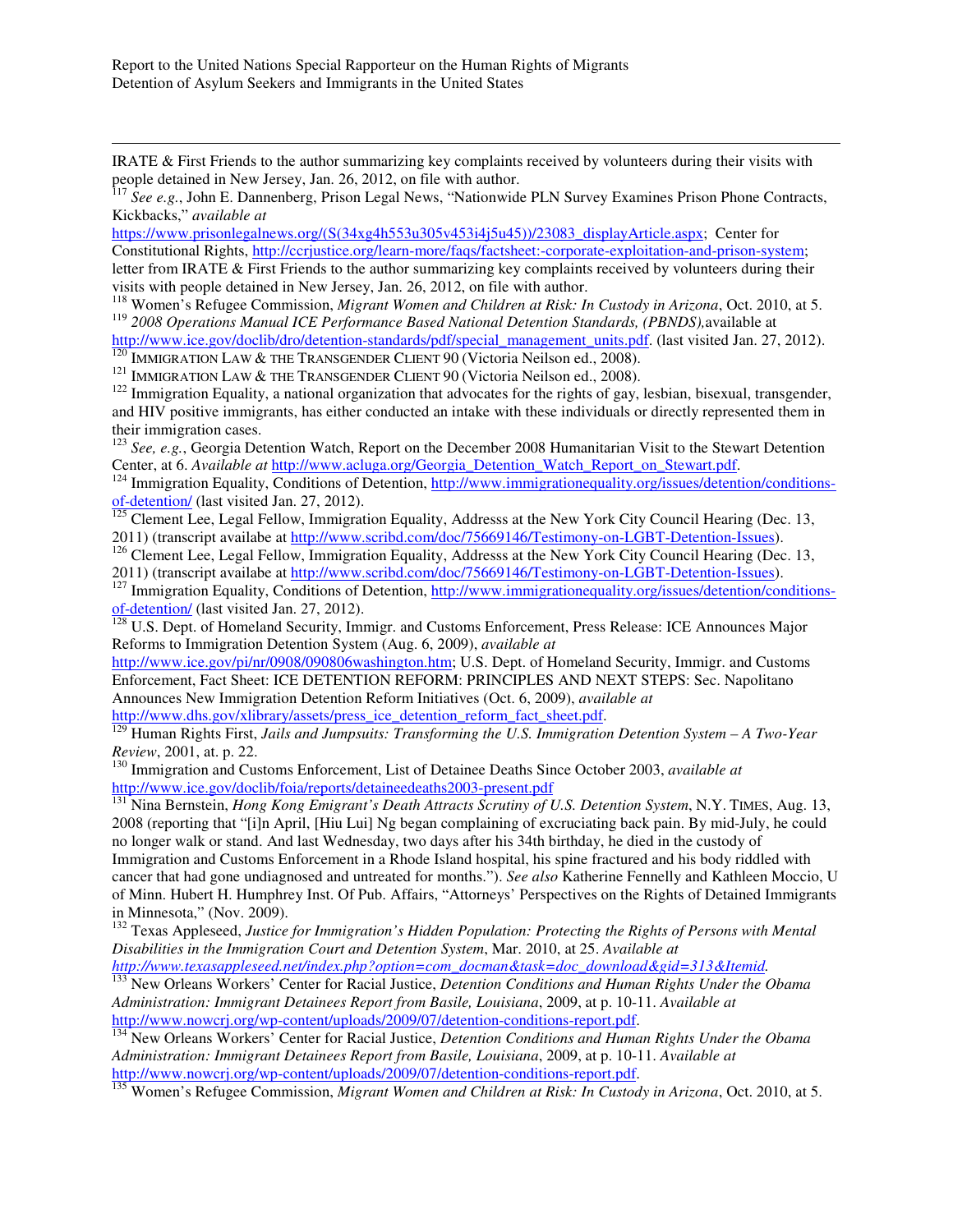<sup>136</sup> Florida Immigrant Advocacy Center, *Dying for Decent Care: Bad Medicine in Immigration Custody*, Feb. 2009, at 27. *Available at* http://www.fiacfla.org/reports/DyingForDecentCare.pdf. *See also* Human Rights Watch, *Detained and Dismissed: Women's Struggles to Obtain Health Care In United States Immigration Detention*, Mar. 2009, at 29 (finding that appropriate treatment was often delayed or denied and that detainees sometimes were denied healthcare request in retaliation). *Available at* http://www.hrw.org/en/reports/2009/03/16/detained-and- $\frac{\text{dissmissed}}{137}$  IIS De

U.S. Dept. of Homeland Security, Office of Inspector General, "Management of Mental Health Cases in Immigrant Detention," at 1. *Available at* http://www.oig.dhs.gov/assets/Mgmt/OIG\_11-62\_Mar11.pdf. *See also*, Nat'l Immigration Forum, *The Math of Immigrant Detention: Runaway Costs for Immigration Detention Do Not Add Up to Sensible Policies*, at 5. *Available at*

http://www.immigrationforum.org/images/uploads/MathofImmigrationDetention.pdf.

<sup>138</sup> Physicians for Human Rights, *Dual Loyalties: The Challenges of Providing Professional Health Care to Immigration Detainees*, Feb. 2011, at 5. *Available at*

https://s3.amazonaws.com/PHR\_Reports/2011\_DualLoyalties\_Final\_3\_24\_2011\_opt.pdf.

<sup>139</sup> See Detention Watch Network, "Tracking ICE Enforcement," at

http://www.detentionwatchnetwork.org/node/2382.

 $\overline{a}$ 

<sup>140</sup> See Submission by Just Detention International filed with the Special Rapporteur for the Human Rights of Migrants for additional information.

<sup>141</sup> See American Civil Liberties Union website http://www.aclu.org/maps/sexual-abuse-immigration-detentionfacilities (detailing findings of a Freedom of Information Act request relating to complaints of sexual abuse). *See also*, Carrie Johnson, "Immigration Detainees Seek Prison-Rape Protection," Nat'l Public Radio, Dec. 13, 2011. *Available at* http://www.npr.org/2011/12/13/143638236/immigration-detainees-seek-prison-rape-protection. <sup>142</sup> See, e.g., Carrie Johnson, "Immigration Detainees Seek Prison-Rape Protection," Nat'l Public Radio, Dec. 13, 2011. *Available at* http://www.npr.org/2011/12/13/143638236/immigration-detainees-seek-prison-rape-protection.

<sup>143</sup> Human Rights Watch, *Detained and at Risk: Sexual Abuse and Harassment in United States Immigration Detention*, Aug. 2010, at 3. *Available at* http://www.hrw.org/sites/default/files/reports/us0810webwcover.pdf.

<sup>144</sup> Human Rights Watch, *Detained and at Risk: Sexual Abuse and Harassment in United States Immigration Detention*, Aug. 2010, at 3. *Available at* http://www.hrw.org/sites/default/files/reports/us0810webwcover.pdf.

<sup>145</sup> Human Rights Watch, *Detained and at Risk: Sexual Abuse and Harassment in United States Immigration Detention*, Aug. 2010, at 3. *Available at* http://www.hrw.org/sites/default/files/reports/us0810webwcover.pdf.

<sup>146</sup> Human Rights Watch, *Detained and at Risk: Sexual Abuse and Harassment in United States Immigration* 

*Detention*, Aug. 2010, at 3-4. *Available at* http://www.hrw.org/sites/default/files/reports/us0810webwcover.pdf. <sup>147</sup> Human Rights Watch, *Detained and at Risk: Sexual Abuse and Harassment in United States Immigration* 

*Detention*, Aug. 2010, at 4. *Available at* http://www.hrw.org/sites/default/files/reports/us0810webwcover.pdf. <sup>148</sup> Human Rights Watch, *Detained and at Risk: Sexual Abuse and Harassment in United States Immigration* 

*Detention*, Aug. 2010, at 4. *Available at* http://www.hrw.org/sites/default/files/reports/us0810webwcover.pdf. <sup>149</sup> American Civil Liberties Union website, posted Oct. 16, 2011, *available at* http://www.aclu.org/immigrants-

rights/sexual-abuse-immigration-detention-raquels-story.

<sup>150</sup> Human Rights Watch, *Detained and at Risk: Sexual Abuse and Harassment in United States Immigration Detention*, Aug. 2010, at 16. *Available at* http://www.hrw.org/sites/default/files/reports/us0810webwcover.pdf. <sup>151</sup> *See, e.g.*, Women's Refugee Commission, "Docket No. OAG-131; AG Order No. 3244-2011

National Standards to Prevent, Detect, and Respond to Prison Rape,", Apr. 4, 2011, (commenting on proposed regulations on implementation of the Prison Rape Elimination Act which would exclude immigrant detention facilities), *available at* http://womensrefugeecommission.org/programs/detention/1142-national-standards-toprevent-detect-and-respond-to-prison-rape. *See also* Carrie Johnson, "Immigration Detainees Seek Prison-Rape Protection," Nat'l Public Radio, Dec. 13, 2011, *available at*

http://www.npr.org/2011/12/13/143638236/immigration-detainees-seek-prison-rape-protection, Michelle Brane, "It's Time to Protect Women and Children in Immigration Detention From Rape," *available at* http://www.huffingtonpost.com/michelle-bran/women-ice-rape\_b\_1130756.html.

<sup>152</sup> Human Rights Watch, *Detained and at Risk: Sexual Abuse and Harassment in United States Immigration Detention*, Aug. 2010, at 16-17. *Available at* http://www.hrw.org/sites/default/files/reports/us0810webwcover.pdf.

<sup>153</sup> Human Rights Watch, *Detained and at Risk: Sexual Abuse and Harassment in United States Immigration Detention*, Aug. 2010, at 17. *Available at* http://www.hrw.org/sites/default/files/reports/us0810webwcover.pdf.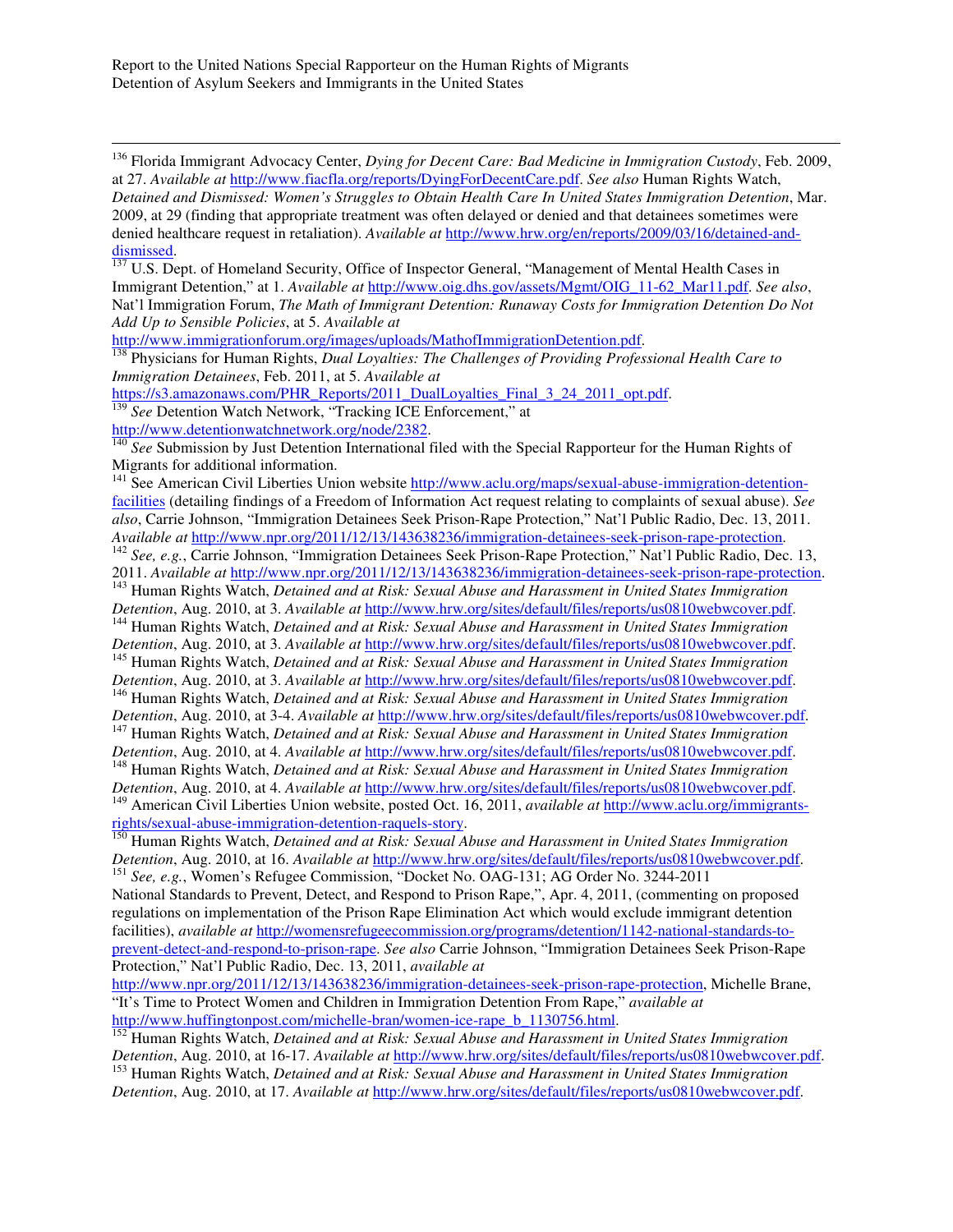<sup>154</sup> Human Rights Watch, *Detained and at Risk: Sexual Abuse and Harassment in United States Immigration Detention*, Aug. 2010, at 17. *Available at* http://www.hrw.org/sites/default/files/reports/us0810webwcover.pdf. <sup>155</sup> Human Rights Watch, *Detained and at Risk: Sexual Abuse and Harassment in United States Immigration* 

*Detention*, Aug. 2010, at 19. *Available at* http://www.hrw.org/sites/default/files/reports/us0810webwcover.pdf.

<sup>156</sup> National Immigrant Justice Center, "Stop Abuse of Detained LGBT Immigrants," *at*  http://www.immigrantjustice.org/stop-abuse-detained-lgbt-immigrants.

<sup>157</sup> Jan. 4, 2012, letter from Members of Congress to the U.S. Government Accountability Office, *at* http://polis.house.gov/UploadedFiles/010512\_GAO\_Detention\_Letter.pdf.

<sup>158</sup> *See, e.g.*, Women's Refugee Commission, "Docket No. OAG-131; AG Order No. 3244-2011

National Standards to Prevent, Detect, and Respond to Prison Rape,", Apr. 4, 2011, (commenting on proposed regulations on implementation of the Prison Rape Elimination Act which would exclude immigrant detention facilities), *available at* http://womensrefugeecommission.org/programs/detention/1142-national-standards-toprevent-detect-and-respond-to-prison-rape. *See also* Carrie Johnson, "Immigration Detainees Seek Prison-Rape Protection," Nat'l Public Radio, Dec. 13, 2011. *Available at*

http://www.npr.org/2011/12/13/143638236/immigration-detainees-seek-prison-rape-protection. <sup>159</sup> 8 U.S.C. § 236; 8 C.F.R. § 236.1; CBP Directive No. 3340-030A (Mar. 9, 2004), *available at*  http://foia.cbp.gov/streamingWord.asp?i=10.

<sup>160</sup> No More Deaths, *Culture of Cruelty: Abuse and Impunity in Short-Term U.S. Border Patrol Custody*, 2011, at 5. *Available at* www.cultureofcruelty.org.

<sup>161</sup> Women's Refugee Commission, *Migrant Women and Children at Risk: In Custody in Arizona*, Oct. 2010, at 4. <sup>162</sup> Adam Borowitz, *Wackenhut Worries: A Company with a Sketchy Record has Quietly Taken Over Deportation Duties from the Border Patrol*, THE TUCSON WEEKLY, May 2, 2007.

<sup>163</sup> *See, e.g.,* Barbara A. Frey and X. Kevin Zhao, "The Criminalization of Immigration and the International Norm of Non-Discrimination: Deportation and Detention in U.S. Immigration Law," XXIX Law and Inequality: A Journal of Theory and Practice 2, Summer 2011, at 303.

<sup>164</sup>The Constitution Project, *Recommendations for Reforming our Immigration Detention System and Promoting Access to Counsel in Immigration Proceedings*, 2009, at 17. *Available at*

http://www.constitutionproject.org/pdf/359.pdf

 $\overline{a}$ 

<sup>165</sup> See, e.g., Barbara A. Frey and X. Kevin Zhao, "The Criminalization of Immigration and the International Norm of Non-Discrimination: Deportation and Detention in U.S. Immigration Law," XXIX Law and Inequality: A Journal of Theory and Practice 2, Summer 2011, at 302-3.

<sup>166</sup>See, e.g., Barbara A. Frey and X. Kevin Zhao, "The Criminalization of Immigration and the International Norm of Non-Discrimination: Deportation and Detention in U.S. Immigration Law," XXIX Law and Inequality: A Journal of Theory and Practice 2, Summer 2011, at 303.

167 TRANSACTIONAL RECORDS ACCESS CLEARINGHOUSE, HUGE INCREASE IN TRANSFERS OF ICE DETAINEES (2009), *available at* http://trac.syr.edu/immigration/reports/220/ (finding that the number of detainees that ICE has transferred each year has grown much more rapidly than the already surging population held in custody by the agency, with over 50% of detainees transferred at least once and nearly 25% of detainees transferred multiple times while detained).

<sup>168</sup> Applied Research Center, *Shattered Families: The Perilous Intersection of Immigration Enforcement and the Child Welfare System*, Nov. 2011, at 5. *Available at www.arg.org.* 

<sup>169</sup> Applied Research Center, *Shattered Families: The Perilous Intersection of Immigration Enforcement and the Child Welfare System*, Nov. 2011, at 8. *Available at www.arg.org.*

<sup>170</sup> Applied Research Center, *Shattered Families: The Perilous Intersection of Immigration Enforcement and the Child Welfare System*, Nov. 2011, at 8. *Available at www.arg.org.*

<sup>171</sup> Women's Refugee Commission, *Torn Apart by Immigration Enforcement: Parental Rights and Immigration Detention*, Dec. 2010, *available at* www.womensrefugeecommission.org.

<sup>172</sup> Women's Refugee Commission, *Migrant Women and Children at Risk: In Custody in Arizona*, Oct. 2010, at 3, 6, *available at* www.womensrefugeecommission.org.

<sup>173</sup> Applied Research Center, *Shattered Families: The Perilous Intersection of Immigration Enforcement and the Child Welfare System*, Nov. 2011, at 6. *Available at www.arg.org.*

<sup>174</sup> Applied Research Center, *Shattered Families: The Perilous Intersection of Immigration Enforcement and the Child Welfare System*, Nov. 2011, at 5. *Available at www.arg.org.*